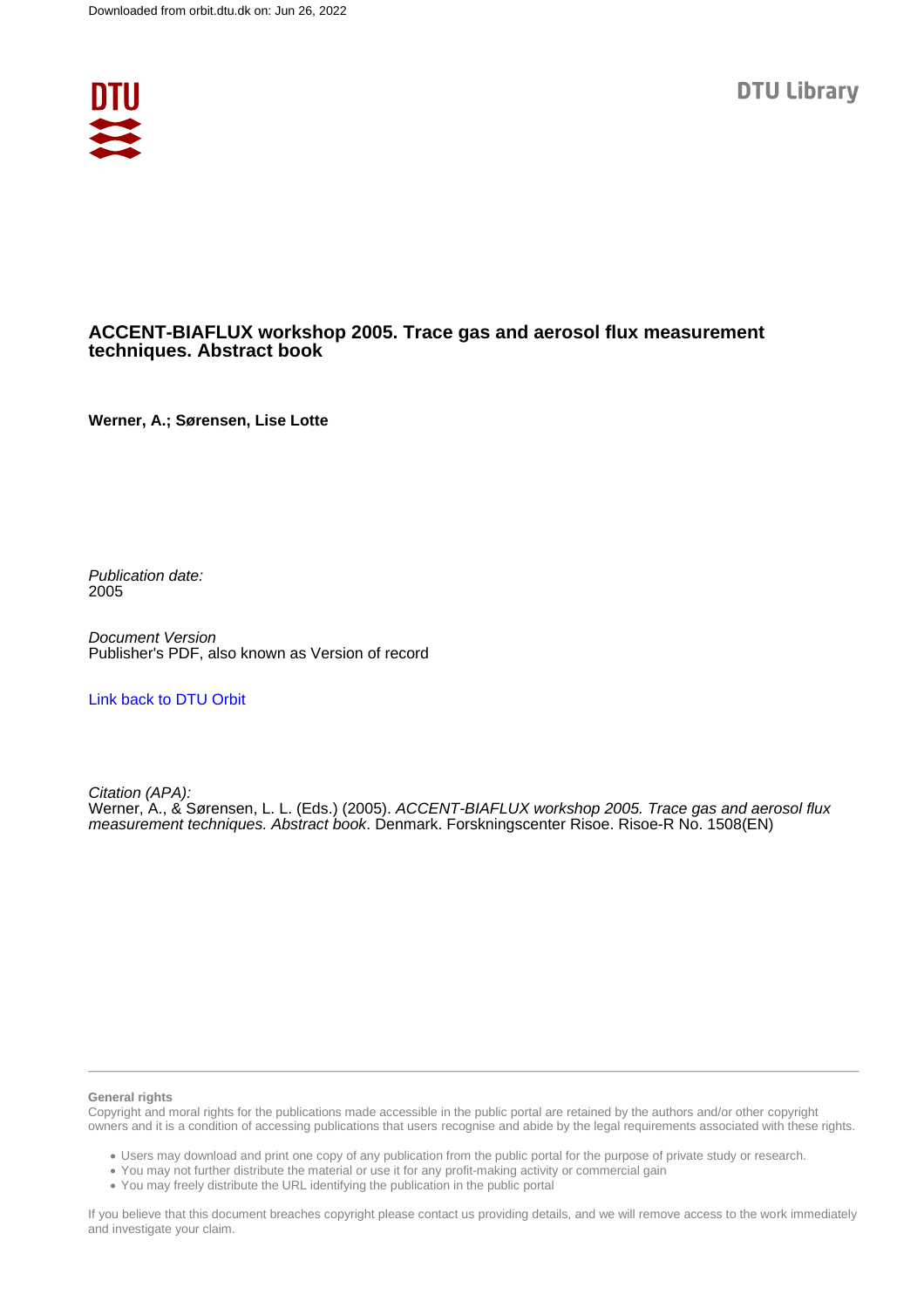

Risø-R-1508(EN)

# ACCENT-BIAFLUX Workshop 2005

# Trace gas and aerosol flux measurement techniques

# ABSTRACT BOOK

Risø National Laboratory Roskilde Denmark April 2005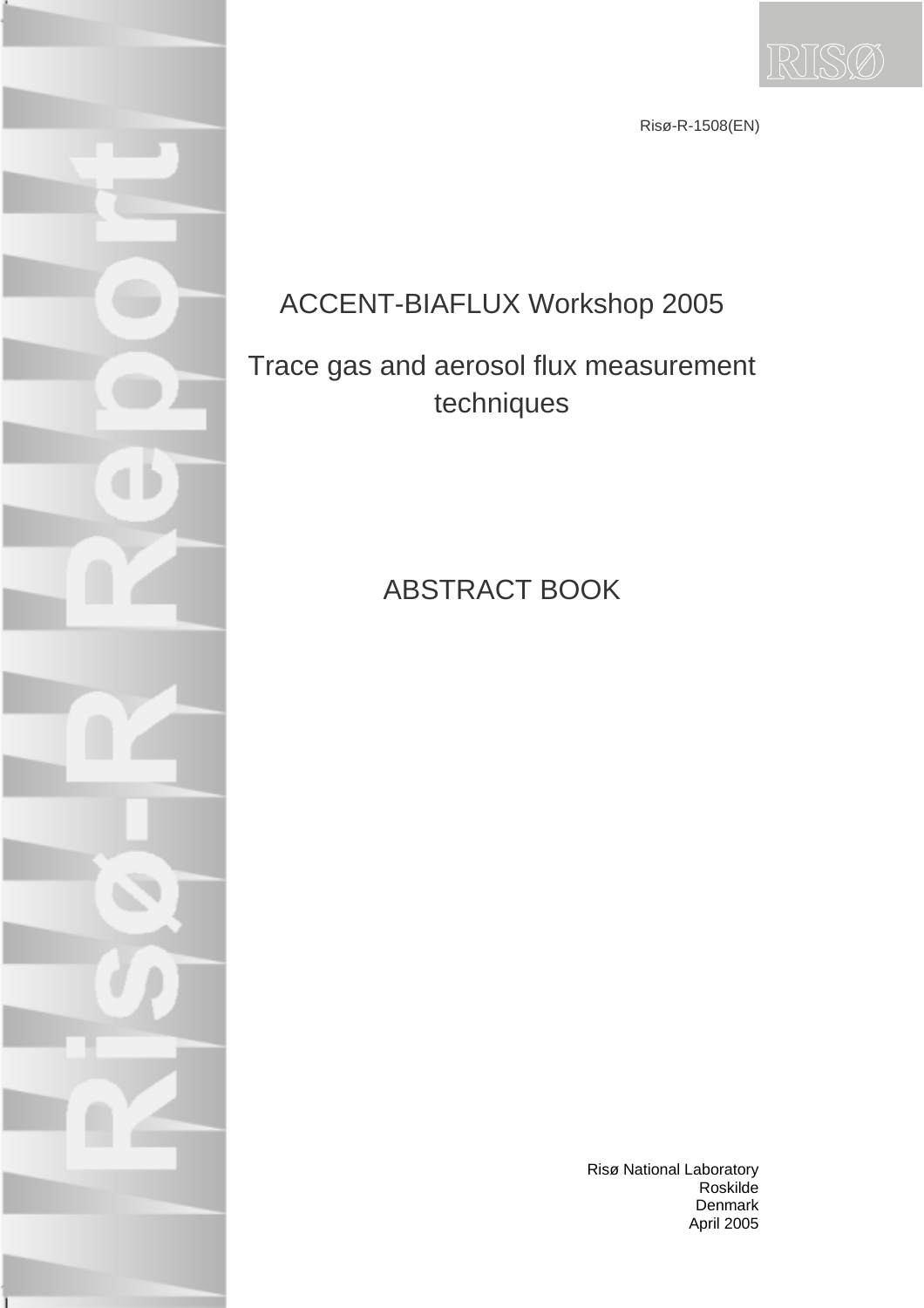| Author: Anette Werner, Lise Lotte Sørensen<br>Title: ACCENT-BIAFLUX Workshop 2005, Trace gas and aerosol<br>flux measurement and techniques<br>Department: Wind Energy Department                    | Risø-R-1508(EN)<br>April 2005                                                                                                                                                                 |
|------------------------------------------------------------------------------------------------------------------------------------------------------------------------------------------------------|-----------------------------------------------------------------------------------------------------------------------------------------------------------------------------------------------|
| Abstract (max. 2000 char.):<br>The ACCENT-BIAFLUX Workshop 2005, Risoe National<br>Laboratory have 21 oral presentations and 26 poster presentations.<br>The Abstracts are presented in this report. | <b>ISSN 0106-2840</b><br>ISBN 87-550-3421-7                                                                                                                                                   |
|                                                                                                                                                                                                      | Contract no.:                                                                                                                                                                                 |
|                                                                                                                                                                                                      | Group's own reg. no.:<br>(Føniks PSP-element)                                                                                                                                                 |
|                                                                                                                                                                                                      | Sponsorship:                                                                                                                                                                                  |
|                                                                                                                                                                                                      | Cover:                                                                                                                                                                                        |
|                                                                                                                                                                                                      |                                                                                                                                                                                               |
|                                                                                                                                                                                                      |                                                                                                                                                                                               |
|                                                                                                                                                                                                      |                                                                                                                                                                                               |
|                                                                                                                                                                                                      |                                                                                                                                                                                               |
|                                                                                                                                                                                                      | Pages:<br><b>Tables:</b><br><b>References:</b>                                                                                                                                                |
|                                                                                                                                                                                                      | Risø National Laboratory<br><b>Information Service Department</b><br>P.O.Box 49<br>DK-4000 Roskilde<br>Denmark<br>Telephone +45 46774004<br>bibl@risoe.dk<br>Fax +45 46774013<br>www.risoe.dk |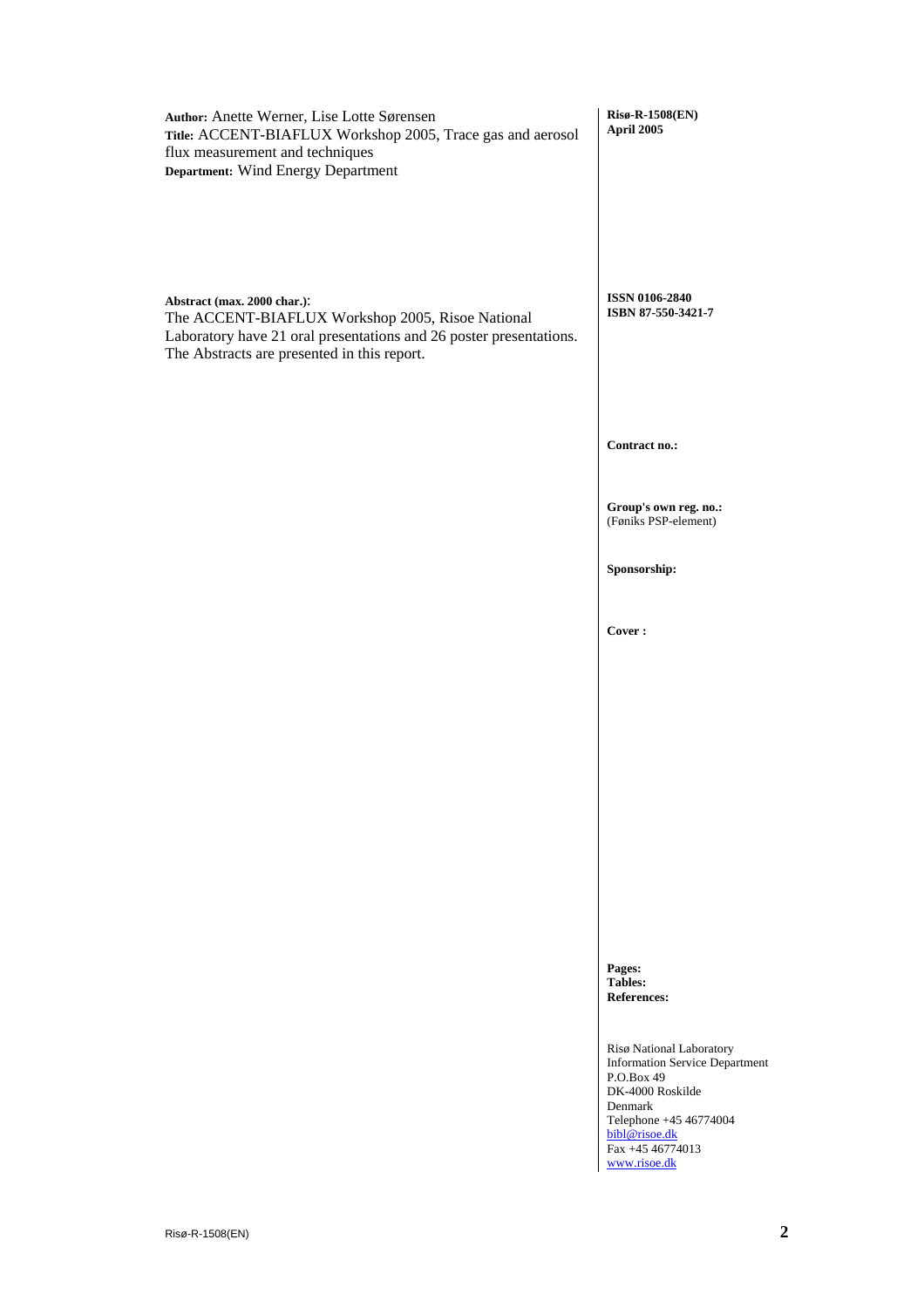## **Contents**

| 1                                                                          | <b>Session: Measurements</b>                                                                                 | 6  |  |
|----------------------------------------------------------------------------|--------------------------------------------------------------------------------------------------------------|----|--|
| 1.1                                                                        | Trace Gas Fluxes from a Micrometeorological Perspective                                                      | 6  |  |
| 1.2 Development of a Disjunct Eddy Covariance system for VOC fluxes by and |                                                                                                              |    |  |
|                                                                            | PTR-MS7                                                                                                      |    |  |
|                                                                            | 1.3 Cost-effective micrometeorological system for measuring landfill gas emissions<br>8                      |    |  |
|                                                                            | 1.4 Particle fluxes above forests                                                                            | 10 |  |
|                                                                            | 1.5 Spectral methods for estimation of fluxes of scalars                                                     | 11 |  |
|                                                                            | 1.6 Estimation of emission fluxes from a horizontal flux budget method,                                      |    |  |
|                                                                            | exemplified with determination of pesticide volatilization                                                   | 12 |  |
|                                                                            | 1.7 (P1) Eddy Covariance Particle Flux and Size Distribution Measurements above                              |    |  |
|                                                                            | Norway Spruce                                                                                                | 13 |  |
|                                                                            | 1.8 (P2) Eddy covariance flux measurements of NO and $NO2/NOy$ over a mixed                                  |    |  |
|                                                                            | deciduous forest in a moderately polluted environment - description of measurement                           |    |  |
|                                                                            | system, evaluation algorithms and quality assessment                                                         | 14 |  |
|                                                                            | 1.9 (P3) Comparison of $O_3$ fluxes measured with the eddy covariance and the                                |    |  |
|                                                                            | gradient methods above a maize field.                                                                        | 15 |  |
|                                                                            | 1.10 (P4) Continuous measurements of $O_3$ fluxes by covariance over forest and<br>arable cropland in France | 16 |  |
|                                                                            | 1.11 (P5) Use and validation of a Relaxed Eddy Accumulation (REA) System to                                  |    |  |
|                                                                            | measure water vapor, carbon dioxide and nitrogen oxides fluxes over a maize field.                           |    |  |
|                                                                            | 17                                                                                                           |    |  |
|                                                                            | 1.12 (P6) The dependence of the $\beta$ -factor of REA system with dynamic deadband on                       |    |  |
|                                                                            | atmospheric conditions                                                                                       | 18 |  |
|                                                                            | (P7) Field intercomparison of disjunct and conventional eddy covariance systems 19                           |    |  |
|                                                                            | 1.13 (P8) Ozone uptake by an evergreen Mediterranean forest (Quercus Ilex)                                   |    |  |
|                                                                            | obtained by micrometeorological flux measurements in Italy.                                                  | 20 |  |
|                                                                            | 1.14 (P9) Relationship between evapotranspiration and ozone fluxes at agricultural                           |    |  |
|                                                                            | ecosystem level in Allium Cepa L.                                                                            | 21 |  |
|                                                                            | 1.15 (P10) A flexible automated dynamic chamber system for measurement of                                    |    |  |
|                                                                            | reactive trace gas fluxes                                                                                    | 22 |  |
|                                                                            | 1.16 (P11) Laboratory measurements of $NOx$ and $N2O$ emissions from soil cores23                            |    |  |
|                                                                            | 1.17 (P12) Nitrogen oxides emission from two beech forests subjected to different                            |    |  |
|                                                                            | nitrogen loads                                                                                               | 24 |  |
| 2                                                                          | <b>Session: Low-Cost Techniques</b>                                                                          | 25 |  |
| 2.1                                                                        | Long-term measurements of reactive trace gas fluxes by time average gradient<br>25                           |    |  |
|                                                                            | 2.2 Development of a low cost system for measuring deposition fluxes on the field                            |    |  |
|                                                                            | scale by micrometeorology                                                                                    | 26 |  |
|                                                                            | 2.3 COTAG nitrogen flux measurements in Norway supported by the EMEP                                         |    |  |
|                                                                            | deposition module                                                                                            | 27 |  |
|                                                                            | 2.4 (P13) Scanning biogenic NO emissions from soils: a reasonably simple,                                    |    |  |
|                                                                            | automated laboratory soil chamber system for realistic ambient conditions                                    | 28 |  |
| 3                                                                          | <b>Session: Corrections to flux measurements</b>                                                             | 29 |  |
| 3.1                                                                        | The Eddy Covariance flux equation                                                                            | 29 |  |
|                                                                            | 3.2 Application of ogive analysis for quality control and spectral correction of eddy                        |    |  |
| covariance fluxes<br>30                                                    |                                                                                                              |    |  |
|                                                                            | 3.3 Low pass filter correction to turbulence data using a digital recursive filter 31                        |    |  |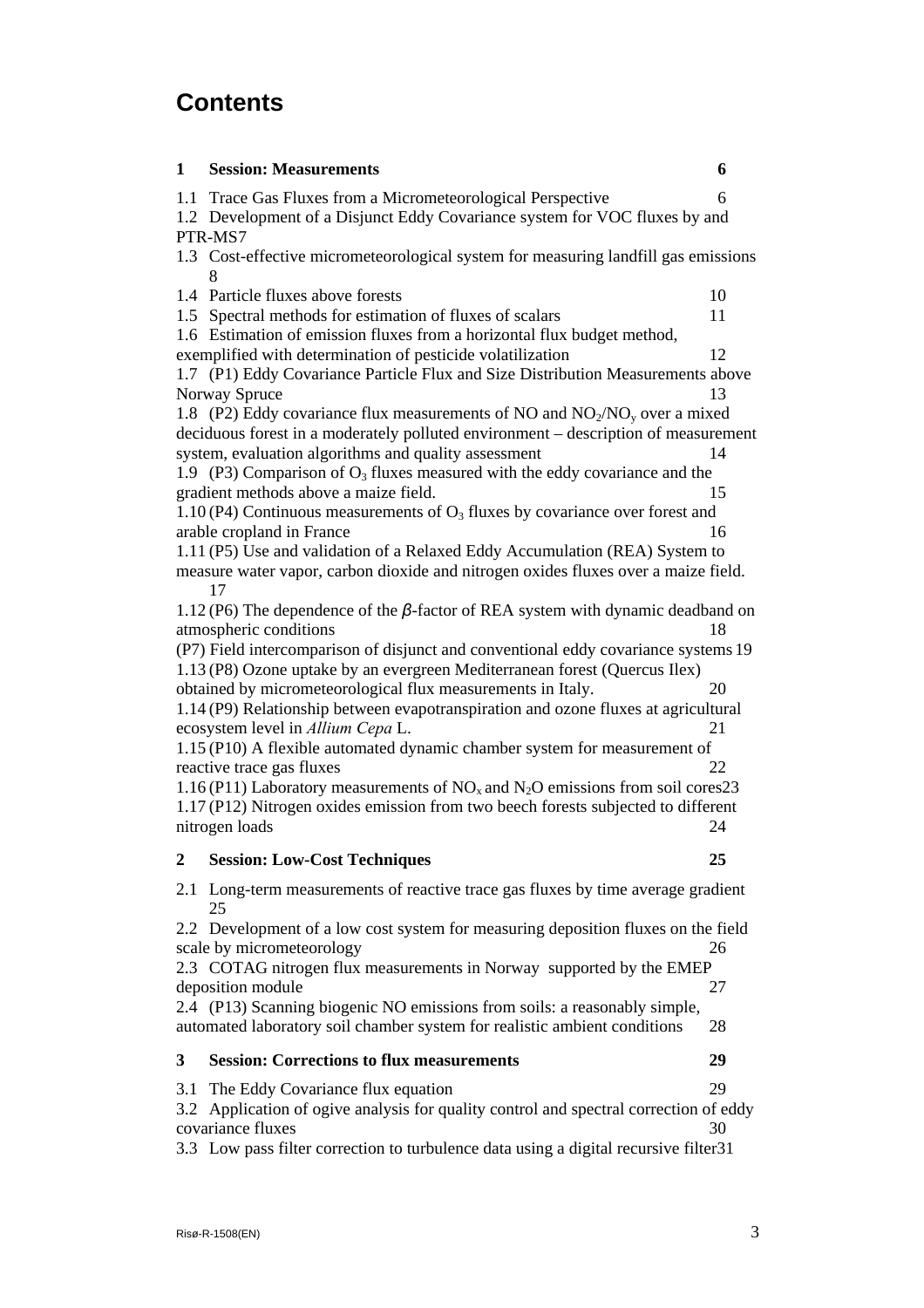|                                                                                   | 3.4 Corrections to flux measurements from moving platforms<br>3.5 The Importance of Stationarity in Eddy-Correlation WorkMethods of                                    | 32 |
|-----------------------------------------------------------------------------------|------------------------------------------------------------------------------------------------------------------------------------------------------------------------|----|
|                                                                                   | Quantification                                                                                                                                                         | 33 |
|                                                                                   | 3.6 Corrections to flux measurements of reactive trace gases by enclosure<br>techniques                                                                                | 34 |
|                                                                                   | 3.7 (P14) Comparison of different coordinate systems for eddy covariance                                                                                               |    |
|                                                                                   | measurements                                                                                                                                                           | 35 |
|                                                                                   | 3.8 (P15) Correction of surface flux measurements over heterogeneous terrain in                                                                                        |    |
|                                                                                   | case of horizontal advection                                                                                                                                           | 36 |
|                                                                                   | 3.9 (P16) Heat transfer during high wind episodes in the marine surface layer.37<br>3.10 (P17) Uncertainties in estimation of Soil $CO2$ fluxes: Calibration of a Soil |    |
|                                                                                   | <b>Respiration System</b>                                                                                                                                              | 38 |
|                                                                                   |                                                                                                                                                                        |    |
| 4                                                                                 | <b>Session: New Instruments</b>                                                                                                                                        | 39 |
| 4.1                                                                               | Application of aerosol mass spectroscopy for eddy-covariance measurements of                                                                                           |    |
|                                                                                   | speciated particle fluxes                                                                                                                                              | 39 |
|                                                                                   | 4.2 (P18) A first Step towards direct measurement of vertical fluxes of atmospheric                                                                                    |    |
|                                                                                   | particulate compounds                                                                                                                                                  | 40 |
|                                                                                   | 4.3 (P19) Measurement of $N_2O$ fluxes with eddy covariance using a quantum                                                                                            |    |
|                                                                                   | cascade laser absorption spectrometer<br>4.4 (P20) Measurement of N <sub>2</sub> O and CO <sub>2</sub> Based on Pulsed Quantum-Cascade Lasers                          | 42 |
|                                                                                   | 43                                                                                                                                                                     |    |
|                                                                                   | 4.5 (P21) A Fast Response Chemiluminometric Ozone Sensor for Atmospheric                                                                                               |    |
|                                                                                   | Applications.                                                                                                                                                          | 44 |
|                                                                                   | 4.6 (P22) Ammonia Eddy Flux Measurements by QC-TDLAS during TORCH-145                                                                                                  |    |
|                                                                                   | 4.7 (P23) CLASP - a Compact Light-weight Aerosol Spectrometer Probe.                                                                                                   | 46 |
| 4.8 (P24) Model experiments and analyses of burning products of different heating |                                                                                                                                                                        |    |
|                                                                                   | materials and fuels                                                                                                                                                    | 47 |
|                                                                                   | 4.9 (P25) High Precision Trace Gas Analysis by FTIR Spectroscopy                                                                                                       | 48 |
|                                                                                   | 4.10 (P26) Comparison of fluxes measured with METEK USA-1 sonic anemometers                                                                                            |    |
|                                                                                   | using 2D and 3D sensor head correction                                                                                                                                 | 49 |
| 5                                                                                 | <b>Session: Extension from point to area</b>                                                                                                                           | 50 |
| 5.1                                                                               | Review of the current knowledge on footprints.                                                                                                                         | 50 |
|                                                                                   | 5.2 Footprint for dummies                                                                                                                                              | 51 |
| 5.3                                                                               | Aggregation modelling                                                                                                                                                  | 52 |
|                                                                                   | 5.4 From the leaf to the atmosphere: Mechanistic studies to investigate biosphere-                                                                                     |    |
|                                                                                   | atmosphere exchange                                                                                                                                                    | 54 |
|                                                                                   | 5.5 Regional $CO2$ and $H2O$ budgets and fluxes over homogeneous and                                                                                                   |    |
|                                                                                   | heterogeneous land surfaces                                                                                                                                            | 55 |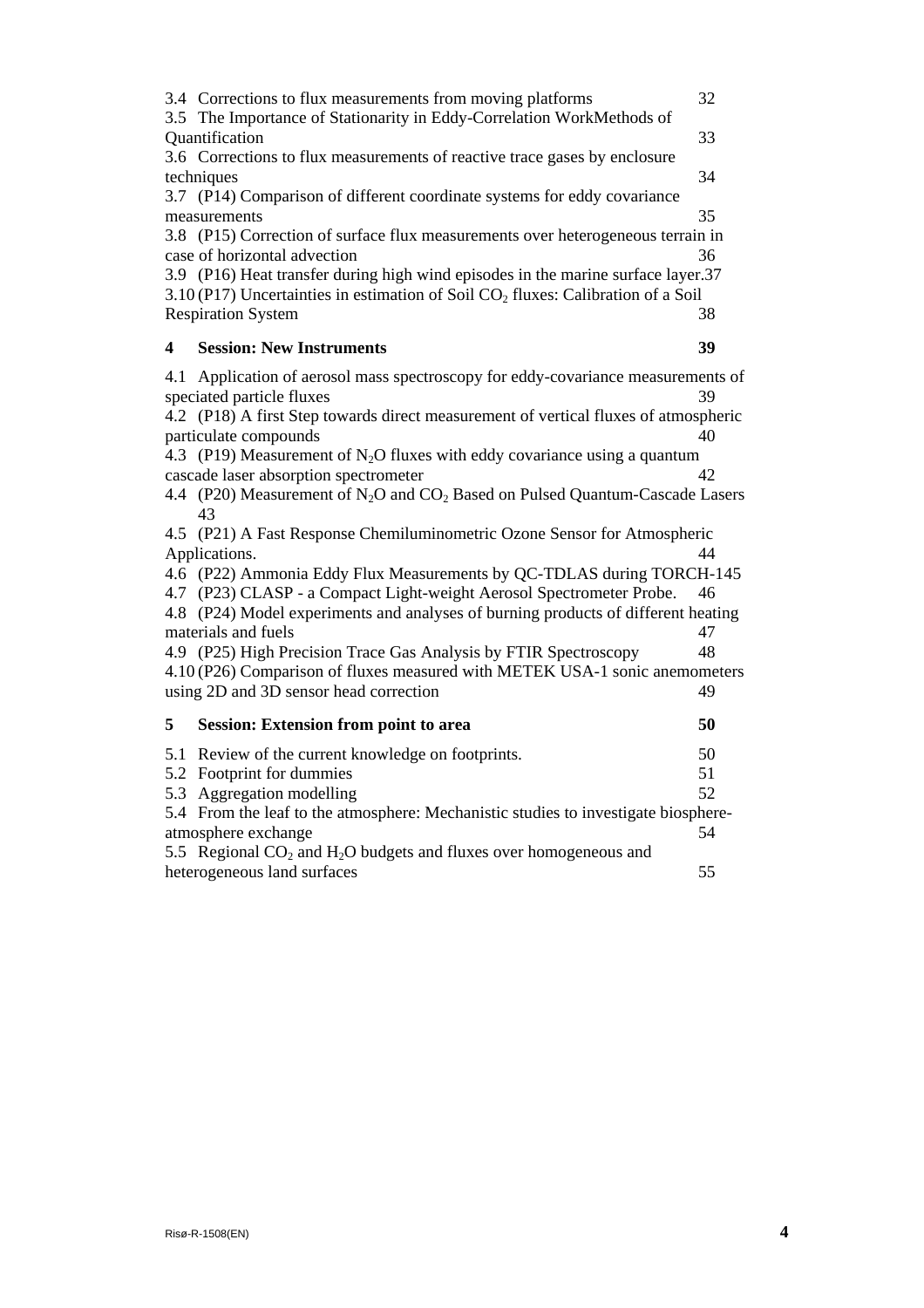## **Preface**

The Workshop: Trace gas and aerosol flux measurement techniques is the second meeting within the Biosphere Atmosphere Exchange of Pollutants (BIAFLUX) group in the EU-Network project Atmospheric Composition Change (ACCENT) and is held at Risoe National Laboratory, Roskilde, Denmark. The goal of the workshop is to obtain an overview of techniques for measurements of gas and aerosol fluxes and to gather the knowledge of uncertainties in flux measurements and calculations. The workshop is funded by ACCENT.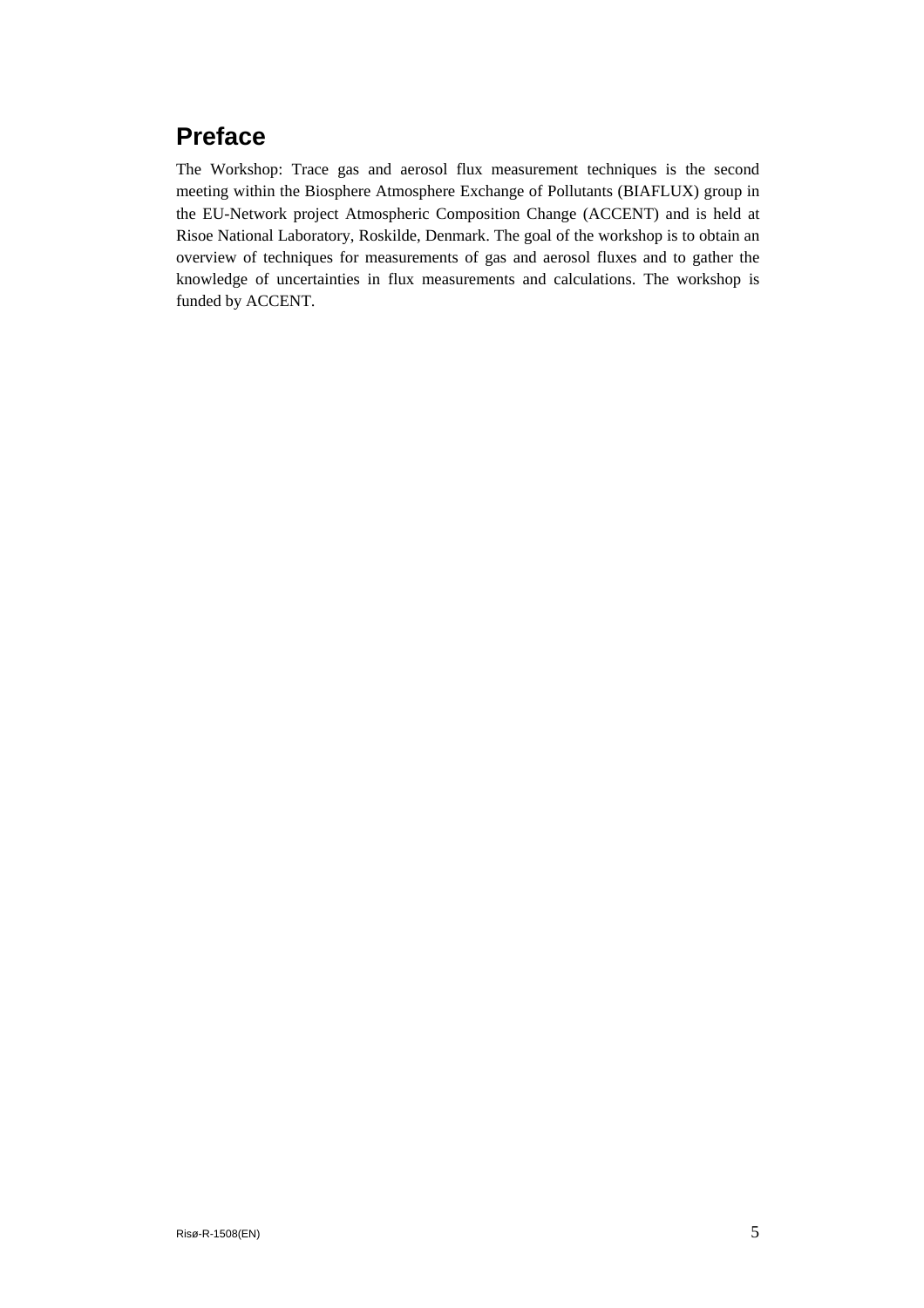# <span id="page-6-0"></span>**1 Session: Measurements**

## **1.1 Trace Gas Fluxes from a Micrometeorological Perspective**

*Dr Steve Oncley NCAR/ATD, P.O. box 3000, Boulder, CO 80307-3000, USA* 

This talk will review most of the micrometeorological methods commonly (or should be!) used to measure trace gas fluxes. The eddycorrelation/accumulation method is presented, noting frequency response and fetch requirements, averaging times, problems with sampling through tubes (closed-path analyzers), choice of coordinate system, etc. Next are a variety of methods that assume scalar similarity and rely on a calculation of the Modified Bowen Ratio. These methods include flux-profile relations, eddydissipation, relaxed eddy-accumulation, and bandpass covariance. Again, the requirements and limitations of these methods -- including the types of assumptions needed are reviewed. Finally, the box-budget method is presented to measure fluxes in difficult situations, such as over complex terrain.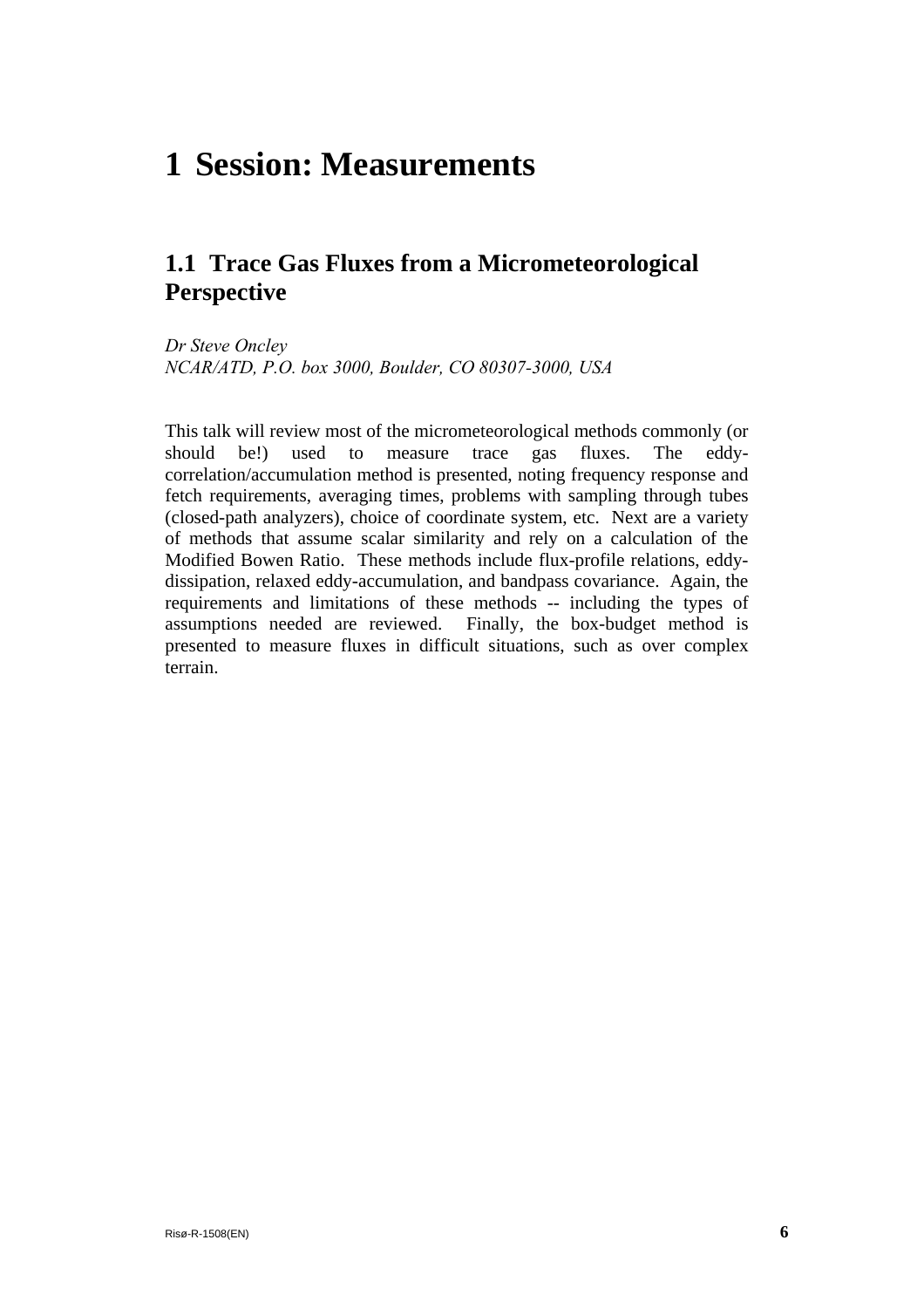## <span id="page-7-0"></span>**1.2 Development of a Disjunct Eddy Covariance system for VOC fluxes by and PTR-MS**

#### *Dr Brian Davison\* and Ben Langford*

*Lancaster University, Environmental Science Department, UK* 

While continuous eddy covariance may be the best technique for the measurement of fluxes of many parameters few detectors are capable of monitoring at <1Hz. To overcome this Relaxed Eddy Accumulation (REA) was developed by which up drafts and down drafts recorded from the sonic anemometer are sampled onto separate channels with the preconcentrated sample analysed at a later date. This requires a rapid response switching valve to apportion the sample to the correct channel. However, this indirect depends on empirical parameterisations. Also the need for time-integrated sampling means that short-term variations in flux rate are not observable.

An alternative to this is Disjunct Eddy Covariance (DEC). This technique approximates EC by limiting analysis to a sub-sample of eddies, thereby keeping the analysis time for each individual sample short (e.g.  $< 1$  min). A fast grab sample is stored in an evacuated reservoir and analysed off line while the second channel is evacuated ready for sampling. Analysis of VOC's is by an Ionicon PTR-MS instrument. This fast response mass spectrometer allows analysis of several ions with a total analysis time of <1minute.

Virtual disjunct eddy covariance (vDEC) dispenses with the sampling reservoirs and air is sampled and analysed continuously using the fast response of the PTR-MS. The timing of sample air from the intake/sonic, to the detection is critical and to minimise complete analysis time (1sec) a short dwell time is required on each ion monitored. This latter factor increases the signal to noise ratio and makes the vDEC less suitable for species with a low flux rate.

We will discuss some of the important components necessary for development of a DEC system.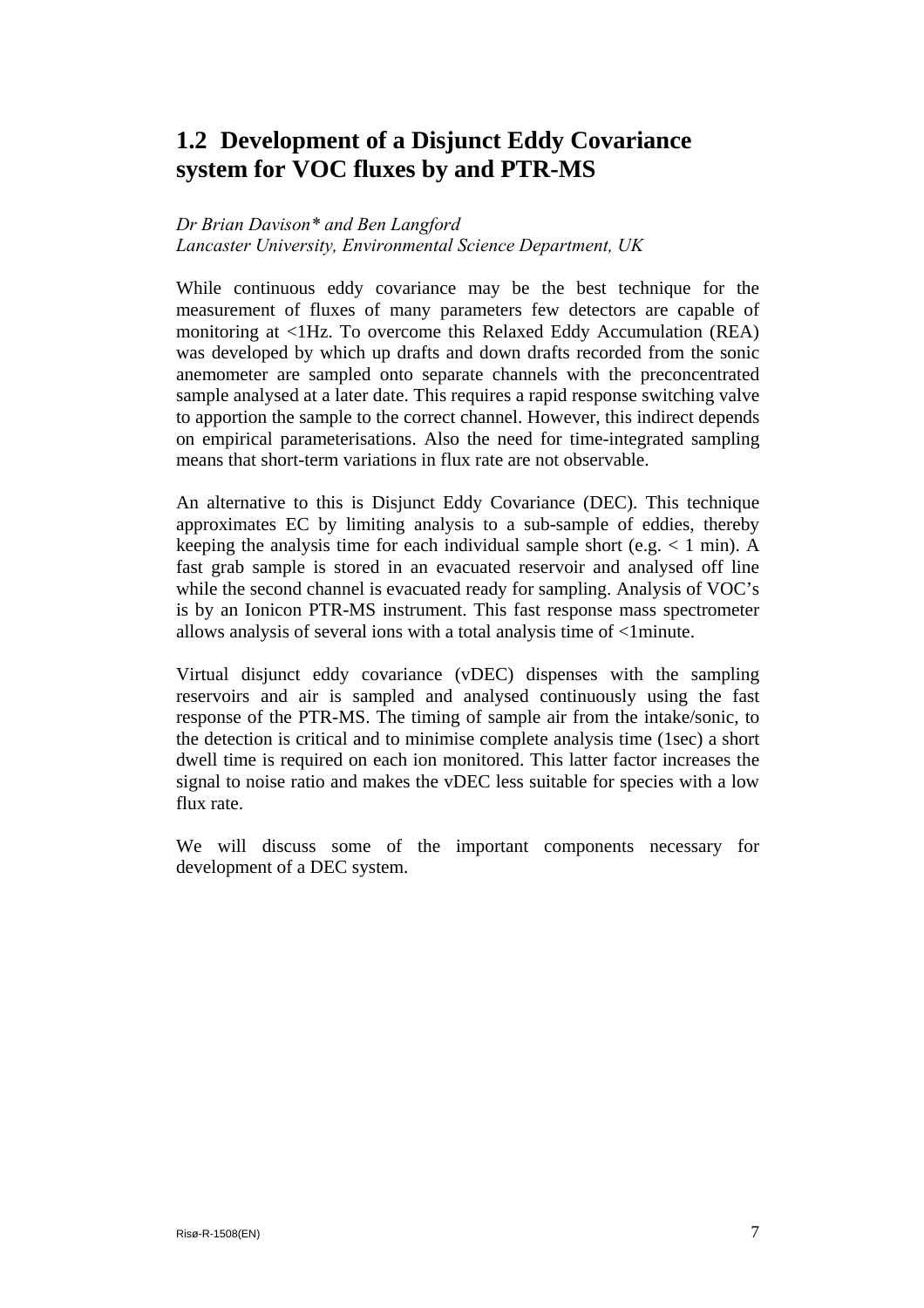## <span id="page-8-0"></span>**1.3 Cost-effective micrometeorological system for measuring landfill gas emissions**

*Tuomas Laurila<sup>1</sup>*, Juha-Pekka Tuovinen<sup>1</sup>, Annalea Lohila<sup>1</sup>, Mika Aurela<sup>1</sup>, Tea *Thum1 ,Mari Pihlatie2 , Janne Rinne2 and Timo Vesala2* <sup>1</sup> Finnish Meteorological Institute, P.O. Box 503, FI-00101, Helsinki, Finland *2 Department of Physical Sciences, University of Helsinki, Finland* 

Landfills are an important source of methane to the atmosphere that should be reported to the authorities making inventories of the greenhouse gas emissions. For the maintenance of landfill gas recovery systems and top sealing structures, continuous emission data of methane and carbon dioxide would be of primary importance. Chamber techniques have been used to measure the gaseous emissions, but they are laborious, and it is difficult to obtain representative emission estimates due to the high spatial variability of fluxes. Spatially integrated landfill emissions have been measured in tracer experiments, but complex landscapes may limit the use of this method. Moreover, it is suitable only for methane, and it is difficult to acquire continuous time-series. We have used micrometeorological methods to measure landfill gas emissions to the atmosphere on a continuous basis. In this presentation, we describe an eddy-covariance measuring system for landfill gas fluxes and present some results from a field experiment.

We have developed a micrometeorological system for the  $CH<sub>4</sub>$  and  $CO<sub>2</sub>$ fluxes and evaporation. The instrumentation includes a three-dimensional sonic anemometer and a LI-Cor LI-7500 sensor for  $CO<sub>2</sub>$  and  $H<sub>2</sub>O$ concentrations. For the measurement of  $CH<sub>4</sub>$  concentration, air was drawn at a high flow rate to a Flame Ionization Detector (FID). Fluxes measured by the FID-based system were verified by those observed using a Tunable Diode Laser detector, the two methods showing very similar results. The experimental site was located in the Ämmässuo landfill in the Helsinki metropolitan area, which is the largest landfill in Finland. The landfill is in active use and there are also some recent deposit areas close to our measurement site. A gas recovery system is in operation in all parts of the landfill. The  $CO<sub>2</sub>$  and  $H<sub>2</sub>O$  flux measurements began in February, 2003 and the CH4 flux measurements in June 2003 continuing until December 2003.

Evaporation measurements are needed for understanding the hydrology of the landfill body and the formation of leachate water. We observed average noontime evaporation rates between 30 and 60 mg  $H_2O$  m<sup>-2</sup>s<sup>-1</sup> during the summer months. The total monthly evaporation was highest in May, about 60 mm, but lower in June and July when precipitation was limited. The  $CO<sub>2</sub>$  and CH4 fluxes were highly dependent on wind direction, as was their ratio. This reflects the fact that these gases originate in the landfill body and that their emissions depend on both diffusion through the spatially variable surface soil layer and the direct routes such as cracks and wells. The highest rates were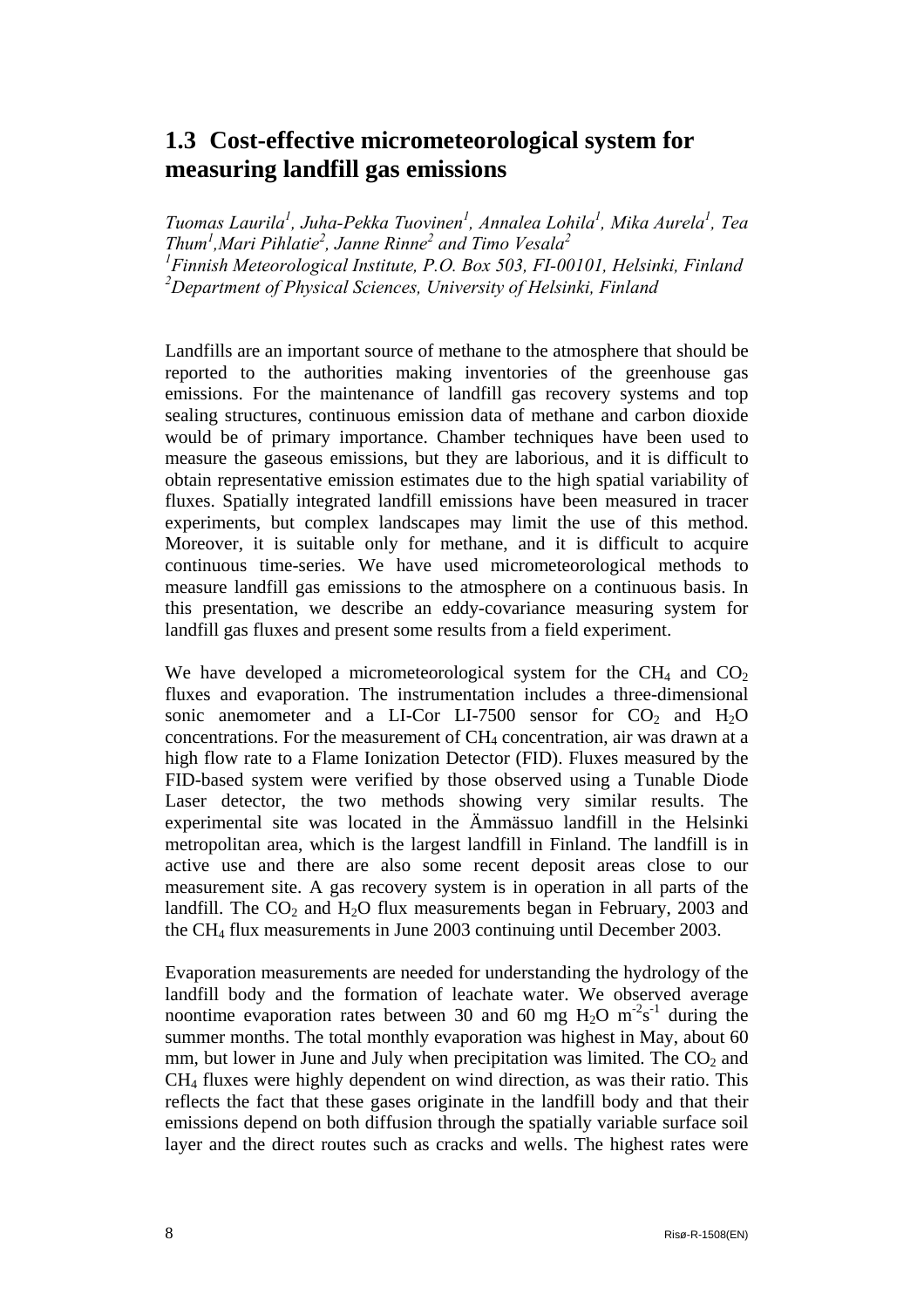typically observed in the directions in which there are well structures and recent waste deposits. The average fluxes during July–December were about 2 and 0.5 mg  $\text{m}^2$  s<sup>-1</sup> for CO<sub>2</sub> and CH<sub>4</sub>, respectively. A comparison of the micrometeorological fluxes to chamber measurements showed that they were of the same order of magnitude, but the spatial variability of the chamber measurements was very high.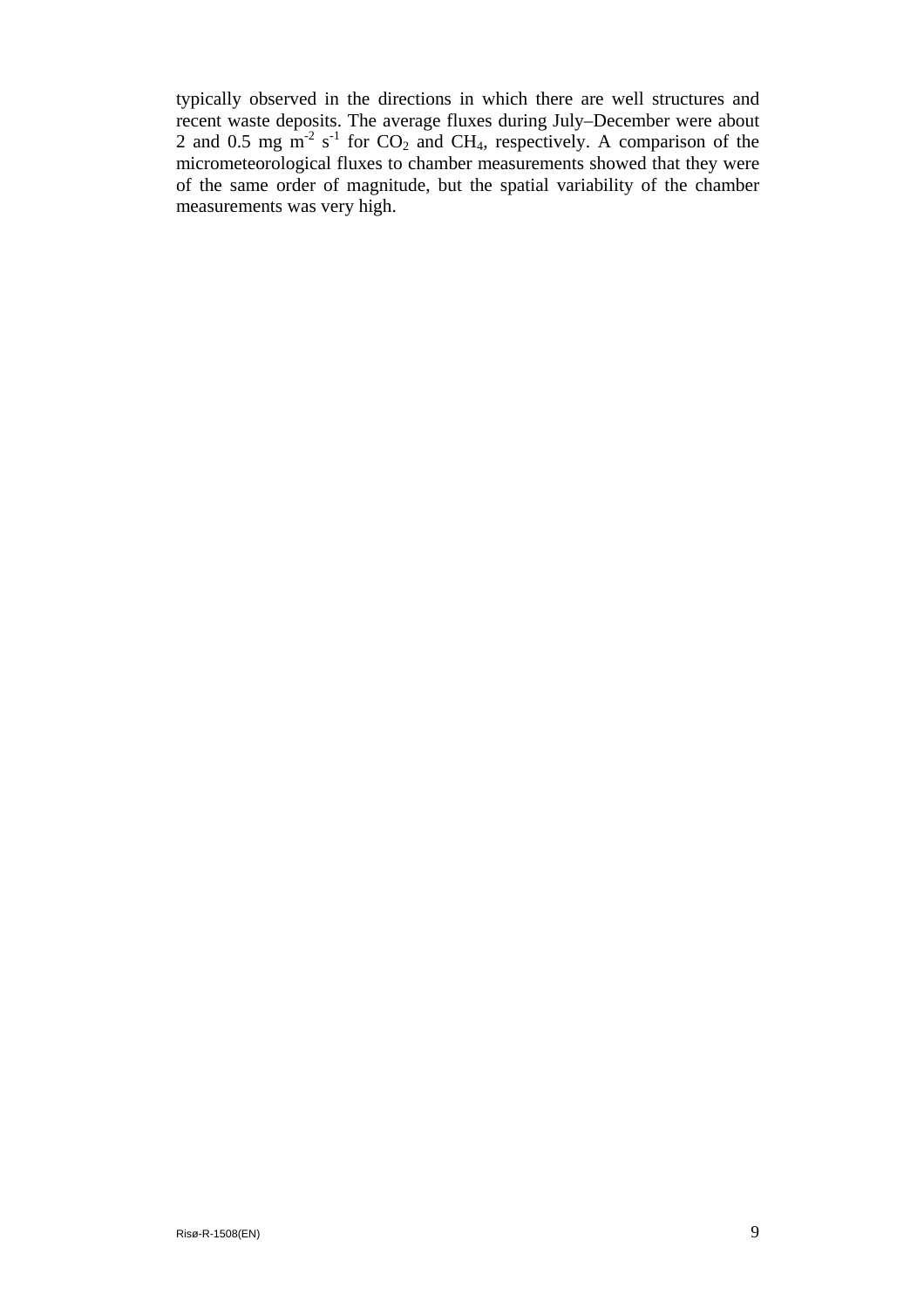### <span id="page-10-0"></span>**1.4 Particle fluxes above forests**

*Dr. Sara C. Pryor* 

*Atmospheric Science Program, Department of Geography, Indiana University, Bloomington, IN 47405, USA. Also visiting scientist at Risoe National Laboratory, Denmark.*

Atmospheric resistance to atmosphere-surface transfer is typically low over forests due to the high roughness and well developed turbulence. Hence, the flux may be significant even when the vertical concentration gradients are small and this flux may substantially alter the in situ particle spectrum and concentration. Although several process-level models have been developed to simulate dry deposition of particles to vegetated surfaces and the degree of specificity of the models is variable, the model most frequently applied to forest canopies is that of Slinn (1982). While there has recently been validation of this model for particles with diameters  $(d_p) \le 0.1$ -0.2 µm, there are substantial and systematic discrepancies between process-level models of particle dry deposition and available measurements, particularly for  $d_p \approx 0.2$  – 1 µm and forested surfaces. Models such as those proposed by Slinn (1982) typically predict particle  $v_d$  in this size range of the order of 0.1 mm s<sup>-1</sup> while measurements imply values that are an order of magnitude higher. A key assumption in application of this model is that, with the exception of deliquescent behavior, the particle size distribution is invariant during the dry deposition process, and hence the deposition calculation can be effectively decoupled from the rest of the particle dynamics. I will present model experiments designed to test the hypothesis that violations of the constant flux layer assumption can be invoked to explain part of the discrepancy between the models and measurements (Pryor and Binkowski, 2004). I will also present data from a campaign conducted to examine evidence of flux divergence due to particle dynamics.

References:

Pryor S.C. and Binkowski F.S. (2004): An analysis of the time scales associated with aerosol processes during dry deposition. *Aerosol Science and Technology* **38:** 1091-1098.

Slinn W. (1982): Predictions for particle deposition to vegetative canopies. *Atmospheric Environment* **16**: 1785-1794.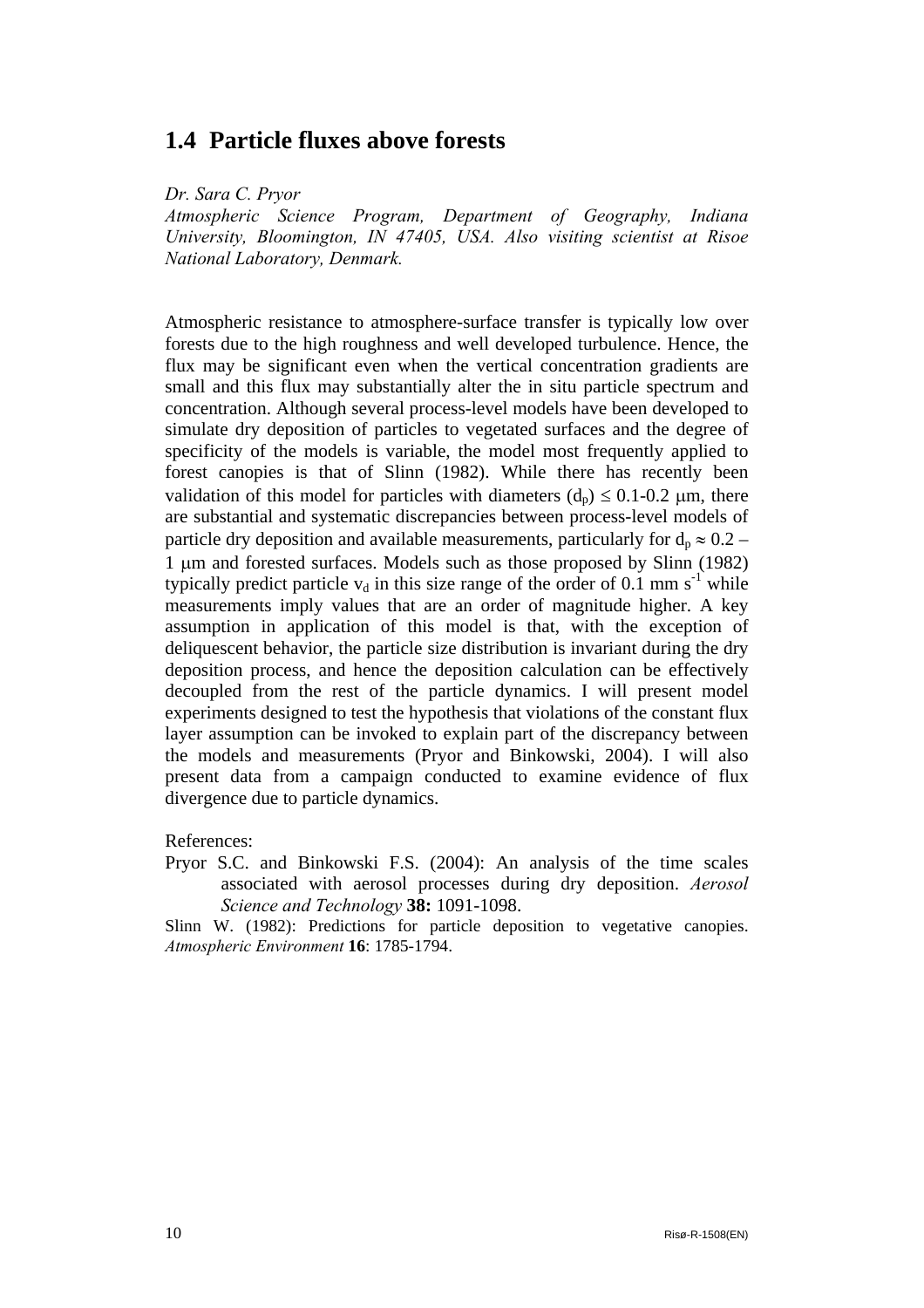## <span id="page-11-0"></span>**1.5 Spectral methods for estimation of fluxes of scalars**

*Lise Lotte Sørensen\*, Søren Larsen and Sara Pryor Risø National Laboratory, Wind Energy, 4000 Roskilde, Denmark Lotte.geern@risoe.dk\**

Fluxes of gases and particles can be measured directly by the eddy correlation technique if fast response instruments are available. However eddy correlation technique, used at moving platforms like ships or where flow distortion is pronounced can give erroneous results. Under such conditions spectral methods are preferable because here it is possible to filter out the effect from the distortion. Also fluxes of scalars measured using instruments with slower sampling time  $\ll$  1Hz) like NO<sub>2</sub>, SO<sub>2</sub> and O<sub>3</sub> can be estimated from idealized spectral shapes assuming that turbulence transport is the main transport process.

Here we present fluxes of particles,  $CO<sub>2</sub>$  and water vapor over forest area estimated from co-spectra and power spectra analysis using both high frequency sampling (10-20Hz) and low frequency sampling (1Hz).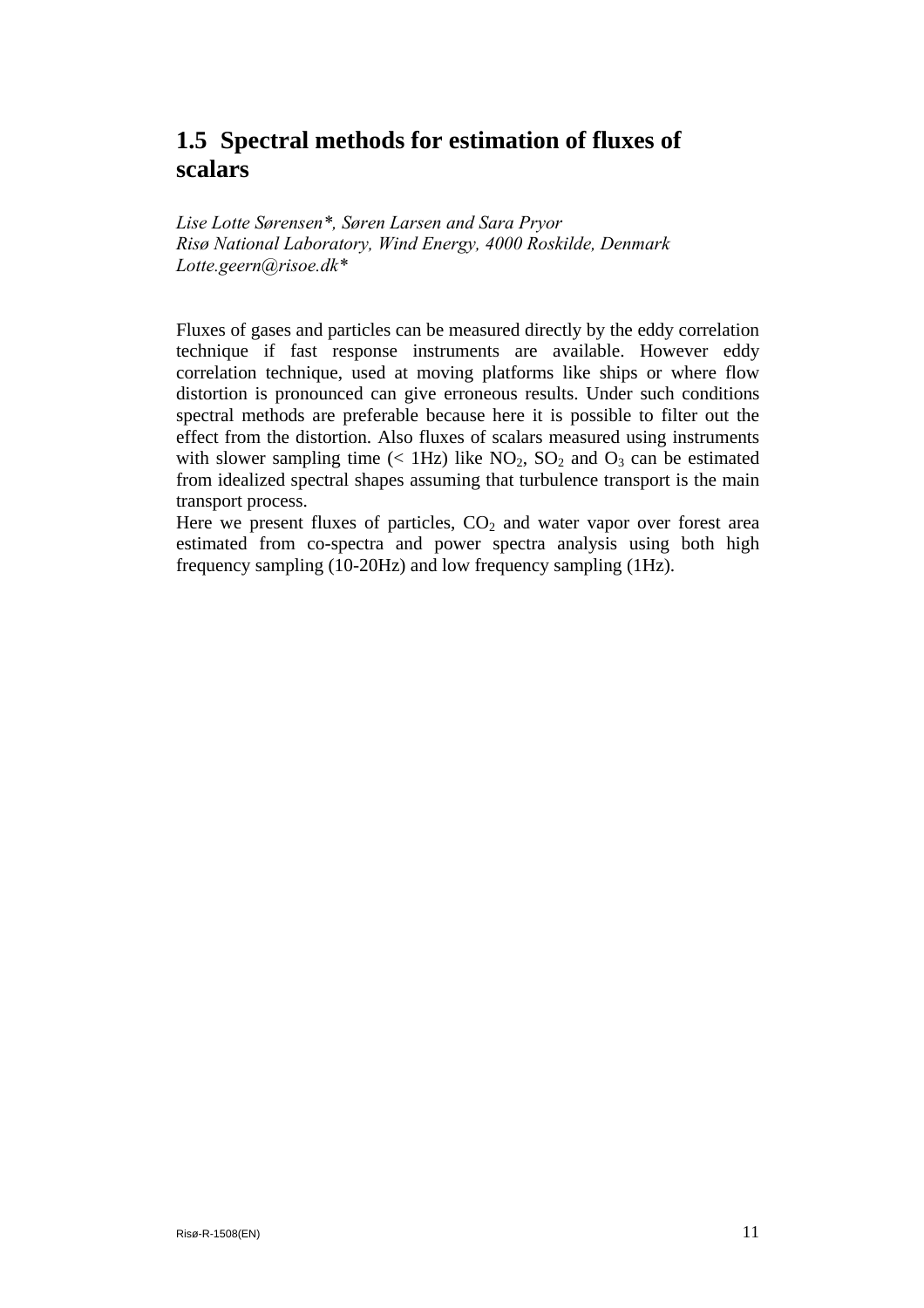## <span id="page-12-0"></span>**1.6 Estimation of emission fluxes from a horizontal flux budget method, exemplified with determination of pesticide volatilization**

#### *N. O. Jensen, Helle Vibeke Andersen\* Risø National Laboratory, \* National Environmental Research Institute*

The paper describes an experimental set-up designed to measure the evaporation of different pesticides after application under full-scale field conditions. Two campaigns were conducted on the same location: one on bare soil during fall and one in spring on a barley crop.The pesticides were sprayed around the circumference of a circle and mean air concentration samples (averaging time from 1 hr to 6 hr, increasing gradually during the week long sampling periods) were taken in the centre of the circle at different heights up to 9 m above ground. The wind speed, friction velocity and sensible heat flux were measured by a sonic anemometer (Gill) and evaporation (latent heat flux) was determined from an infrared absorption sensor (Ophir). Auxiliary measurements of e.g. mean air temperature and soil humidity (by TDR) were also made. The advantage of this design is that the sprayed area is very small (short application time) so that the initially large fluxes can be followed right from the beginning. In contrast this would not be possible by traditional methods such as the classical profile method, eddy correlation, or REA, since the sprayed area would have to be very large, in order to obtain horizontal homogeneous conditions, and consequently the application time would be too large compared to the time scale of the initial course of the volatilization. A further advantage is that the fetch from the sprayed area to the sampling position ensures that the near ground concentration gradient is reduced in steepness (reducing error in the necessary extrapolation) and that the circular form makes it possible to sample under invariant conditions even during day to day changes in wind direction. Details on the determination of the dimensions and geometry of the experiment are given in the paper. A method to increase the confidence of the flux calculations is also described. It utilizes that several substances was applied simultaneously and that a certain parameter in the fitted concentration profiles depends on turbulence only and thus have the same value for all substances.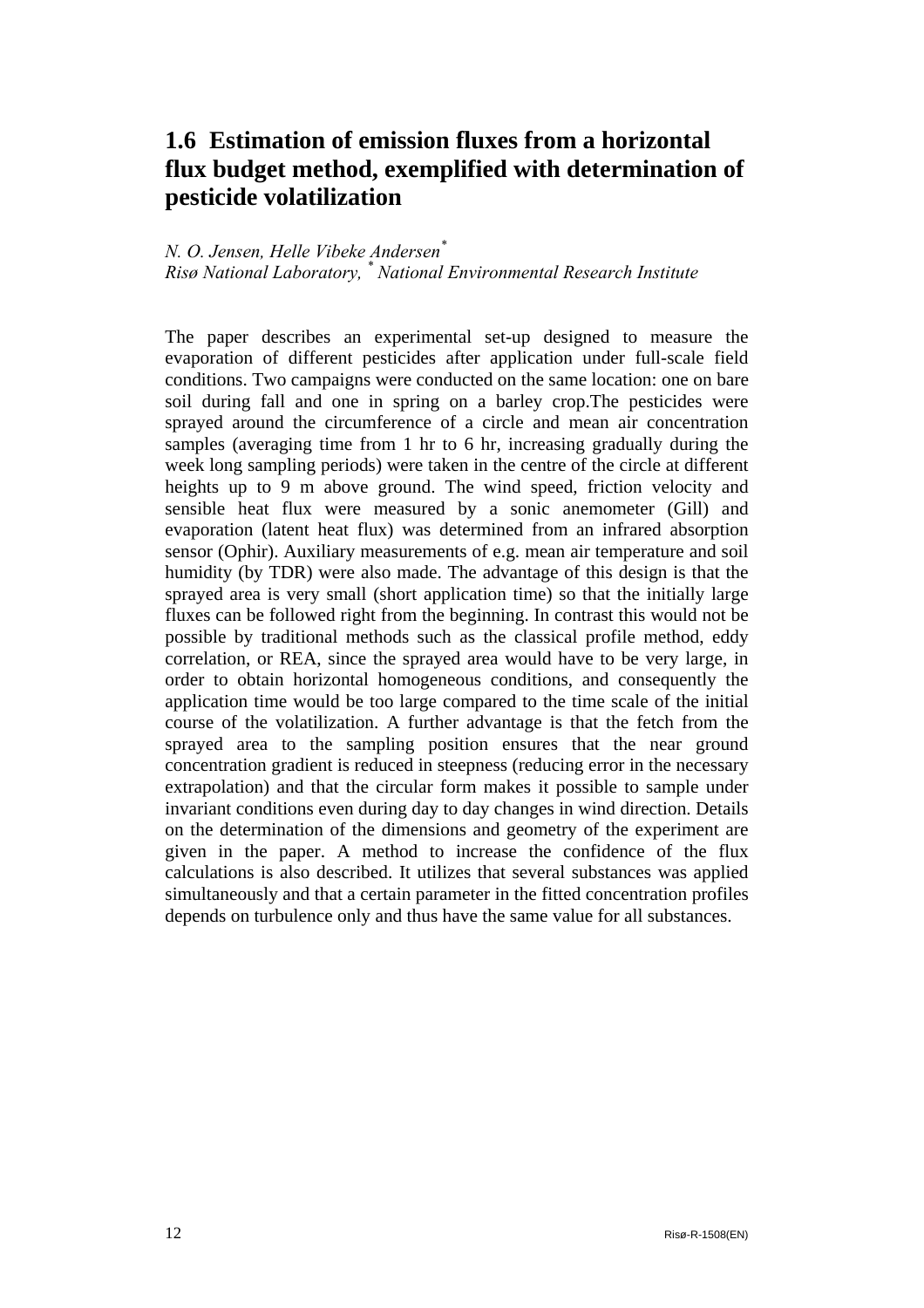## <span id="page-13-0"></span>**1.7 (P1) Eddy Covariance Particle Flux and Size Distribution Measurements above Norway Spruce**

A. Held<sup>1</sup>; A. Nowak<sup>2</sup>; A. Wiedensohler<sup>2</sup> and O. Klemm<sup>1</sup> *1 Institute of Landscape Ecology, University of Münster 2 Institute for Tropospheric Research, Leipzig* 

In July / August 2001 and 2002, measurements were carried out in the "Fichtelgebirge" mountain range  $(50^{\circ}09' \text{ N}, 11^{\circ}52' \text{ E})$  within the framework of the joint project BEWA2000 of the German atmospheric research programme AFO2000 to study turbulent particle fluxes as well as particle formation and growth involving reactive organic compounds. An eddy covariance system was set up above a "Norway spruce" forest combining a Young 81000 ultrasonic anemometer and two condensational particle counters (TSI UCPC3025 and TSI CPC3760A) to measure turbulent particle exchange. The time evolution of the submicron particle size distribution was measured above the stand with a twin differential mobility particle sizer (TDMPS). In addition, particle number concentrations were measured within the forest stand 4 m above the ground using a TSI UCPC3025 particle counter.

Particle concentrations within and above the forest differed considerably. The number concentration within the forest ranged from 60 % to 100 % of the concentration above the forest and exhibited a larger amplitude in the diurnal pattern compared to the measurements above the forest. From these findings we conclude that not only particle concentrations but also particle size distributions within and above the forest are different from each other. This has to be taken into account when performing a comparative analysis of particle flux and size distribution measurements.

On most days, a diurnal pattern of the turbulent particle number fluxes with small or no fluxes during night-time and strong fluxes around noon was found. In general, deposition fluxes dominated over emission. However, brief particle emission events had a distinct impact on the size distribution of the particle population. Particle formation events were identified on several days, exhibiting a characteristic "banana-shaped" evolution of the particle size distribution. The newly formed particles showed a remarkably constant growth behavior with typical diameter growth rates ranging from  $2$  to 6 nm h<sup>-1</sup> . Condensation of sulfuric acid is not sufficient to maintain these growth rates. A more detailed analysis of the growth dynamics revealed the importance of the condensation of oxidation products of biogenic volatile organic compounds (BVOC) for the observed particle growth.

During particle formation events, the strongest particle fluxes were observed, and also, particle deposition dominated over emission. Given the observed particle growth rates, we conclude from these facts that particle formation takes place effectively above the forest stand.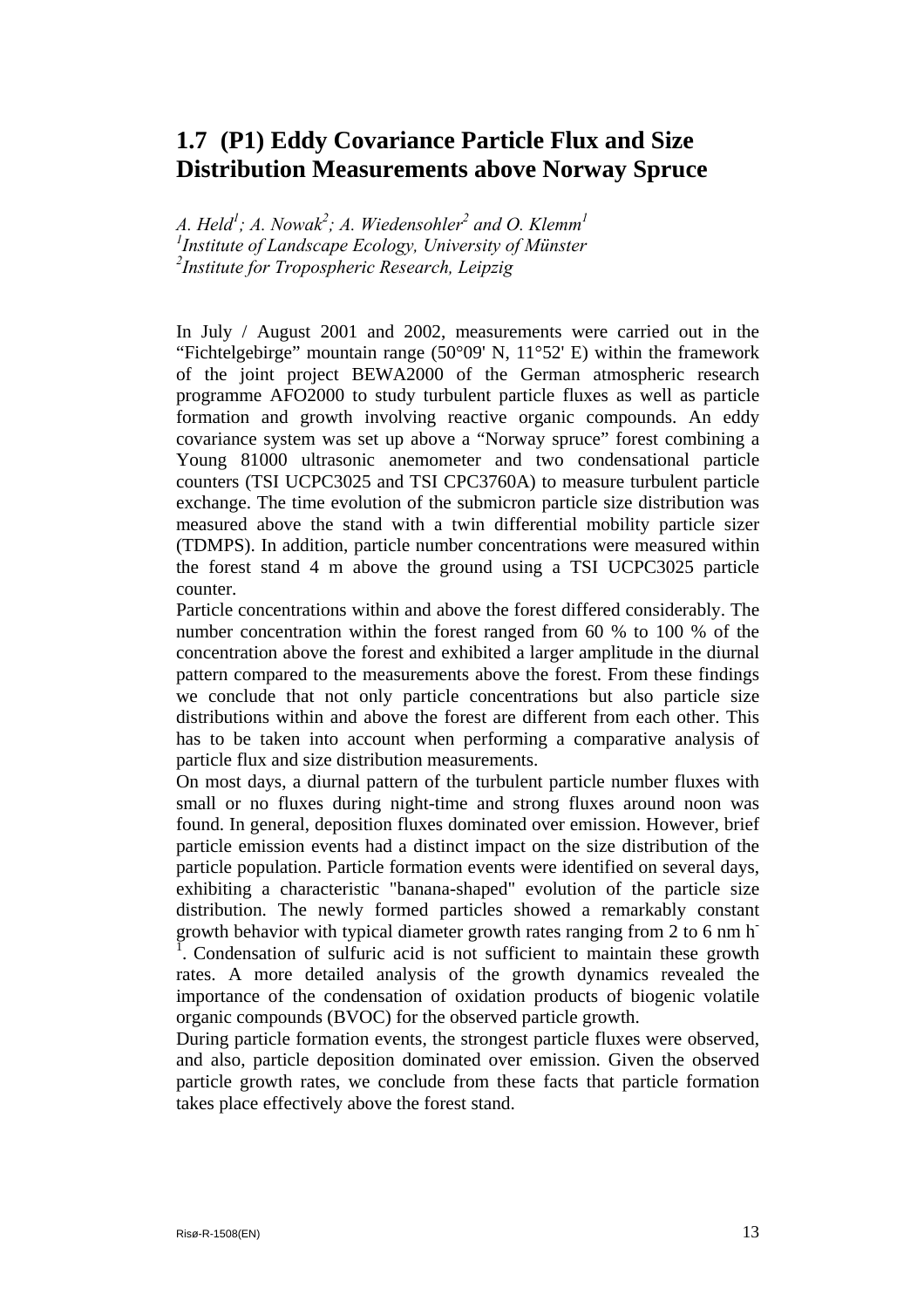## <span id="page-14-0"></span>**1.8 (P2) Eddy covariance flux measurements of NO and NO2/NOy over a mixed deciduous forest in a moderately polluted environment – description of measurement system, evaluation algorithms and quality assessment**

*M. Kortner (1), A. Thielmann (1), F. X. Meixner (1) (1)Max Planck Institute for Chemistry, Biogeochemistry Dept., Mainz, Germany* 

In 2002 and 2003, two large-scale field experiments were conducted over a deciduous forest at Juelich (Germany) within the framework of AFO2000- ECHO (Emission and CHemical Transformation of biogenic volatile Organic compounds). Fluxes of momentum, sensible heat,  $H_2O$ , and  $CO_2$ , as well as of reactive trace gases  $O_3$ , NO and  $NO_2/NO_v$  have been measured by eddy covariance (EC) techniques at 30 m (above ground) on the ECHO- "westtower".

NO and  $NO<sub>2</sub>/NO<sub>v</sub>$ -measurements were simultaneously performed using a fast, highly sensitive 2 channel chemiluminescence-based NO-analyzer (CLD 790 SR, EcoPhysics). Alternatively, we used either (in 2002) a  $NO<sub>v</sub>$ -converter (inhouse development), or (in 2003) a photolysis converter (PLC 81800, ThermoOriel).

We will present the instrumentation, the data-acquisition, and the resultant cospectral behaviour of the system. Next, we will discuss the applied evaluation and correction algorithms in detail.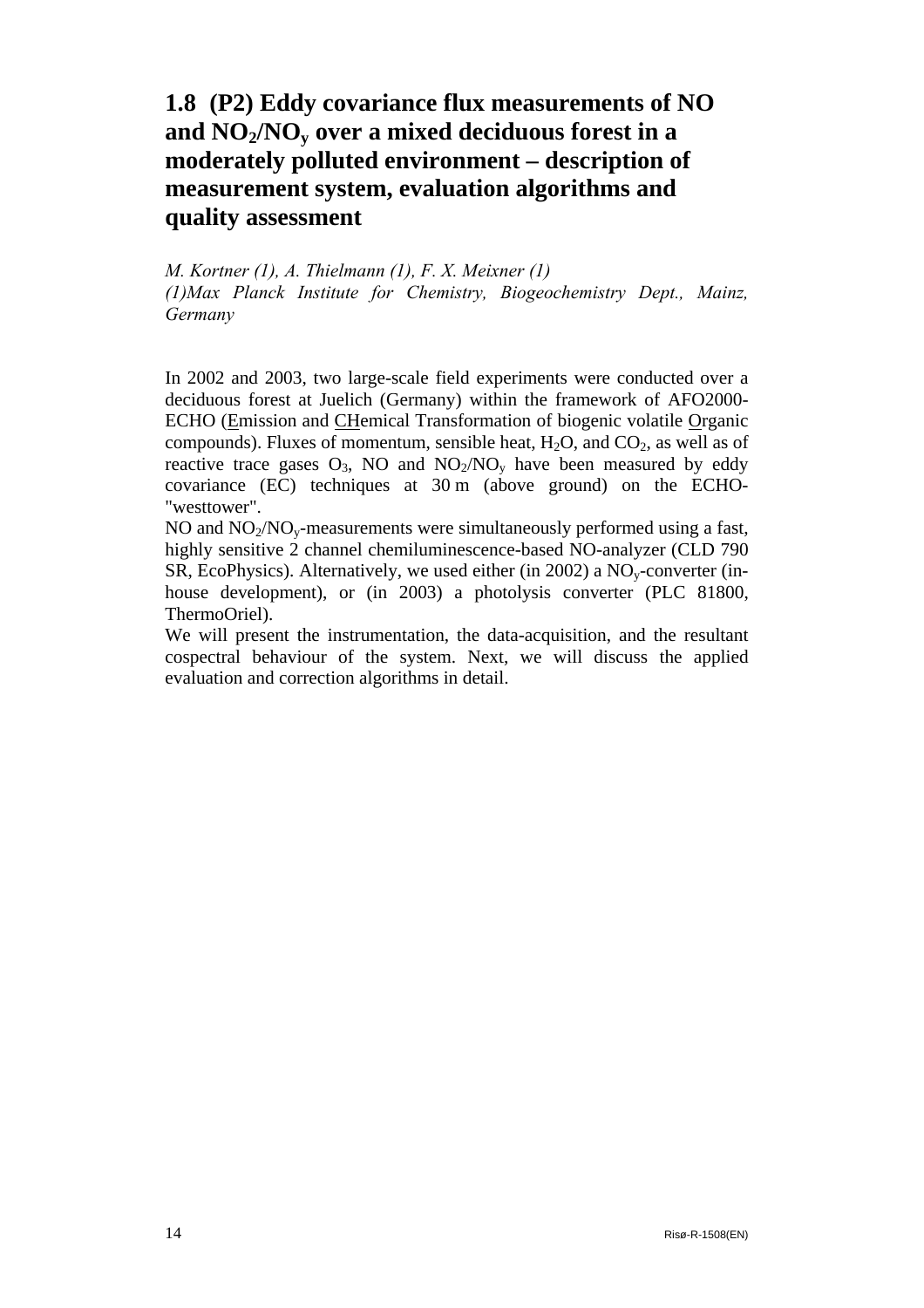## <span id="page-15-0"></span>**1.9** (P3) Comparison of O<sub>3</sub> fluxes measured with the **eddy covariance and the gradient methods above a maize field.**

*Benjamin Loubet 1,\* , Mark Irvine 2,\* , Eric Lamaud 2, Eric Larmanou 1, Christophe Fléchard 3, Olivier Zurfluh <sup>1</sup> and Pierre Cellier <sup>1</sup> 1 Institute of Agronomic Research (INRA), UMR EGC, Thiverval-Grignon, France, <sup>2</sup> Institute of Agronomic Research (INRA), UMR EPHYSE, Bordeaux, France, 3 Agroscope FAL Reckenholz, Zürich, Switzerland*

Between June and September 2002, the fluxes of carbon dioxide  $(CO<sub>2</sub>)$  and ozone  $(O_3)$ , and nitrogen oxides (NO and NO<sub>2</sub>) were measured above a growing maize crop, together with the components of the energy balance sensible (H), ground (G) and latent heat fluxes (H), net radiation  $(R_n)$  –, the meteorology, and the canopy structure. All the fluxes, except the  $NO<sub>x</sub>$ , were measured simultaneously with the gradient and the covariance technique. The gradient mast consisted in 9 levels extending from 0.3 to 10 m above ground, where  $CO_2$  and  $H_2O$  was measured with a Licor Li6262, and  $O_3$  and  $NO_x$  was measured with two separate analysers (2 Environmement SA 41M for  $O_3$  and 2 ThermoEnvironnement 42C for  $NO_x$ ), each screening the 5 uppermost and the 5 lowermost levels, with a common level allowing for cross calibration. Wind speed and temperature was also measured, and the fluxes were determined using 3 to 4 levels above the canopy. The covariance mast consisted in a Gill R3-50, a Licor Li7500 and a fast  $O_3$  chemiluminescent based close-path sensor from ATDD V2.0 with solid-plates "targets" coated with Coumarin. Two identical covariance masts were compared during 15 days, to determine the lifetime of a "target". In this study, the momentum, energy,  $CO<sub>2</sub>$ , and  $O<sub>3</sub>$  fluxes estimated with the gradient method and the two eddy-covariance masts are compared, with a special focus on  $O_3$ .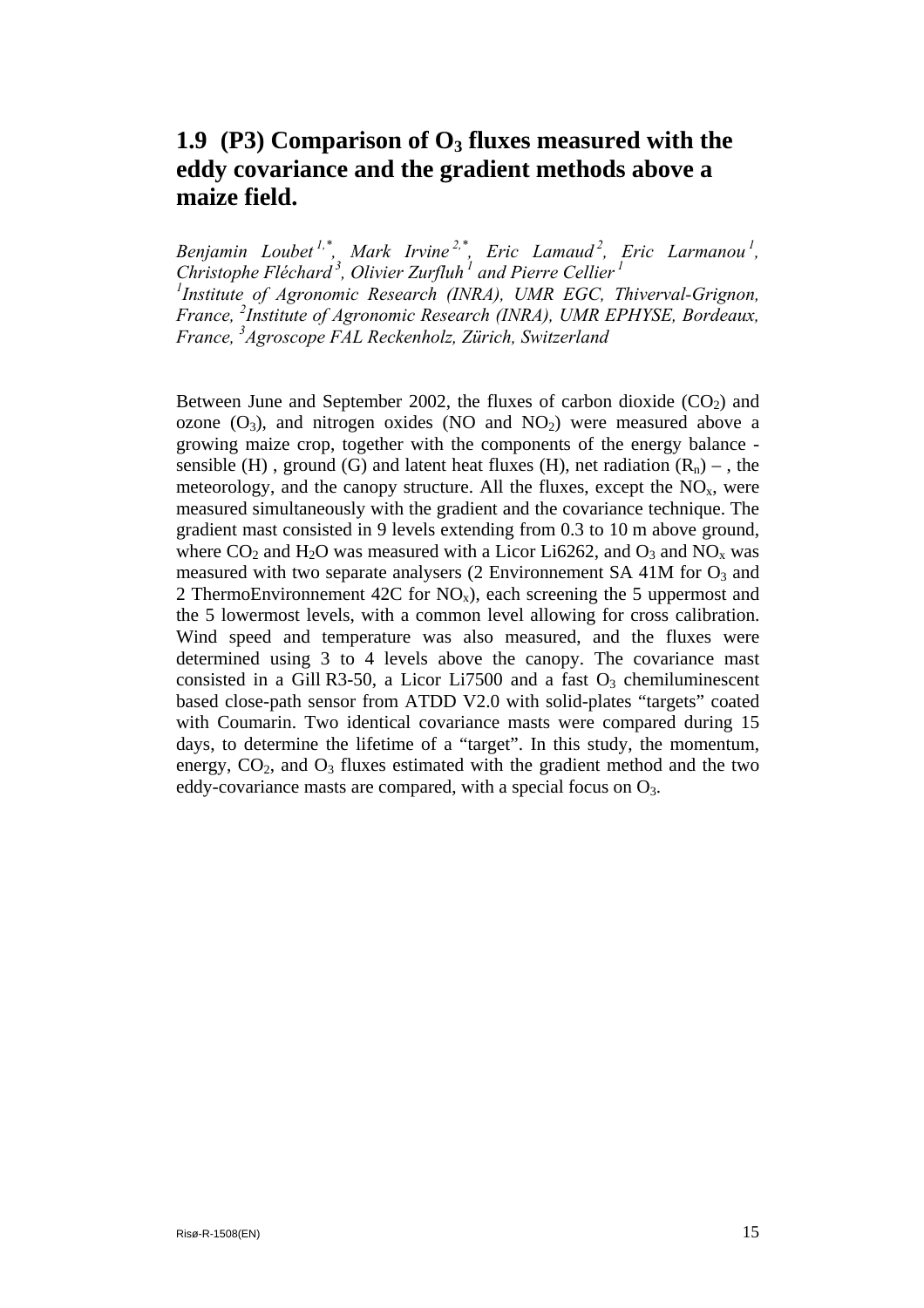## <span id="page-16-0"></span>**1.10** (P4) Continuous measurements of  $O_3$  fluxes by **covariance over forest and arable cropland in France**

*Mark Irvine*<sup>1,\*</sup>, *Eric Larmanou<sup>2</sup>, Eric Lamaud*<sup>1</sup>, *Benjamin Loubet*<sup>2,\*</sup>, *Olivier Zurfluh <sup>2</sup> and Pierre Cellier <sup>2</sup>*

<sup>1</sup> Institute of Agronomic Research (INRA), UMR EPHYSE, Bordeaux, France, *2 Institute of Agronomic Research (INRA), UMR EGC, Thiverval-Grignon, France*

Terrestrial ecosystems are significant sources of atmospheric gases such as reactive nitrogen (NH<sub>3</sub>, NO and N<sub>2</sub>O). Conversely, they can be a sink for  $NH_3$ ,  $NO_x$ , and  $O_3$ , which can lead to several adverse effects (acidification and eutrophication, direct effects). But deposition also contributes to decreasing their lifetime in the atmosphere, and is therefore an efficient "depollution process". In this context, continuous measurements of  $O<sub>3</sub>$  fluxes as well as other compounds have been set up at two sites in France.

The fluxes of  $O_3$ ,  $CO_2/H_2O$  are measured continuously with the eddy covariance method over the "LeBray" pine forest near Bordeaux since 2003, and over a cropland field near Paris since mid-2004. The Bray forest site is 35 year old plantation of maritime pine (*Pinus pinaster Ait*.) with an understorey of graminae. It is currently a CarboEurope site and has been part of the Euroflux network since 1996. The trees are distributed in parallel rows along the NE-SW axis. The inter row distance is 4m and the stand density is about 500 trees ha-1. The mean tree height is 20 m and the LAI around 2.6. The site is flat and the fetch is over 600 m in the prevailing wind direction. The climate is oceanic with 900 mm of rainfall per year. Instruments are installed at 43 m.

The cropland site is a CarboEurope site, with a rotation of mustard, maize, wheat and barley, with a nitrogen supply of  $120 \text{ kg ha}^{-1} \text{ y}^{-1}$ , as mineral fertiliser, and an additional  $100 \text{ kg}$  ha<sup>-1</sup> every three years as cattle slurry. The climate is continental-oceanic, with 600 mm of rainfall per year, the soil is a luvisol with 60% of silt, and 30% of clay. Instruments are installed at 2.5 to 4.5 m.

At both sites, the eddy-covariance equipment set includes a Gill RGA3-50 or a Gill R2 sonic anemometer, a  $H_2$ 0 and  $CO_2$  Licor 7500 analyser, and a fast O3 chemiluminescent based close-path sensor (ATDD V2.0) with solid-plates "targets" coated with Coumarin. Additional absolute measurements are performed at both sites. Automatic chambers measuring  $N_2O$  and NO emission will be installed in 2005 in Grignon, as well as  $NH_3$  gradient measurements. Initial results from these two sites will be presented.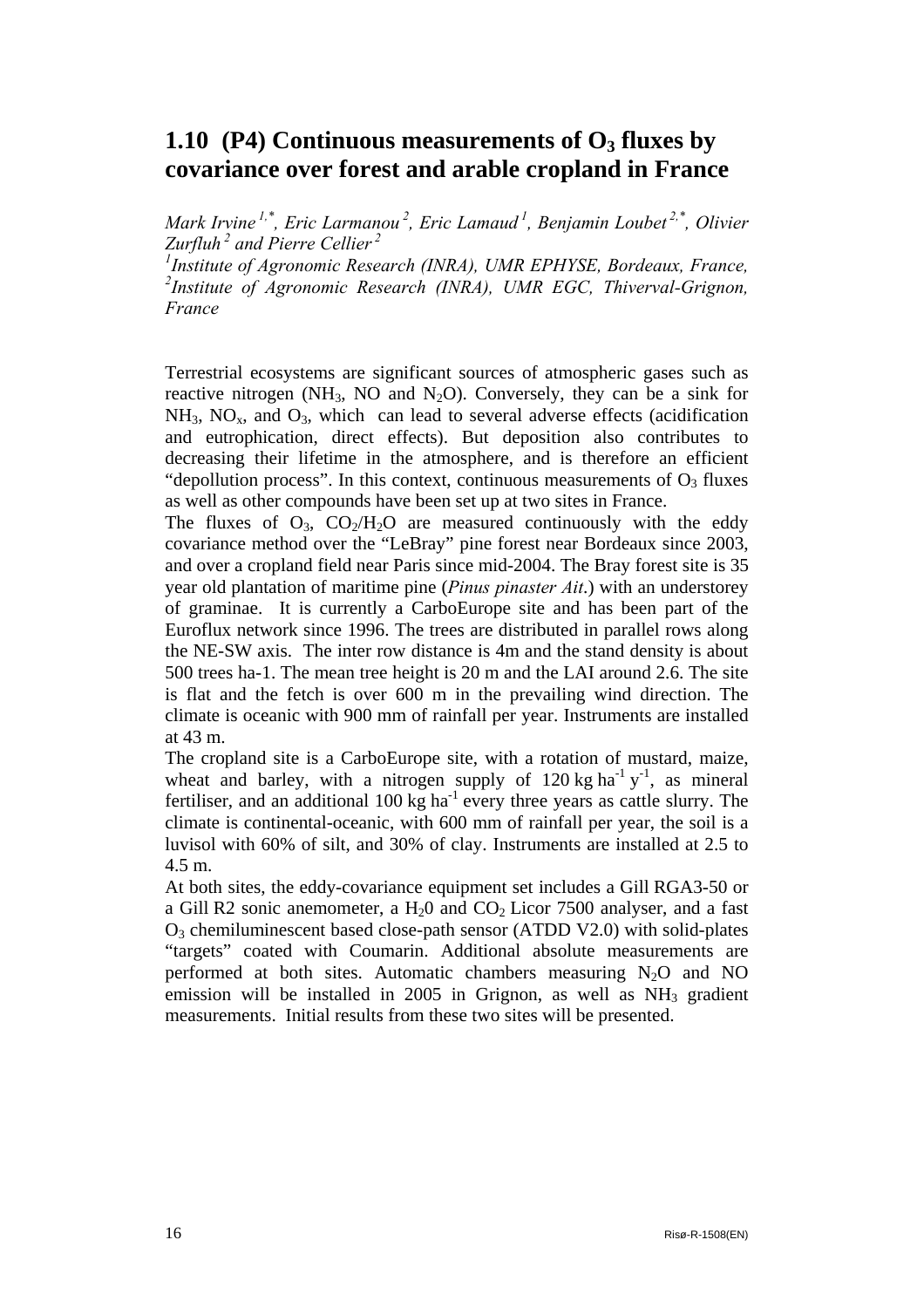## <span id="page-17-0"></span>**1.11 (P5) Use and validation of a Relaxed Eddy Accumulation (REA) System to measure water vapor, carbon dioxide and nitrogen oxides fluxes over a maize field.**

*Aurore Brut CNRM/ Météo-France* 

Increasing interest in dry deposition of air pollutant and trace gas flux determination has widely encouraged the development of the Relaxed Eddy Accumulation (or conditional sampling) technique. This technique remains very attractive since many trace gas constituents cannot be measured fast enough to allow the application of the eddy correlation method. This technique relies on sampling turbulent air according to the sign of the vertical wind fluctuations (w') in order to collect, at a constant flow rate, updraft air in one reservoir and downdraft air in another. At the end of the sampling period, the mean concentration in each container is measured and the flux is proportional to the difference of both concentrations.

A Relaxed Eddy Accumulation system, developed at CNRM, was implemented above a maize field near Meyrargues during the ESCOMPTE experiment. It operated continuously surface flux measurements of water vapor, carbon dioxide and nitrogen oxides for almost 4 weeks. In addition, two other Eddy Correlation systems were settled close to the REA device : the first one implemented by INRA measured both humidity and  $CO<sub>2</sub>$  fluxes with a Li6262 sensor whereas the second one, operated by CNRM measured water vapor fluxes with a fast hygrometer.

Comparisons of humidity and carbon dioxide fluxes, measured by the various systems are presented. The good agreement (high correlations, small biases) between fluxes tends to validate the conditional criterion of the REA selection system. The  $NO<sub>x</sub>$  fluxes represents an original dataset for which, a further study allowed the determination of parameterizations according to meteorological conditions (Fotiadi A., 2003).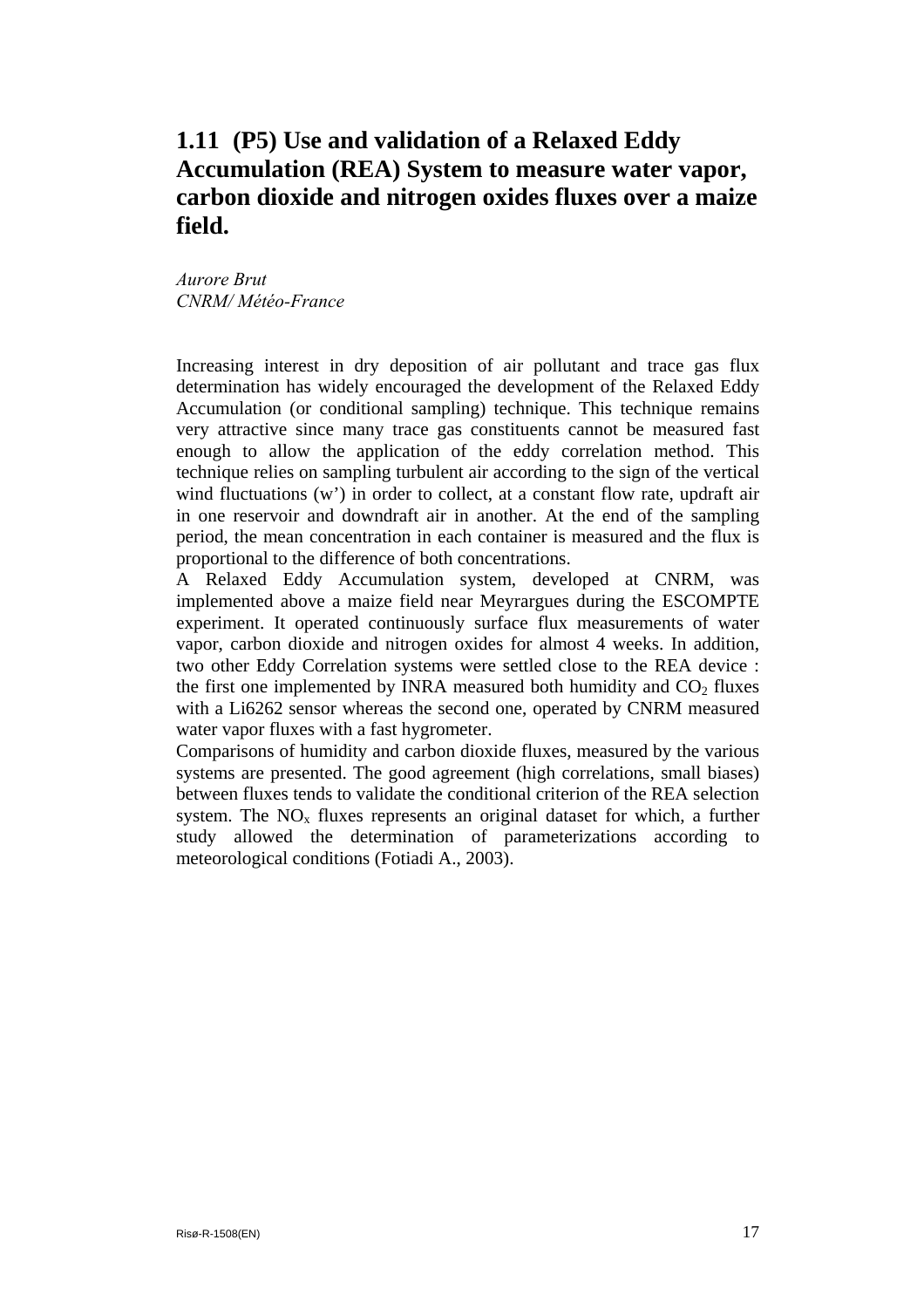## <span id="page-18-0"></span>**1.12 (P6) The dependence of the** *β***-factor of REA system with dynamic deadband on atmospheric conditions**

*Grönholm, T., Rinne, J., Haapanala, S., Rannik, Ü. and Vesala, T. Department of Physical Sciences, University of Helsinki, Finland* 

The most direct method for measuring fluxes is the eddy covariance (EC) method which requires fast-response sensors. An alternate method, the relaxed eddy accumulation (REA) requires that air be sampled at a constant rate and placed in one container during the upward wind velocity (*w*) and in another during downward wind velocity. Since this method is based on accumulated concentrations, slow response sensors are sufficient.

To increase the concentration (*c*) difference and to reduce the wear of sampling valves, a dead-band around  $w = 0$ , in which air is not sampled, was introduced into the system. The constancy of the sample flow rate introduced an empirical constant,  $\beta$ , into the flux equation

$$
F_c = \beta \sigma_w (\overline{c^+} - \overline{c^+}), \quad (1)
$$

where  $\sigma_w$  is the standard deviation of *w*. The value of  $\beta$  depends on the deadband width, which in our system is proportional to the running mean of  $\sigma_w$ (dynamic dead-band).

In this study the dependence of the value  $\beta$  -parameter of the REA technique with dynamic dead-band on atmospheric conditions and its uncertainty are studied systematically. This is conducted by simulations using wind velocity and carbon dioxide measurements at the rate of 10 Hz. The tower for the measurements is located in a Scots pine (*Pinus sylvestris* L.) forest with dominant tree height of 14 m at SMEAR II station, Hyytiälä, Southern Finland. The measurement height was approximately at 23 m from the ground, about 10 m above the forest canopy.

We calculated fluxes according to REA and EC principles for each 30 minutes averaging period. EC flux was given by the covariance between the *w* and *c* (*w'c'*). As in our REA software, we calculated the dynamic deadband value,  $\pm 0.5\sigma_w$ , using the 5 minutes running mean. Based on the deadband and *w*, we determined the REA valve position. Depending on that, we updated the concentration and the number of measurement values of up, down or dead channels. After 30 minutes period we calculated the REA flux. After that we estimated the coefficient *β* for each averaging period of turbulent fluxes from

$$
\beta = \frac{\overline{w'c'}}{\sigma_w(\overline{c}^{\uparrow} - \overline{c^{\downarrow}})}.
$$
 (2)

To see the effect of dead-band width, we repeated simulations using the deadband width proportional to  $(0.2\n-0.8)\sigma_w$ .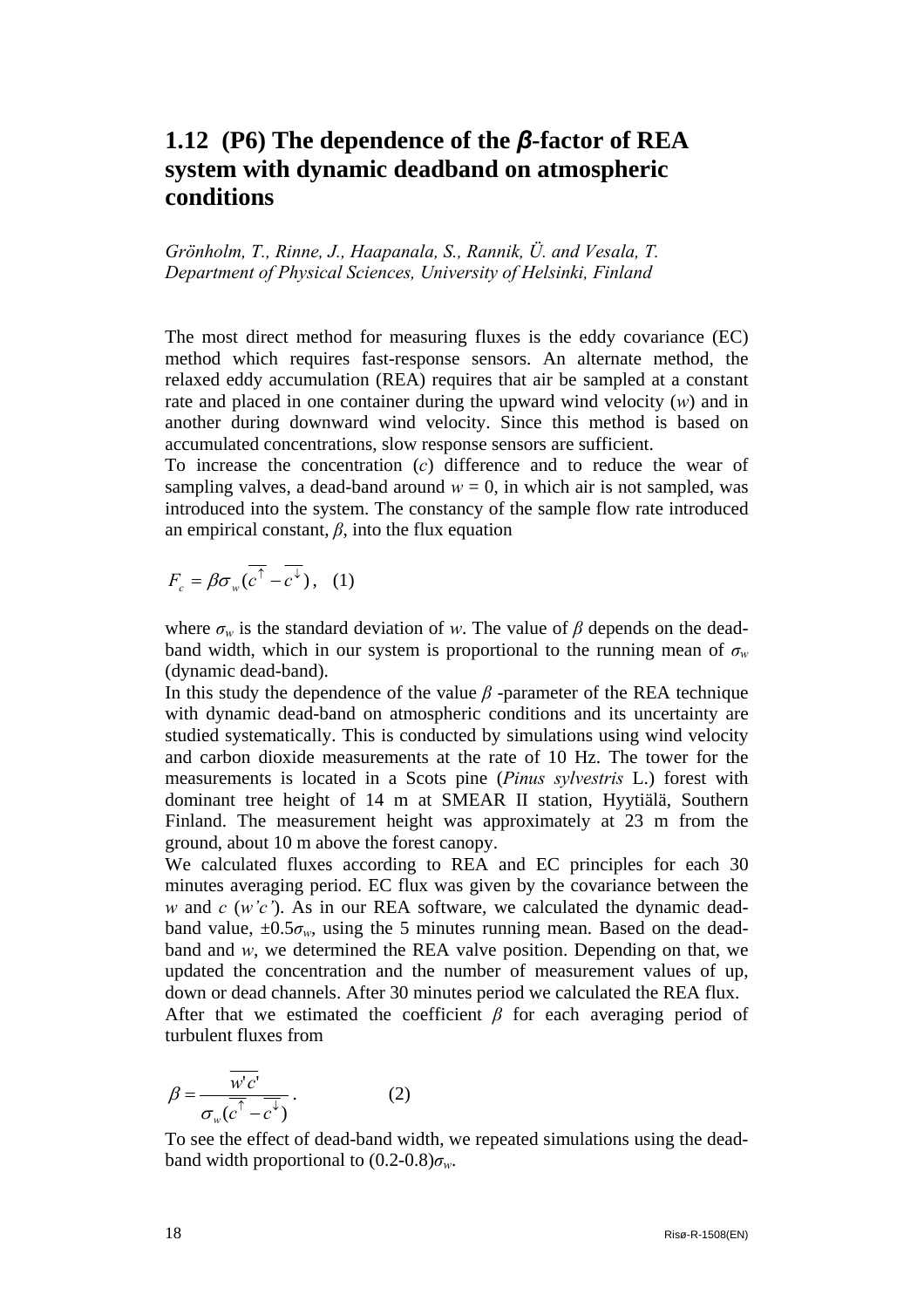## <span id="page-19-0"></span> **(P7) Field intercomparison of disjunct and conventional eddy covariance systems**

*J. Rinne<sup>1,2</sup>, T. Douffet<sup>1</sup>, Y. Prigent<sup>1</sup> & P. Durand<sup>1</sup>* 

<sup>1</sup> Centre National de Recherches Météorologiques – Météo-France, Toulouse, *France; 2 Department of Physical Sciences, University of Helsinki, Finland* 

The disjunct eddy covariance and disjunct eddy accumulation methods have recently been utilized to measure fluxes of such trace gases for which fast online analyzers do not exist. A field intercomparison experiment of a disjunct eddy covariance (DEC) and conventional eddy covariance (EC) systems was conducted over short grass field. A DEC system constructed for the experiment consisted of two intermediate storage reservoirs used to grab near-instantaneous air samples and an infrared gas analyzer to analyze water vapor concentrations in the reservoirs. The samples were taken in 0.1 seconds with 15 second interval leading to 120 samples per half an hour averaging period. The EC system measured water vapor flux by an acoustic anemometer and a krypton hygrometer. During two days the water vapor fluxes measured by the DEC system were within the estimated uncertainty from the flux measured by the EC system, with good correlation  $(r^2=0.94)$ . There was a slight systematic overestimation of the fluxes measured by the DEC system during the day and underestimation during the night leading to relation  $F_{DEC}$ =1.15\* $F_{EC}$ -9.69 W m<sup>-2</sup>. As the bias doesn't appear in the simulated DEC measurements it is likely to be due to instrumental rather than methodological problems.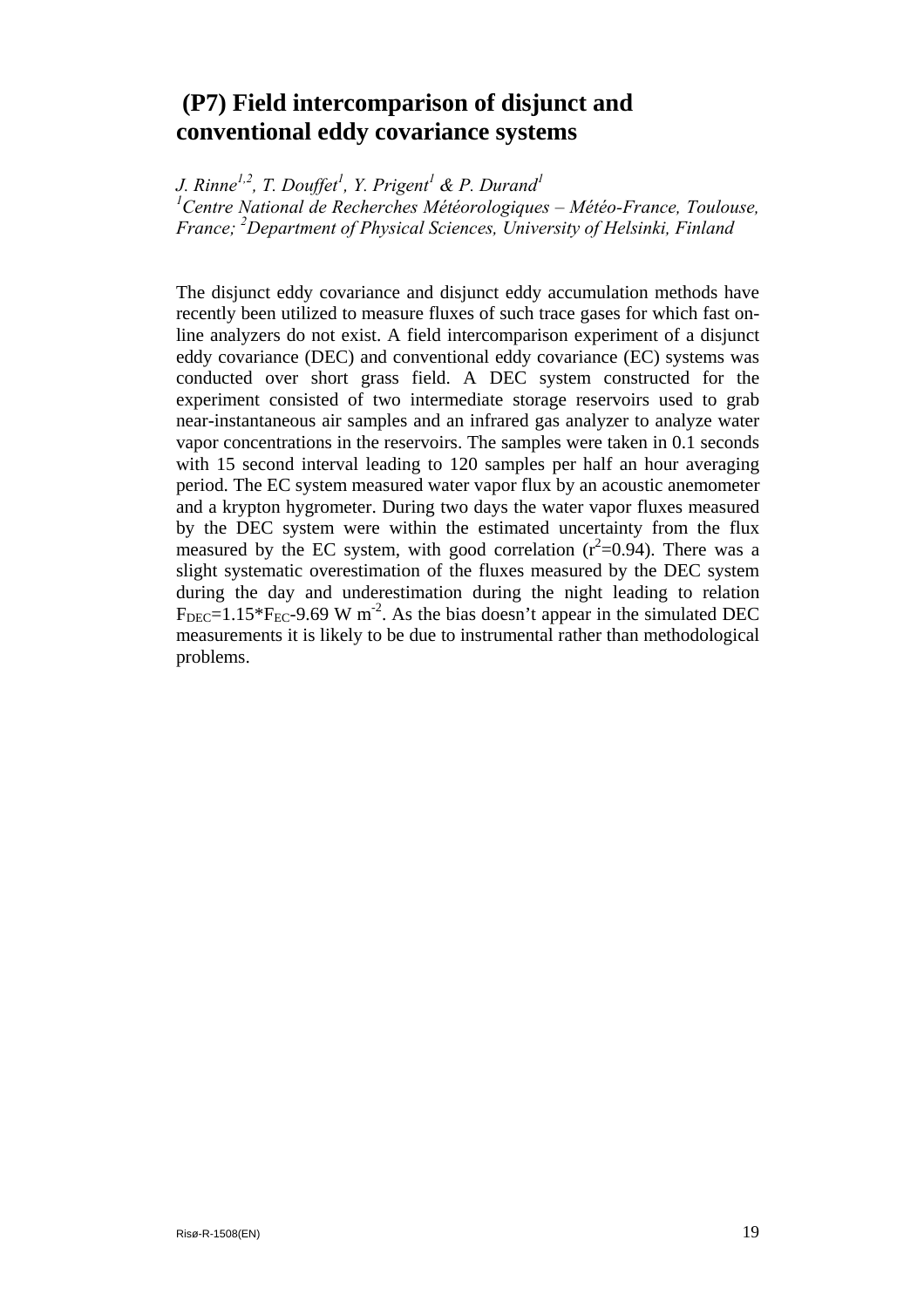## <span id="page-20-0"></span>**1.13 (P8) Ozone uptake by an evergreen Mediterranean forest (Quercus Ilex) obtained by micrometeorological flux measurements in Italy.**

Giacomo Gerosa<sup>1</sup>, Angelo Finco<sup>1</sup>, Antonio Ballarin Denti<sup>1</sup> and Stanislaw *Cieslik2* 

*1 Dept. of Mathematics and Physics, Università Cattolica del S.C., via Musei 41, I-25121 Brescia, Italy, 2 Institute for Environment and Sustainability, Joint Research Centre of the EC, via Fermi, I-21020 Ispra (VA), Italy*

Ozone, water and energy fluxes have been measured over a Mediterranean evergreen forest in Central Italy from August to October 2003 with the eddycorrelation technique in order to evaluate the amount of ozone taken up by plants in dry summer and in mild autumn conditions. The stomatal ozone fluxes has been calculated using the analogy with water vapour fluxes inside the stomata, which are easily measurable. The total ozone dose was obtained by integrating the stomatal fluxes over time.

Stomatal flux resulted a minor part (31.5%) of the total ozone flux over the forest ecosystem. The main part of ozone deposition follows non-stomatal pathways. Chemical sink seems to play a relevant role in the morning nonstomatal deposition. Stomatal uptake is enhanced by water availability but, on the average, it does not exceed the 34.4% of the total ozone flux.

A comparison between the cumulated stomatal ozone fluxes and the currently used AOT40 exposure index highlighted important distortions introduced by this index. AOT40, which do not take into account plant physiology, lead to substantial overestimation of ozone risk, particularly when water supply is limited, as occurs frequently in Southern European and Mediterranean areas.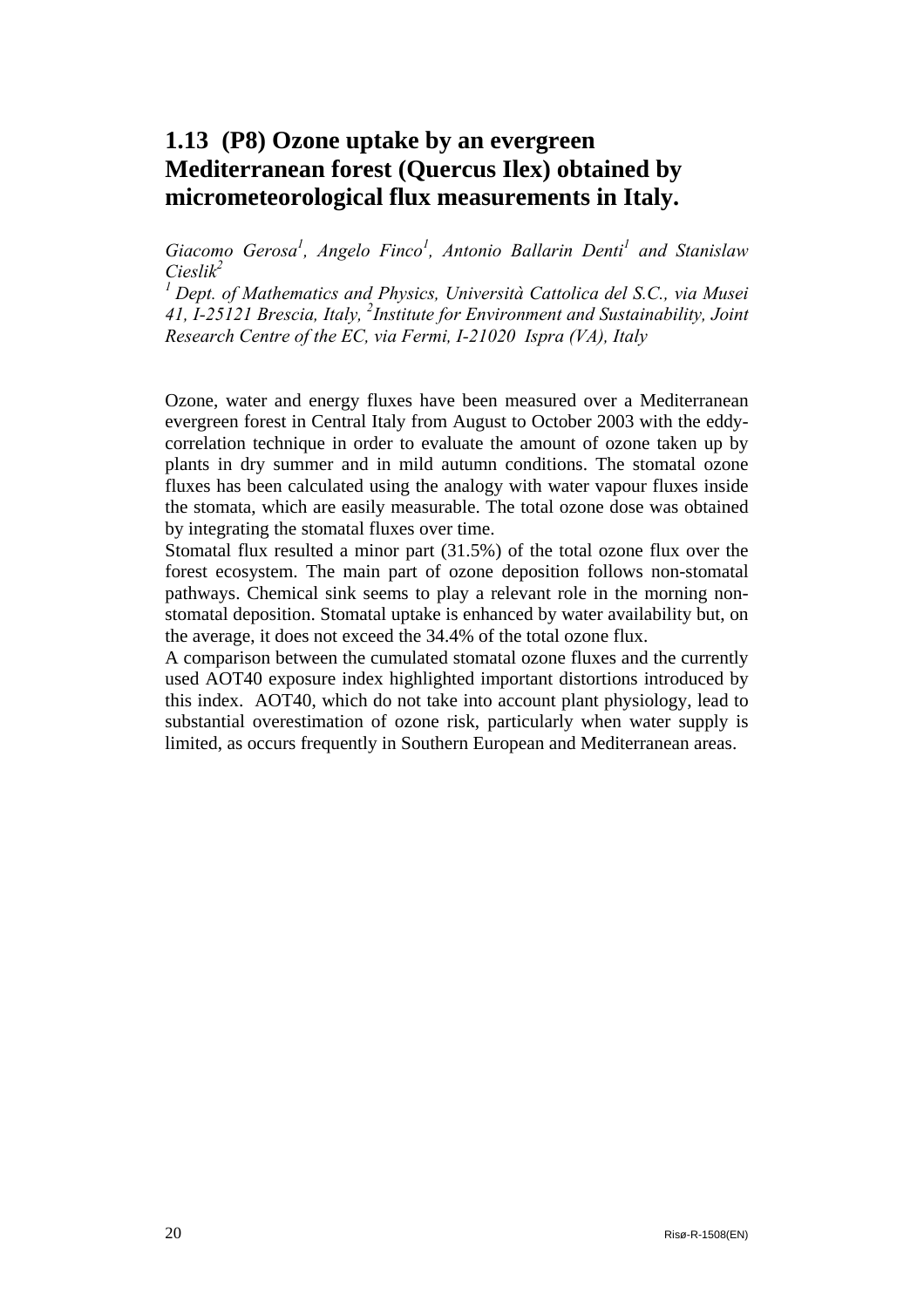## <span id="page-21-0"></span>**1.14 (P9) Relationship between evapotranspiration and ozone fluxes at agricultural ecosystem level in**  *Allium Cepa* **L.**

*Derghi Federico1 , Giacomo Gerosa<sup>1</sup> , Angelo Finco1 and Stanislaw Cieslik2 1 Dip. di Matematica e Fisica, Università Cattolica del S.C., via Musei 42, Brescia* 

*2 Inst. for Environment and Sustainability, J.R.C. of the E.C., via Fermi 1, Ispra (Va)*

Ozone risk assessment for crops requires the determination of the ozone stomatal fluxes  $F_{ST}$  instead of the simple ozone exposure (AOT40).

Ozone and water fluxes were measured continuously at agricultural ecosystem level for a relevant part of the growing season of an Allium cepa crop field in 2003. Stomatal ozone fluxes were deducted from evapotranspiration by inverting the Penman Monteith equation.

The cumulative ozone stomatal flux of the crop, i.e. the toxicologically effective ozone dose, resulted  $13.674$  mmol/m<sup>2</sup> versus an ozone exposure of 5165 ppb·h for the same period.

The bioavailable ozone fraction (Fst/Ftot) was the 43.4% of the total ozone entering the agricultural ecosystem, a result that is very similar on how previously observed in other crops (wheat, barley, soybean)

A significant amount of the ozone stomatal fluxes occurred at ozone concentrations below 40 ppb. This fact rise some questions about the opportunity to adopt any ozone accumulation threshold.

As this crop needs to be constantly irrigated, the ozone stomatal resistance resulted strongly influenced by the irrigations and was only slightly dependent by the other environmental factors even if these latter occurred at severe levels.

As a consequence, in this case the ozone stomatal fluxes resulted relatively coupled to the ozone exposure expressed as AOT40.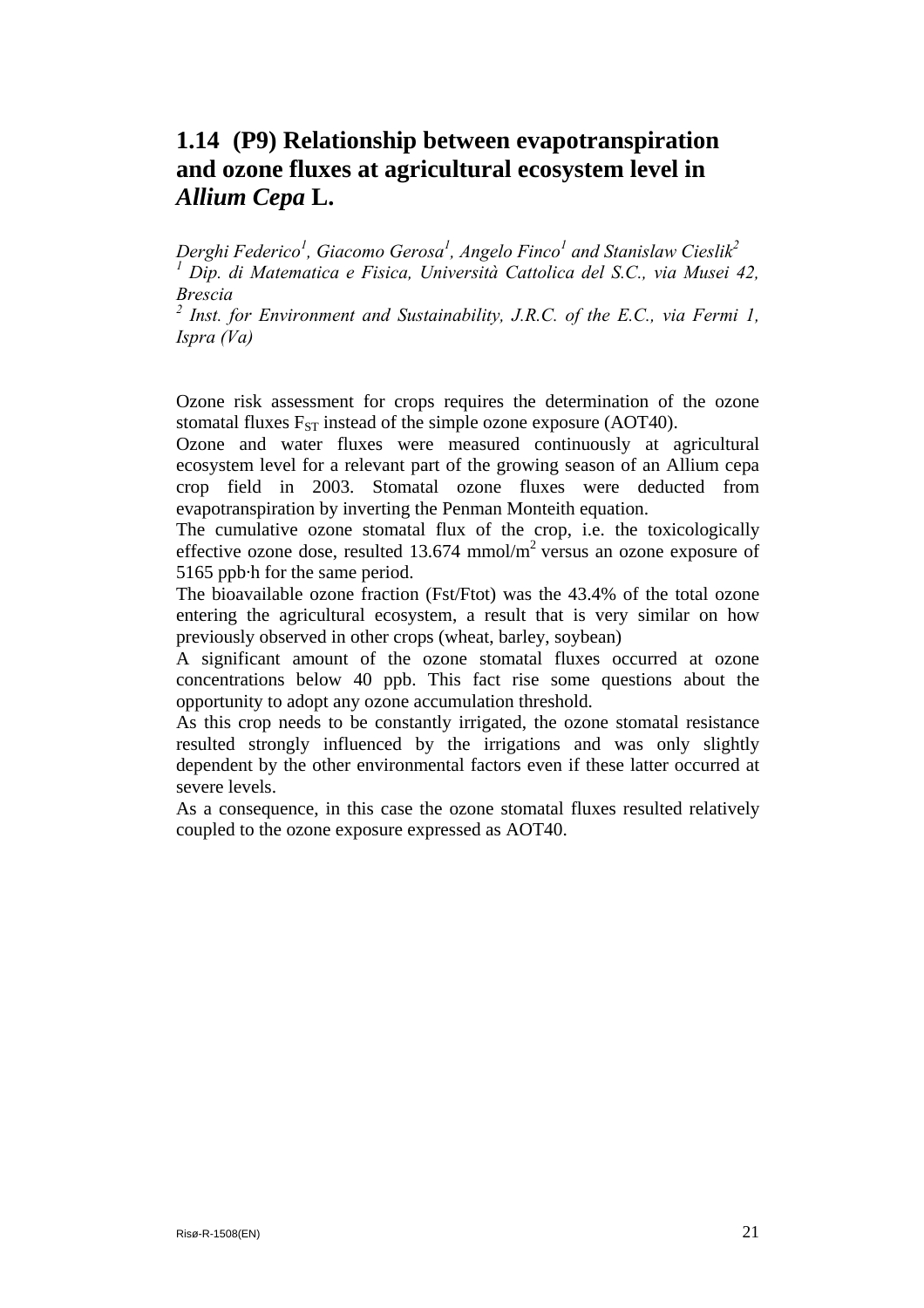## <span id="page-22-0"></span>**1.15 (P10) A flexible automated dynamic chamber system for measurement of reactive trace gas fluxes**

 *L. Lehmann (1), C. Ammann (2), F. X. Meixner (1), A. Neftel (2) (1) Max Planck Institute for Chemistry, Biogeochemistry Department, Mainz, Germany, (2) Agroscope FAL Reckenholz, Zurich, Switzerland* 

To measure reactive trace gas exchange between low vegetation and atmosphere with respect to different plant composition and management practices, quasi-continuous and parallel flux measurements on multiple experimental plots are necessary. For this purpose, we developed an automated and mobile dynamic chamber system, which guarantees minimum disturbance of the environmental and chemical conditions of the plants and soil enclosed. The system consists of a maximum of six chambers, which are measured sequentially. The chambers have a modular design and are easy to mount. Therefore, they can be used for rapid screening of different plots or easily be removed during management procedures. They have a circular cross section (diameter: 0.4 m) and a flexible volume (40 - 90 L). The chamber walls consist of highly transparent (for PAR and photolysis frequencies) and chemically inert PFA film to minimize wall deposition effects of reactive species (e.g. VOC). The controllable lids are closed during sampling periods (8 - 20 min) only, in order to maintain ambient conditions as frequently as possible. High ambient air flow rates (60 L min-1) assure rapid exchange of chamber air. Integrated flexible control and data acquisition units provide continuous monitoring of important parameters, e.g. in-chamber air temperature and relative humidity, soil temperature, and soil moisture for each individual chamber. The presentation will give a detailed description of the setup of the operational chamber system. We will present examples of flux measurements for several trace gases from various field experiments. Comparisons to other flux measurement techniques, e.g. eddy covariance, will prove the applicability of the method.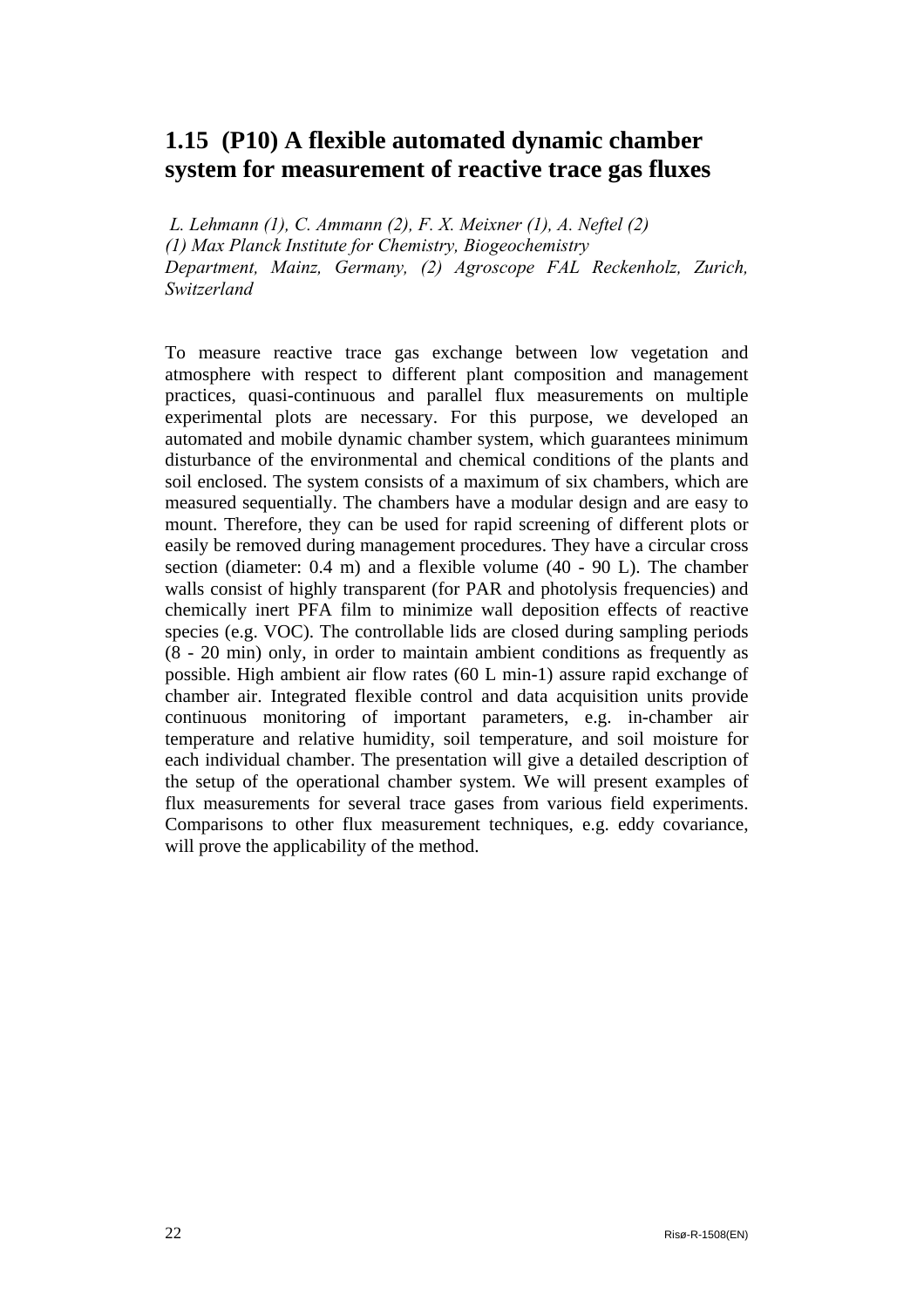## <span id="page-23-0"></span>**1.16** (P11) Laboratory measurements of  $NO<sub>x</sub>$  and  $N<sub>2</sub>O$ **emissions from soil cores**

*A. Schindlbacher (1), S. Zechmeister-Boltenstern (1) and K. Butterbach-Bahl (2)* 

*(1) Institute of Forest Ecology, Federal Office and Research Centre for Forests - BFW, Seckendorff-Gudent-Weg 8, A-1131 Vienna, Austria, (2) Institute for Meteorology and Climate Research, Atmospheric Environmental Research, Karlsruhe Research Center, Kreuzeckbahnstrasse 19, D-82467 Garmisch-Partenkirchen,* 

Within the NOFRETETE (Nitrogen Oxides Emissions from European Forest Ecosystems) project, a new laboratory system for  $NO<sub>x</sub>$  (dynamic) and  $N<sub>2</sub>O$ (static) measurements from intact soil cores was constructed.  $NO<sub>x</sub>$  emissions from up to 12 soil cores are measured fully automatically using adapted Kilner jars as flow-through chambers. One empty jar serves as reverence chamber. The flow-through is constant at  $1.5 \text{ l min}^{-1}$  and is generated from the  $NO<sub>x</sub>$ -analyser pump. To switch from  $NO<sub>x</sub>$  to  $N<sub>2</sub>O$  measurement the chamber ports are closed and air is sampled with a syringe via removable septa. N<sub>2</sub>O is measured with gas chromatography and fluxes are calculated from linear concentration increase over incubation time.

The system is constructed primarily to investigate soil temperature and soil moisture effects on nitrogen oxides emissions. Therefore the chambers are situated in an incubator/refrigerator with temperature control (0-45°C). Soil moisture can be adjusted using pressure plates or by specific soil core weights for different water contents. Soil moisture is kept constant through periodic rewetting.

We will present (1) a detailed description of the measuring system, (2) results from the NOFRTETE project, where temperature and moisture effects on soils from Finland, Germany, Austria and Italy have been investigated in the laboratory, and (3) compare the laboratory results with NOFRTETE field sites investigations.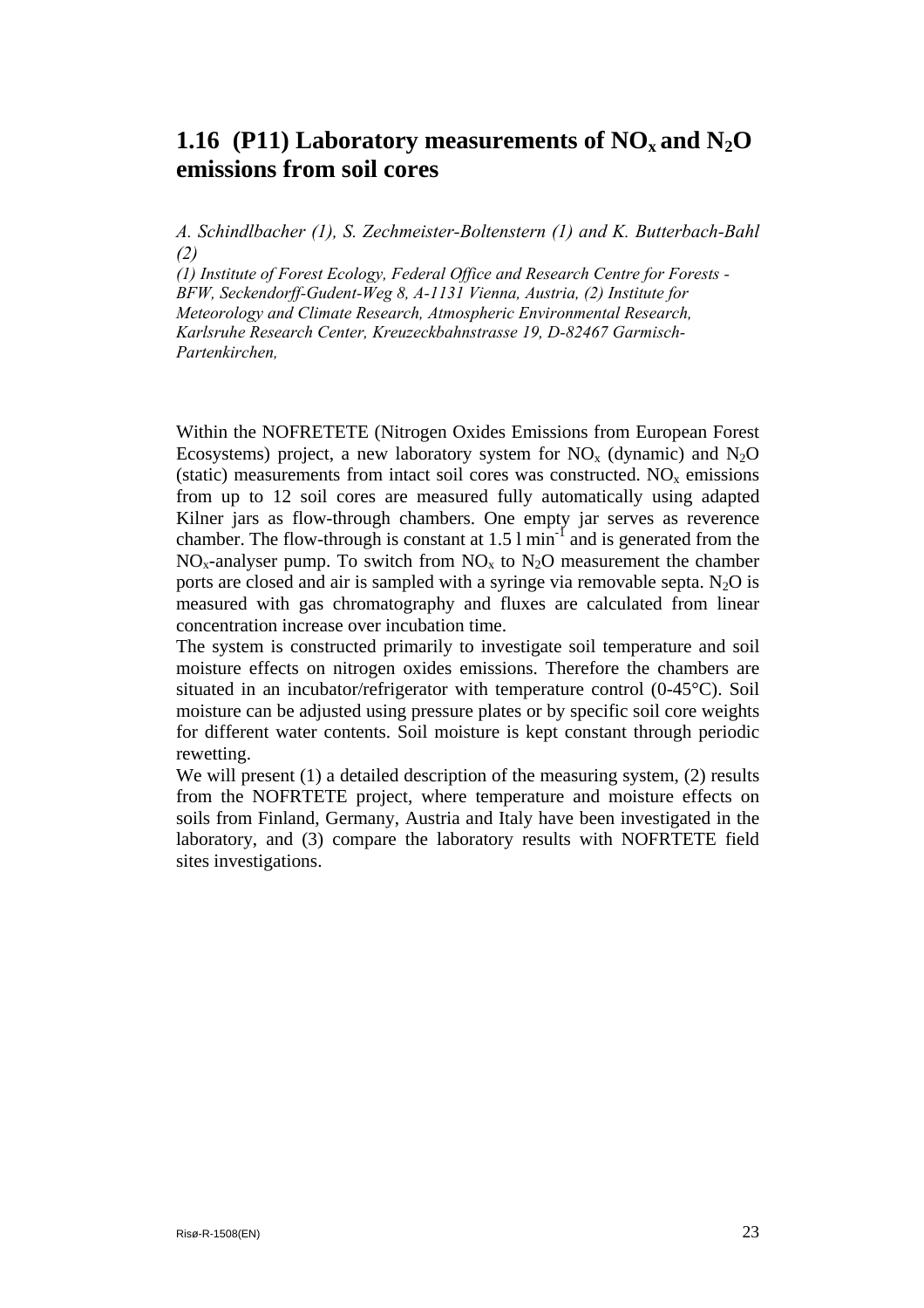## <span id="page-24-0"></span>**1.17 (P12) Nitrogen oxides emission from two beech forests subjected to different nitrogen loads**

*B. Kitzler<sup>1</sup>, S. Zechmeister-Boltenstern<sup>1</sup>, C. Holtermann<sup>2</sup>, U. Skiba<sup>3</sup> and K. Butterbach-Bahl<sup>4</sup>*

 *[1][{Federal Research and Training Centre for Forests, Natural Hazards and](http://bfw.ac.at/index-en.html)  [Landscape](http://bfw.ac.at/index-en.html) (BFW), Seckendorff-Gudent-Weg 8, Vienna, Austria}, [2]{Sellenyg. 2-4/52, Vienna, Austria}, [3]{Institute of Terrestrial Ecology, Bush Estate, Penicuik, Midlothian EH26 OQB, Schottland}, [4]{Institute for Meteorology and Climate Research, Atmospheric Environmental Research, Forschungszentrum Karlsruhe, Kreuzeckbahnstraße 19, D-82467, Garmisch-Partenkirchen, Germany}*

We measured nitrogen oxides  $(N_2O)$  and  $NO_x)$  and carbon dioxide  $(CO_2)$ emissions from two beech forest soils near Vienna, Austria, which were exposed to different loads of nitrogen input from the atmosphere. The site Schottenwald (SW) was receiving 22.9 kg and Klausenleopoldsdorf (KL) 13.4 kg nitrogen via wet and dry deposition. Nitrous oxide and  $CO<sub>2</sub>$  emissions were measured with manually operated chambers biweekly (SW) or monthly  $(KL)$ . Additionally, daily N<sub>2</sub>O measurements were carried out with an automatic gas sampling system.  $NO<sub>x</sub>$  emissions from soil were detected hourly with an automatic dynamic chamber system. We used the autoregression procedure (time-series analysis) to estimate the relationship between nitrogen oxide emissions and several climate, soil chemistry and Ndeposition data. Changes in soil moisture and soil temperature had the most profound effect on  $CO<sub>2</sub>$  and on nitrogen oxide emissions and could explain up to 95% of the temporal variations of gas emissions. The spatial and temporal variability of nitrogen oxide fluxes was high. Event emissions after rain or during freezing and thawing cycles made up a high proportion (for NO 50%) of overall nitrogen oxides emissions. In the two investigation years, annual gaseous N losses ranged from 0.65 to 0.77 kg N<sub>2</sub>O-N ha<sup>-1</sup>  $y$ <sup>-1</sup> and from 0.18 to 0.67 kg NO-N ha<sup>-1</sup> y<sup>-1</sup> in SW. In KL significantly lower annual N<sub>2</sub>O emissions were determined (0.52 kg N<sub>2</sub>O-N kg ha<sup>-1</sup> y<sup>-1</sup>). In KL a measuring campaign, revealed a NO-loss of 0.02 kg, whereas in the same time significantly more NO was emitted in SW  $(0.32 \text{ kg NO-N ha}^{-1} y^{-1})$ . Higher nitrogen oxides, especially NO emissions from the high nitrogen input site (SW) indicate that atmospheric deposition had a strong impact on losses of gaseous nitrogen from our forest soils. At KL stronger correlations were detected between N-emission and nitrogen deposition, indicating that low Ninput sites are more responsive to increased nitrogen input than N-saturated sites.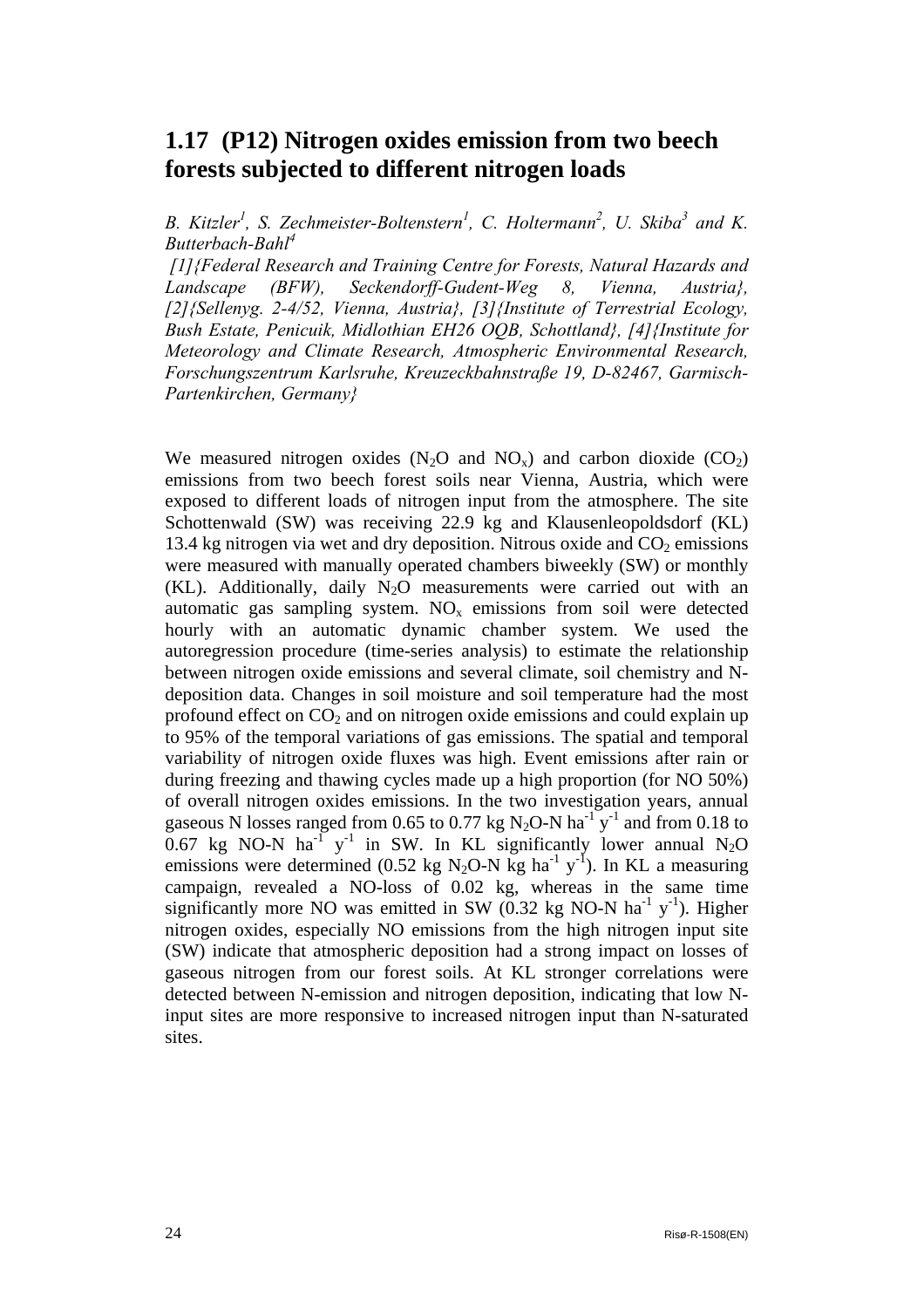# <span id="page-25-0"></span>**2 Session: Low-Cost Techniques**

## **2.1 Long-term measurements of reactive trace gas fluxes by time average gradient**

*D. Fowler CEH Edinburgh, Scotland, UK.*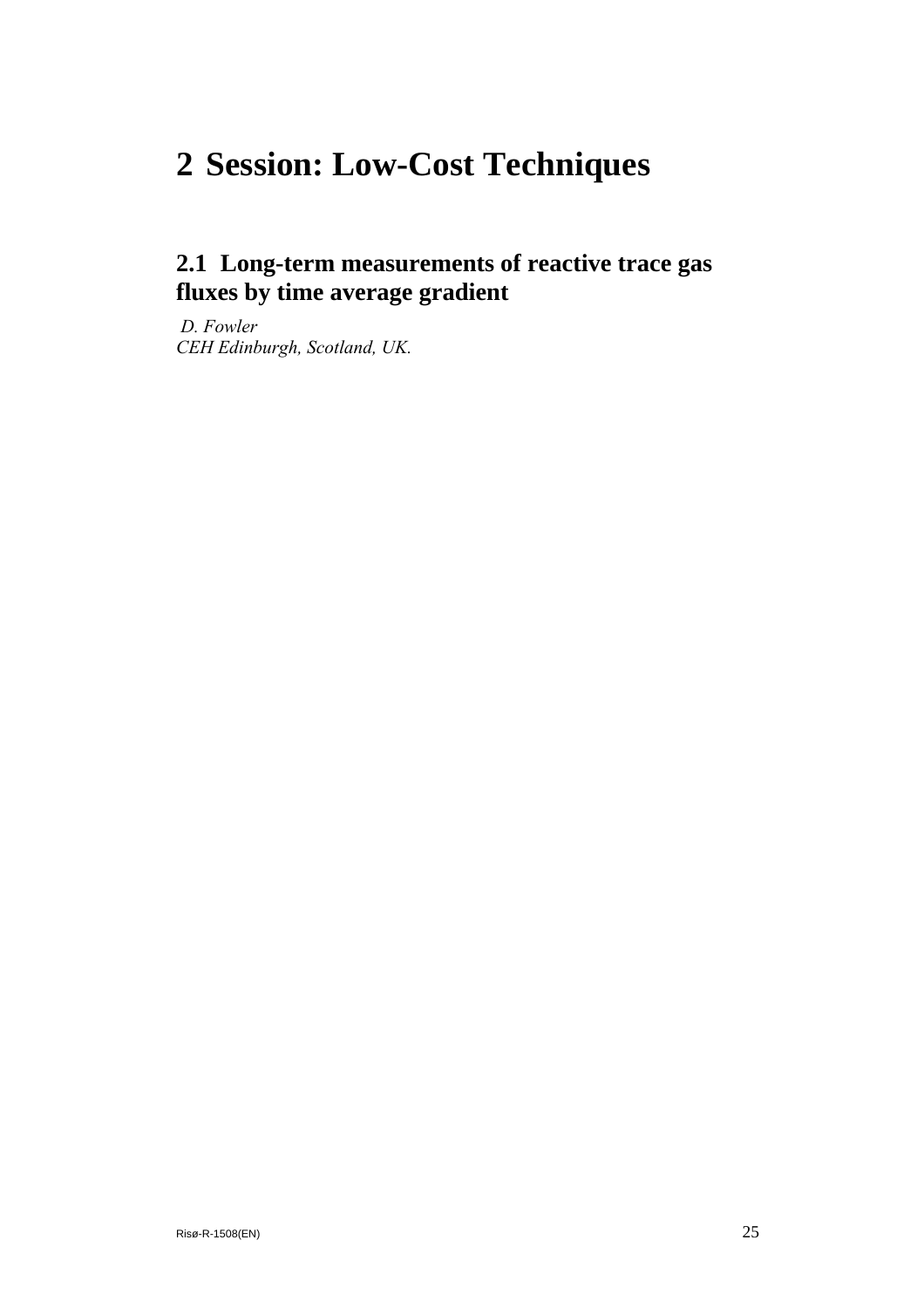## <span id="page-26-0"></span>**2.2 Development of a low cost system for measuring deposition fluxes on the field scale by micrometeorology**

*D. Famulari, D. Fowler, K. Weston, R.L. Storeton-West, E.G. Nemitz, K. Hargreaves, M.A. Sutton. CEH Edinburgh, Scotland, UK.* 

The main goal of the Time Averaged Gradient system (from now on referred to as TAG) is to provide direct long-term average (1 to 4 weeks) flux measurements for a range of trace gas species, between atmosphere and terrestrial surfaces.

Over daily periods, atmospheric conditions can range from high stability, where the vertical gradients of ambient concentration are enhanced due to very small diffusivity, to highly unstable conditions, in which concentration gradients are small due to the intense turbulent activity of the surface layer.

By sampling continuously over a long-term period, the large vertical gradients generated by high stability would lead to an over-estimate of the actual flux. It is necessary, in developing the TAG system, to develop techniques which avoid the bias due to these processes. To overcome this problem, the TAG system operates conditionally, sampling the micrometeorological variables within a carefully defined range of stability.

The development of such system is described, and an analysis of the outcome of its conditional protocol is presented, showing a comparison between the TAG system and a continuous flux gradient system that were operating on the same field site.

The reliability of the TAG conditional technique to detect fluxes of trace gases between atmosphere and vegetation is discussed.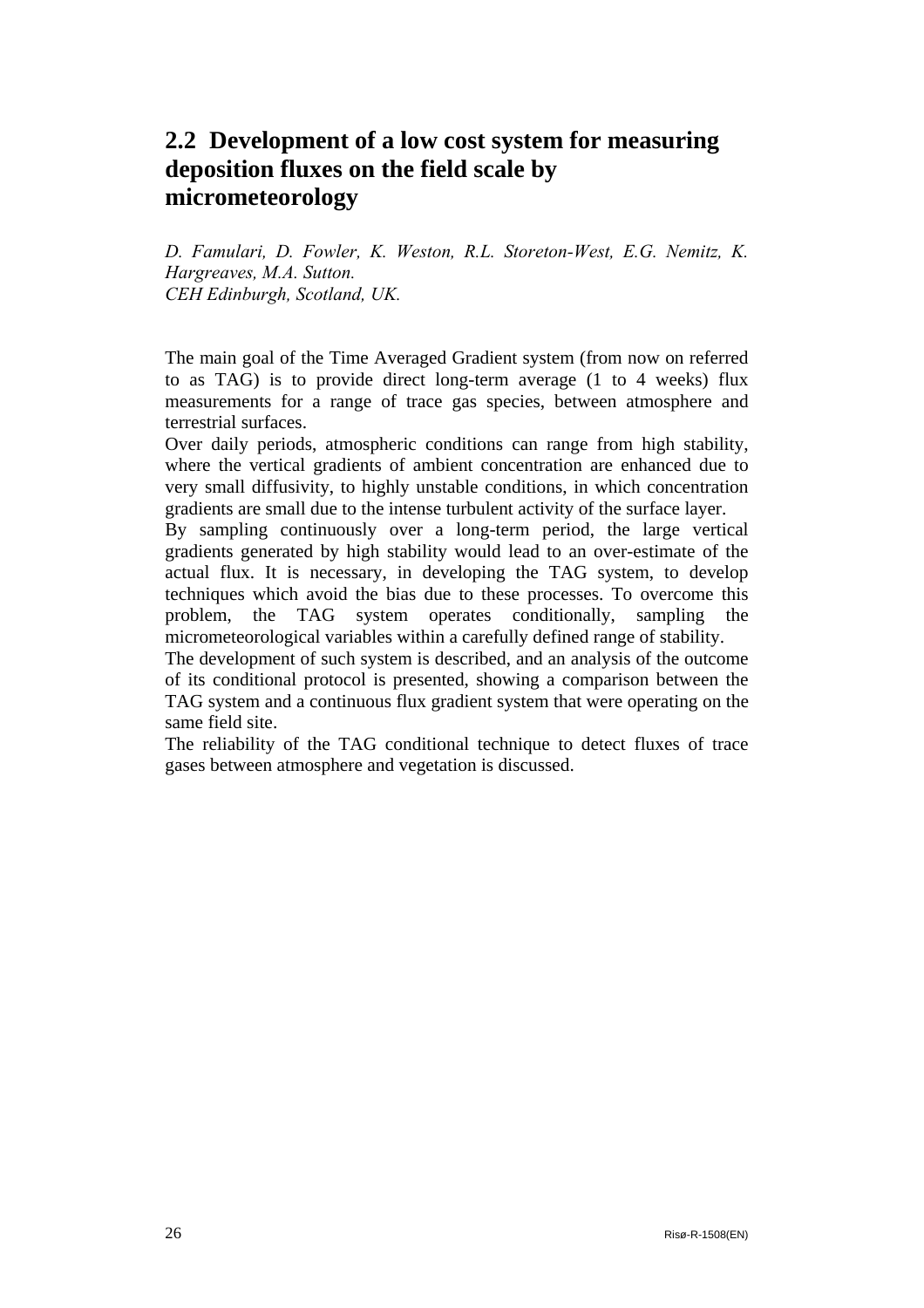## <span id="page-27-0"></span>**2.3 COTAG nitrogen flux measurements in Norway supported by the EMEP deposition module**

*Lars R. Hole Norwegian Institute for Air Research (NILU) Dept. Global and Regional Pollution Issues* 

This paper presents nitrogen flux measurements carried out by the Conditional Time Average Gradient (COTAG) method at an alpine site (700 masl) in Storgama in Telemark, Norway. As part of the five year multi discipline project "Effect of Climate and Land Use Change of N&C fluxes; Air Land Freshwater Marine Links" (CLUE <http://www.nlh.no/ipm/forskning/clue/>), two COTAG systems were established in June 2004. Filter packs rather than denuders were used to sample the main compounds in the air and more powerful pumps were used in contrast to the traditional COTAG setup. The averaging period was two weeks. In addition to the alpine site at Storgama, a system was installed in the nearby village Treungen. However, at this latter site, meteorological conditions were favourable (near neutral conditions, i.e. Richardson number close to zero) for sampling only for a small fraction of the time, and it is uncertain whether the measurements are representative. Here, we present results from June to December 2004, i.e. through three seasons, with a thin snow cover on the ground in the last sampling periods. Measurements will continue after spring thaw in 2005. The system worked well in the entire period, and sampling frequency was typically more than 50%. The results show large variability in fluxes and deposition velocities. The EMEP deposition module was used both on continuously sampled meteorological data and on data from the periods when the COTAG was sampling. As expected it shows much less variability than the measurements, but gives deposition velocities of the same order of magnitude as the COTAG in both runs.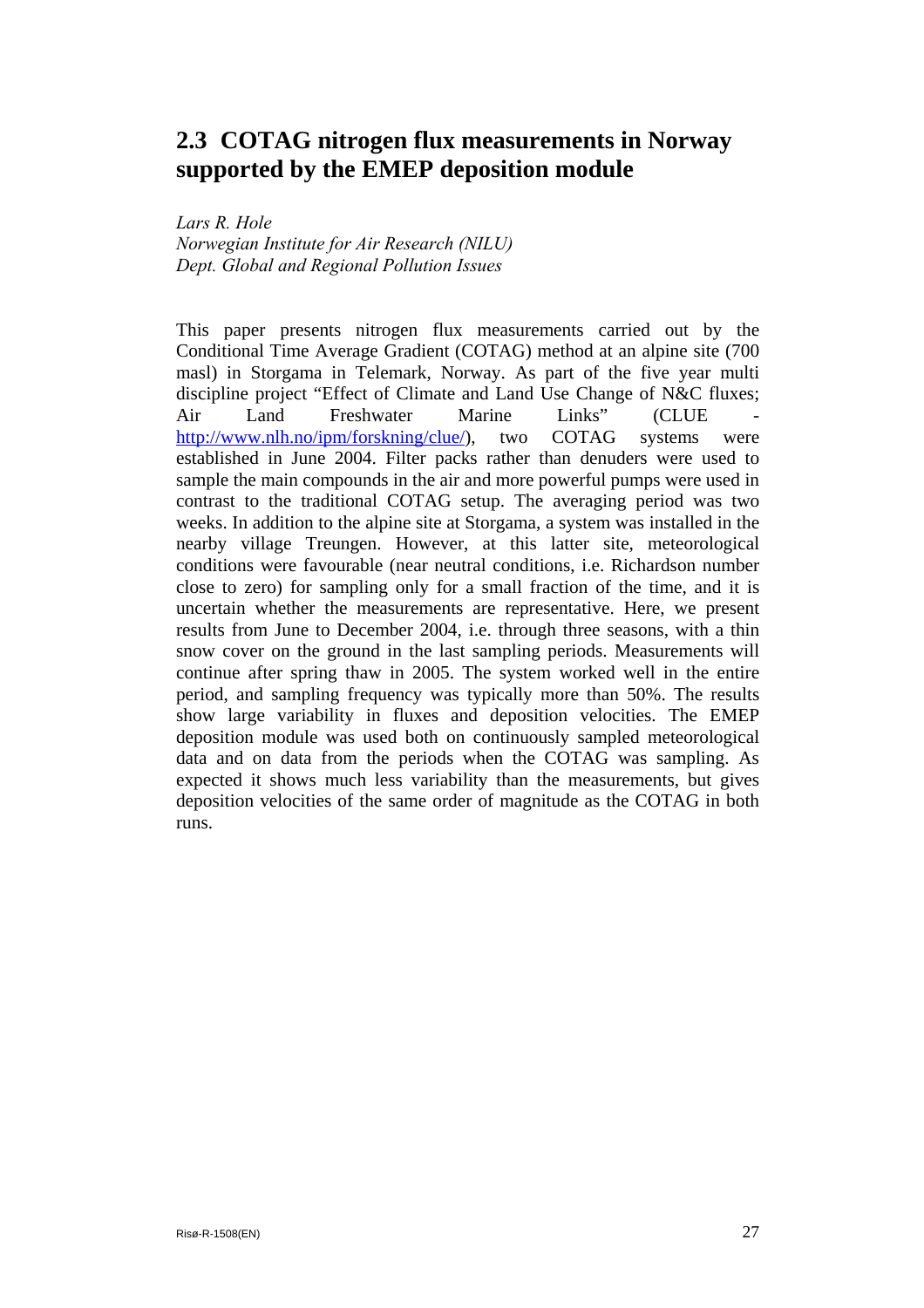## <span id="page-28-0"></span>**2.4 (P13) Scanning biogenic NO emissions from soils: a reasonably simple, automated laboratory soil chamber system for realistic ambient conditions**

*F. X. Meixner(1), F. Ashuri(1), S. van Dijk(1), I. Trebs(1), J. Yu(1) (1)Max Planck Institute for Chemistry, Biogeochemistry Dept., J.J.v. Becherweg 27* 

A reasonably simple, automated laboratory (dynamic) chamber system is described, which allows rather fast scanning of biogenic NO emissions from soil samples. The influence of (a) realistic ambient nitric oxide (NO) mixing ratios, (b) soil moisture, (c) soil temperature, and (c) soil nutrient availability on NO production and consumption, as well as on soil compensation mixing ratios of NO can also be quantified with that system. Four measurement chambers with soil samples as well as one reference (control) chamber made of polyacrylic glass are flushed continuously with air at a rate of 2.5 L min-1. The chambers are placed in a thermostat cabinet to control the soil temperature (0-30°C). Inverted gas drying tubes are introduced into the system to maintain soil moisture at prescribed, but constant levels (0% to field capacity). A gas dilution system provides various NO mixing ratios (0- 200 ppbv), and a commercial chemiluminescence NO analyzer is used to measure the NO mixing ratio in the headspace of individual chambers. NO emission (and NO uptake fluxes, respectively) are estimated from soil production and consumption rates with the help of a modified Galbally & Johansson algorithm (Galbally & Johansson,1989). We will present (a) a detailed description of the system, (b) examples of derived results from South African, Brazilian, and Mid European ecosystems, and

(c) validation of the laboratory estimates by corresponding results from field dynamic chamber measurements.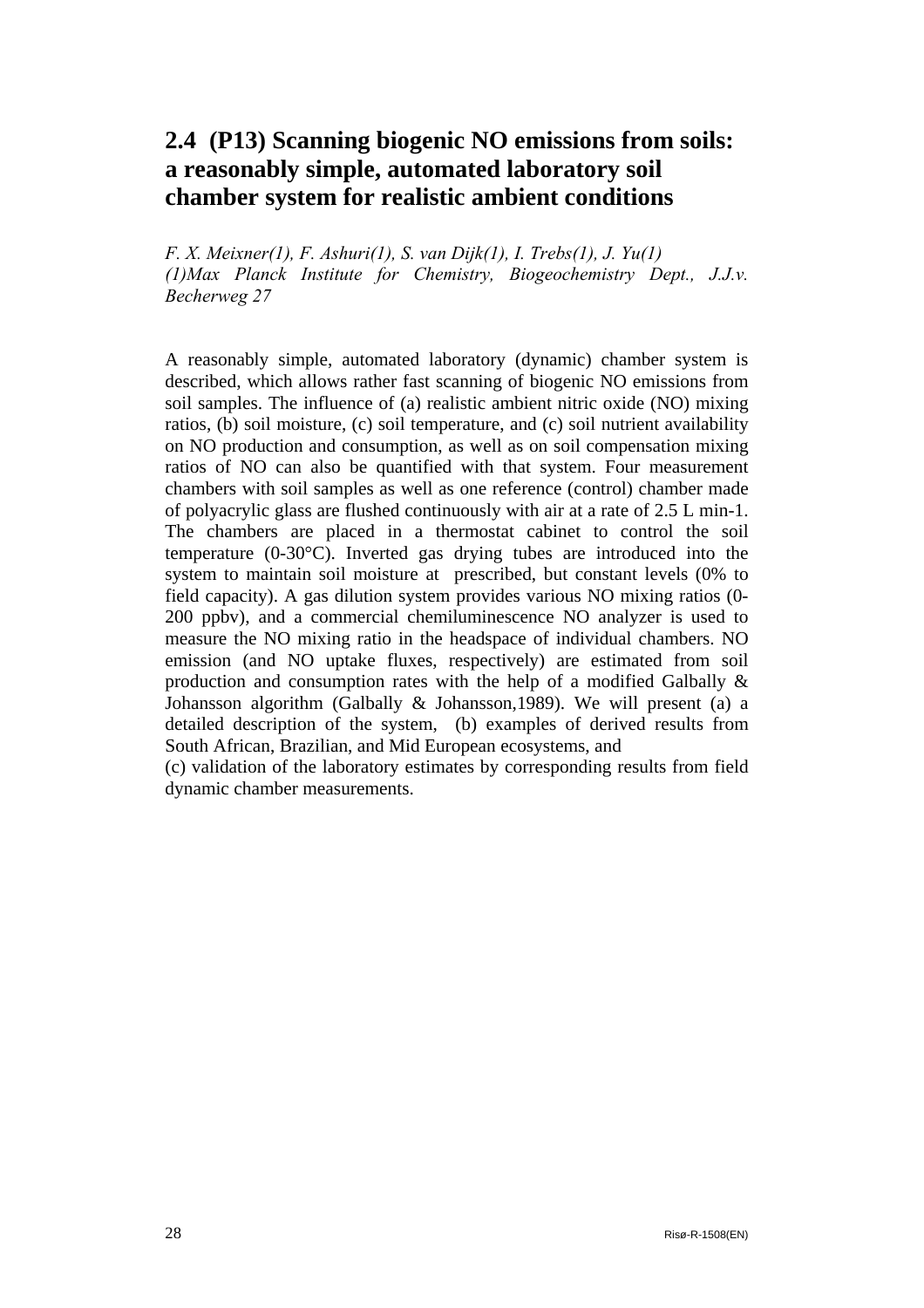# <span id="page-29-0"></span>**3 Session: Corrections to flux measurements**

### **3.1 The Eddy Covariance flux equation**

*Dr William J. Massmann USDA/Forest service, Rocky Mountain Research Station, Fort Collins, CO, USA* 

The design of any physical instrument or measurement system must be based on fundamental physical principles. Eddy covariance technology and the mass and energy fluxes derived from this method are no exceptions. This presentation reviews and discusses the (3-dimensional) mass conservation equation supporting the measurement of eddy covariance fluxes. For the measurement of (vertical) trace gas fluxes by micrometeorological methods located above an active surface, this conservation equation includes two crucial components: one associated with the in situ measurement of the trace gas itself, the other associated with the measurement of atmospheric density effects (the WPL terms). The true surface exchange flux combines these measurements. However, for many trace gases the WPL terms are by far the dominant terms, which in turn introduces greater uncertainty in the final estimate of the true surface flux. Historically, the WPL terms were justified by relating the density effects to a mean vertical velocity. But such an approach makes it difficult to clearly distinguish WPL effects from vertical velocities associated with either true advective motions or coordinate rotation. This confusion is avoided by combining the equations of mass conservation for both the trace gas and dry air. The benefit of this approach is that it removes any ambiguity concerning the WPL effects and each term in the resulting equation can be identified with a physical effect. However, the cost is the introduction of additional terms, the quasi-advective terms, which have not been previously identified or evaluated for their contribution to (vertically integrated) mass balance equation. This presentation includes a discussion of the importance of these additional terms.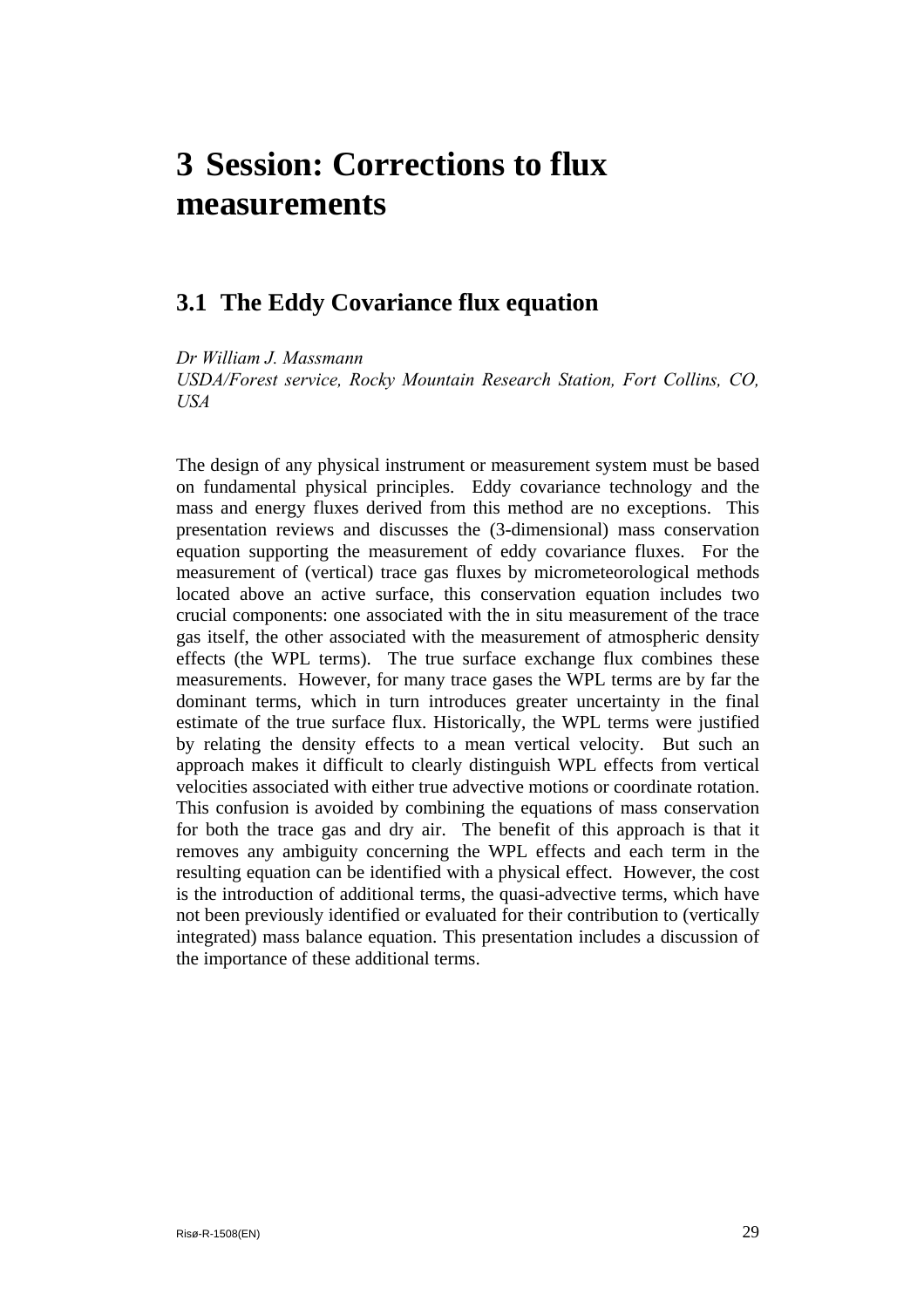## <span id="page-30-0"></span>**3.2 Application of ogive analysis for quality control and spectral correction of eddy covariance fluxes**

#### *Christof Ammann, Albrecht Neftel*

*Agroscope FAL, Fed. Research Station for Agroecology, Zürich, Switzerland* 

One big advantage of the eddy covariance (EC) method compared to other flux measurement techniques is that, beside the average flux value, the high frequency time series contain much more information about the spectral turbulence structure which can be used for quality control purposes and even for correction of the EC flux. With strongly increased computer power and data storage capacity available nowadays it is relatively easy to perform operational spectral analysis of EC data. However, optimized data reduction and evaluation strategies for quantitative spectral information are important.

As part of the operational EC flux calculation for a CarboEurope grassland site, we performed an evaluation of spectral information on a dataset of several months. The main problems for flux measurement at the grassland site are on the one hand a limited fetch that implies potential footprint problems and necessitates a low measurement height of typically 1 m above the grass canopy. This leads to the dominance of small-scales in the turbulence spectra susceptible to high-frequency damping effects due to sensor separation or tube sampling. On the other hand, calm night-time conditions lead to frequent breakdown of turbulence.

For each half-our interval the cumulative cospectra (ogives) for fluxes of momentum, sensible and latent heat,  $CO<sub>2</sub>$ , and other trace gases were calculated and reduced to 40 points by selection of logarithmically spaced frequencies. The reduced ogives were analysed visually and numerically to give quantitative information about the breakdown or intermittency of turbulence, about disturbance effects on the low frequency end and damping effects on the high frequency end of the spectra. The latter effect was analysed by comparing the normalised ogive of trace gas fluxes to the respective ogive of sensible heat flux. For certain conditions, the experimentally obtained damping factors deviated considerably from the results of the commonly applied theoretical parameterisation after Moore (1986). This is especially important for the  $CO<sub>2</sub>$  flux, because it requires a very high accuracy level for the calculation of significant annual carbon budgets.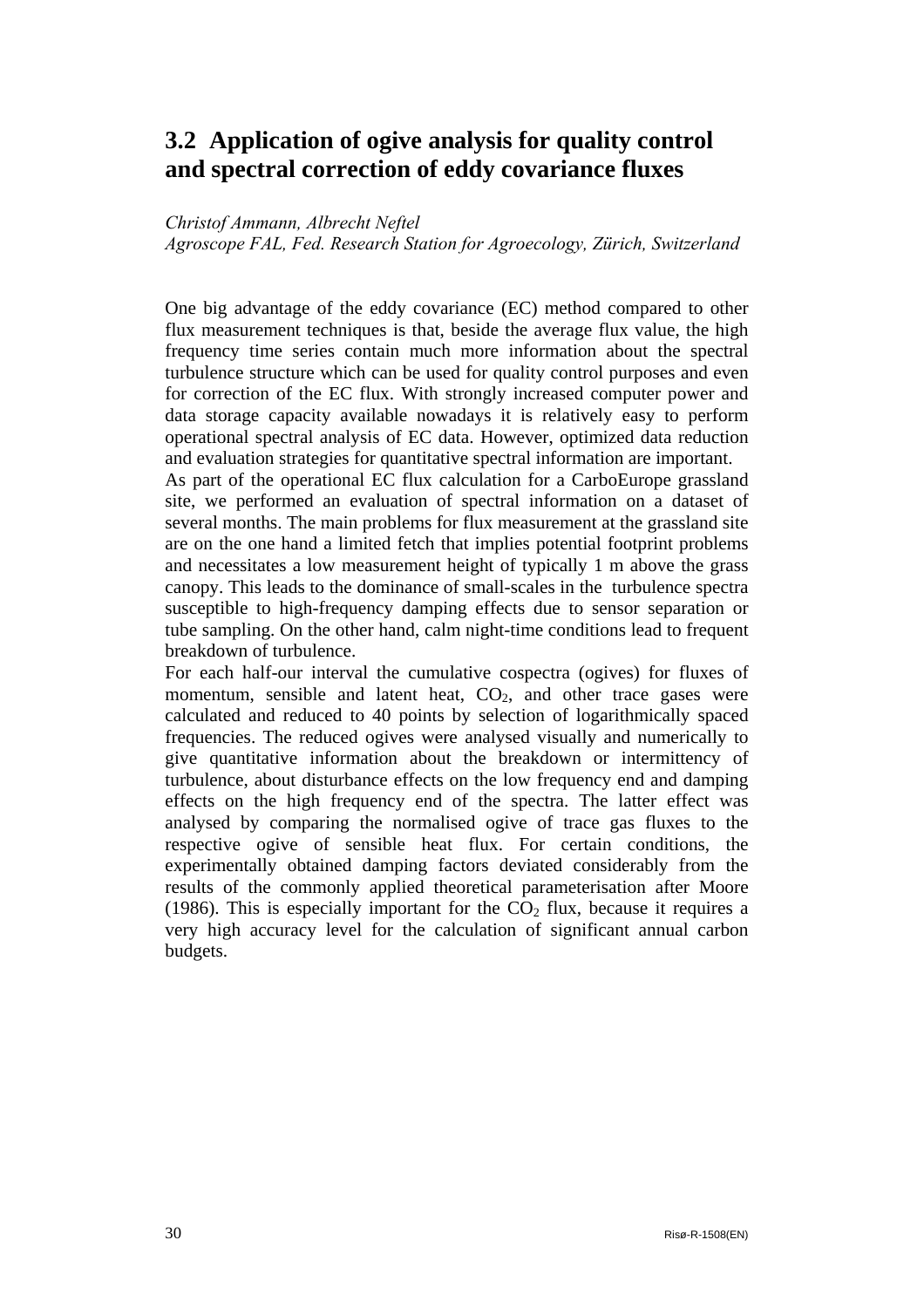## <span id="page-31-0"></span>**3.3 Low pass filter correction to turbulence data using a digital recursive filter**

*Andreas Ibrom, Ebba Dellwik, Niels Otto Jensen and Kim Pilegaard Risø National Laboratory, Denmark* 

In many long-term flux stations eddy covariance systems are used, where gas intake and gas analysis are separated by several tens of meters. It has been recognised that the gas lining via tubes introduces both a low pass filtering effect and a time lag to the measured signal compared to the true turbulent concentration course. The physical causes are: mass flow through a death volume, mixing by turbulent diffusion along the flow, and adsorption and desorption to and from the wall material and possible deposits on the surfaces. All these effects decrease the absolute covariance between the vertical wind speed and the concentration and have thus to be considered in flux calculations.

Theoretical treatment of the effects is difficult, because of the many unknowns in flow distribution and surface interactions of the gas in the tube systems including funnels, filters, valves, etc.. Also the empirical derivation of a correction turned out difficult, because the corrections overlap and interfere with part of the data post-processing. All published correction procedures have difficulties to cope with the problem of measuring the unbiased turbulence with the help of turbulent air temperature, when absolute sensible heat fluxes are low. For this reason, parameterisation of low pass filtering effects has advantages over performing spectral corrections separately for each single half-hourly turbulence time series.

Using turbulence data from a beech forest and a grassland site, a simple and accurate empirical parameterisation of the low pass filtering effects was developed. The parameterisation is based on a digital recursive filter and considers influence of horizontal wind speed. The resulting correction was compared with parallel measurements using an open path system. Our findings show that the low pass filtering effects differ between the grassland and the forest sites, and, that they change with wind speed, atmospheric stability, duration of tube operation, and tube temperature. Stronger interaction between water vapour and the gas lining system was reflected by smaller low pass filter constants. Consequently, absolute effects were generally larger for water vapour than for carbon dioxide.

The parameterisation was then used to correct long-term flux data. Because the low pass filtering effects were higher at night, the correction increased respiratory carbon dioxide effluxes. Consequently, the annual net carbon dioxide budgets were substantially lower after low pass filtering correction.

Our findings convinced us that this correction is necessary for a more realistic flux estimation, if long tubes or other influences cause low pass filtering in an eddy correlation system.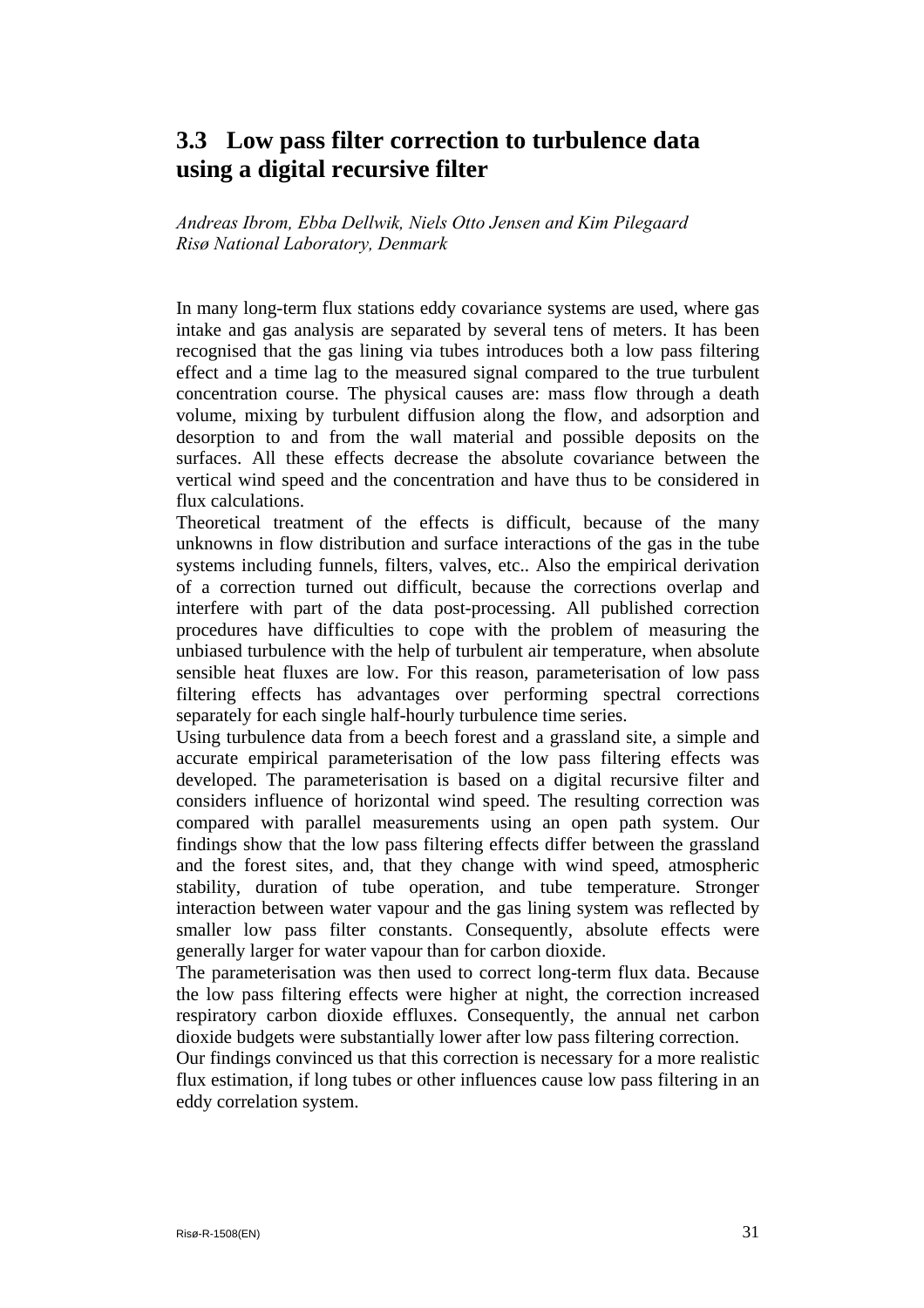## <span id="page-32-0"></span>**3.4 Corrections to flux measurements from moving platforms**

*Peter K. Taylor, Margaret Yelland & Ben Moat, Southampton Oceanography Centre, UK* 

The platforms available for flux measurements over the open ocean, whether ships or buoys, are invariably moving. In order to obtain data in high sea states, ships are more reliable as instrument platforms than buoys, but create a much greater obstruction to the mean air flow. Corrections for both motion and air flow distortion are required if mean and fluctuating quantities are to be determined to useful accuracy. We will quantify the likely errors and review the necessary corrections using our own, and other published, research.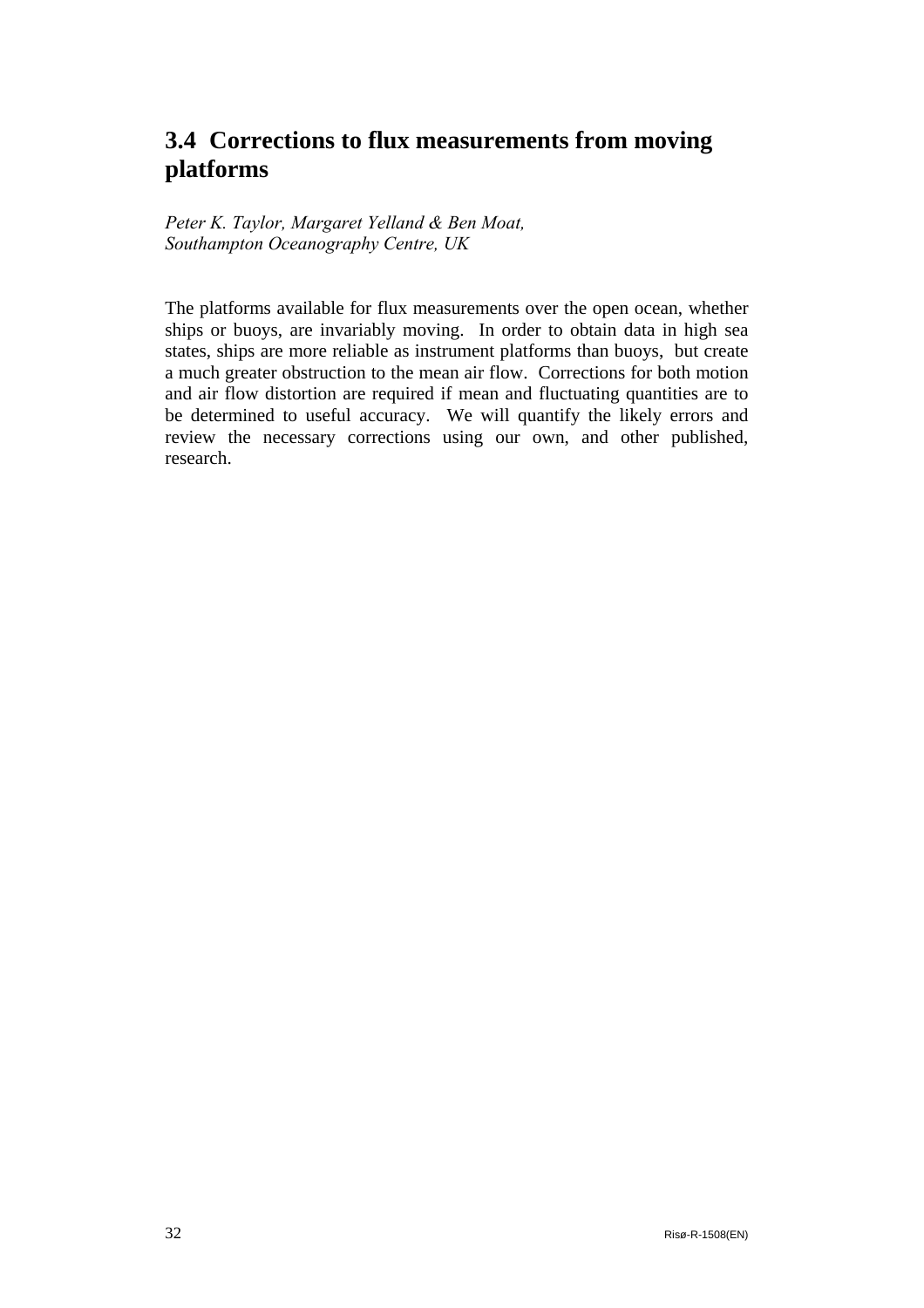## <span id="page-33-0"></span>**3.5 The Importance of Stationarity in Eddy-Correlation WorkMethods of Quantification**

*Stanislaw Cieslik<sup>1</sup> and Daniela Famulari*<sup>2</sup> *1 Joint Research Centre, Ispra, Italy 2 Centre for Ecology and Hydrology, Penicuik, UK*

The eddy-correlation technique is widely used to determine surface fluxes of atmospheric minor constituents, both natural and anthropogenic, upward and downward. It makes use of one of the basic assumptions of micrometeorology, which consists in stating that, after having expressed all turbulent variables as sums of their time averages and their fluctuations, the time averages obey the same laws of fluid dynamics as the instantaneous values do. Vertical fluxes are then equalled to the covariances of the fluctuations of the physical variable transferred vertically and of the vertical component of the wind vector, respectively.

The underlying, implicit assumption equalling fluxes with covariances between fluctuations is that turbulence is the driving force originating vertical fluxes, and that there is a decoupling between fast fluctuations generated by turbulence and slow fluctuations due to synoptic processes. This decoupling is observed only when the time series of the turbulent variables show stationary behaviour. Stationarity of the temporal variations (fluctuations) represents thus a necessary condition for obtaining reliable data with the eddy-correlation method.

In this work, two mathematical tests to quantify the state of stationarity of time series obtained during eddy-correlation measurements, are presented and compared with each other using different data sets.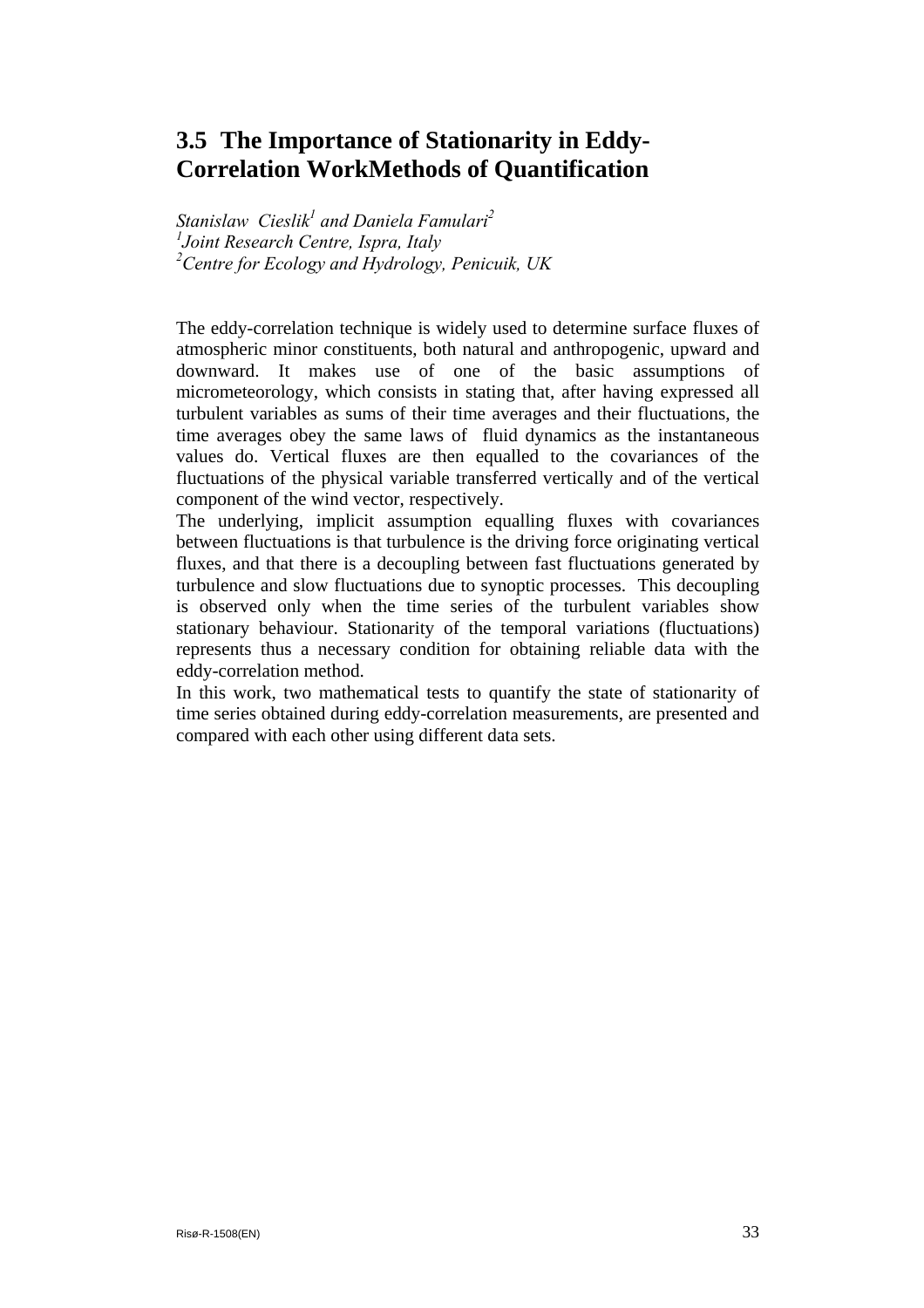### <span id="page-34-0"></span>**3.6 Corrections to flux measurements of reactive trace gases by enclosure techniques**

*F. X. Meixner(1) (1)Max Planck Institute for Chemistry, Biogeochemistry Dept*

When using the enclosure techniques, observed fluxes of reactive trace gases must be corrected for those reactions which may occur in the air sample while passing through the enclosure (e.g. dynamic chambers) or remaining in the enclosure (e.g. static chambers). By proper design, selection of enclosure material and/or operational mode, losses of reactive trave gases to the inner walls of the enclosure can be minimized (or deliberately controlled). However, if enclosures are operated using ambient air, gas phase reactions of the involved compounds inside the enclosure can not be avoided. In case of the NO-NO2-O3 triad and under high ozone mixing ratios (> 50 ppb) and comparatively low NOX mixing ratios  $(< 5$  ppb) such corrections can easily reach 50 % (and more) of the NO soil emission flux.

Using the mass balance equation of an enclosure, the individual corrections on the desired emission/deposition flux of a reactive trace gas are identified and corresponding formulations for their quantification are derived. Applicability of these formulations will be demonstrated on NO-NO2-O3 flux measurements by dynamic chambers in temperate and tropical environments. Finally, the developed concept of flux corrections will be extended to a "virtual" enclosure, the (inversion capped) in-canopy air space of a forest ecosystem. Under this conditions, a considerable part of the soil emitted NO may react with ozone (from aloft), forming NO2. Since NO2 uptake by plants (and soil) is much more effective than NO uptake, only a fraction of NO emitted from soils reaches the atmospheric boundary layer and the free troposphere. This effect, usually termed the "canopy reduction factor" (CRF), was repeatedly shown to reach 100 % (in terms of NO; up to 60 % in terms of NOX) in tropical primary rain forests, and -very recently-also in a mid-European forest ecosystem. Consequences for up-scaling those data of soil biogenic NO emissions , which have been measured on the forest floor, will be discussed.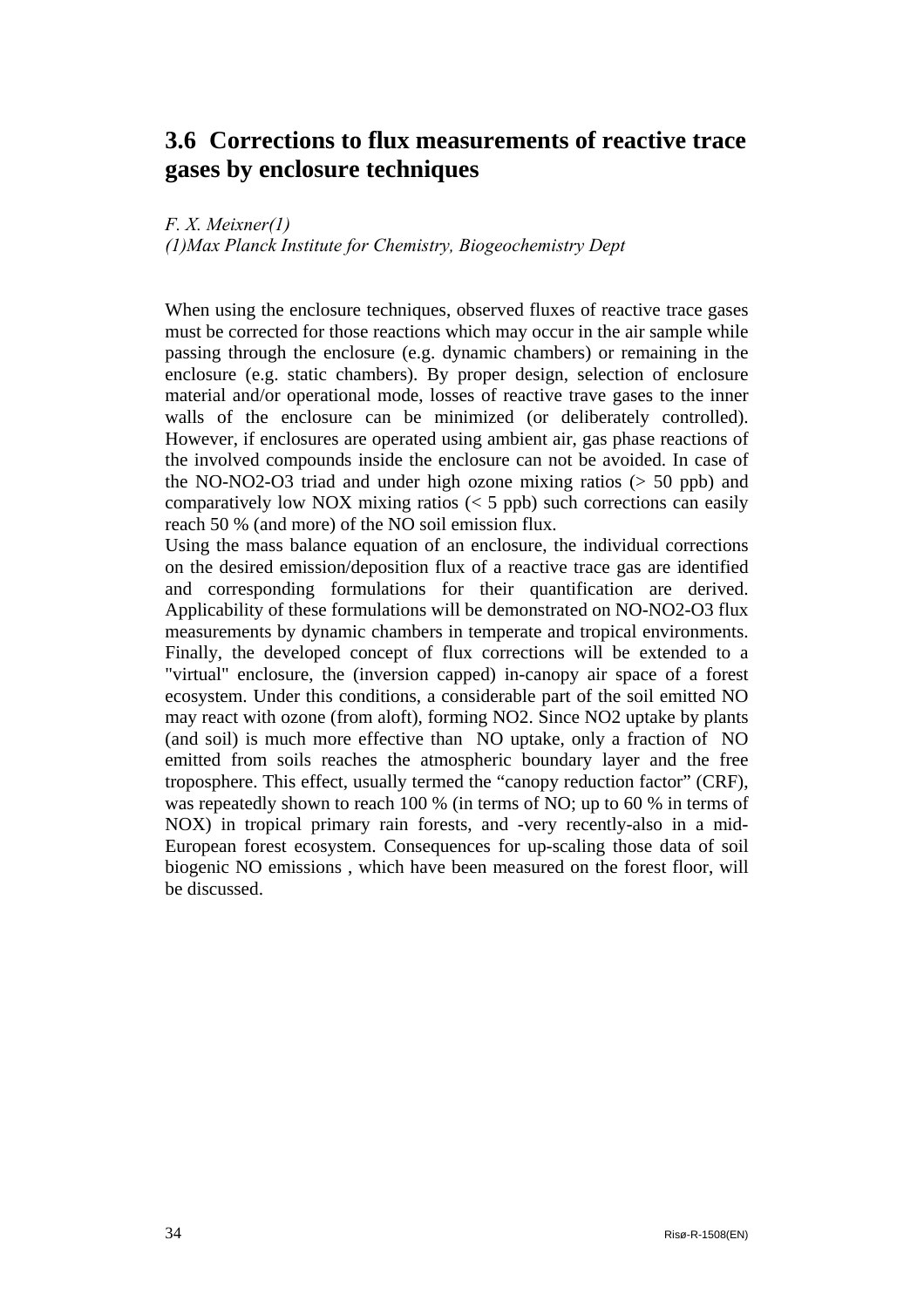## <span id="page-35-0"></span>**3.7 (P14) Comparison of different coordinate systems for eddy covariance measurements**

*Juha-Pekka Tuovinen, Mika Aurela and Tuomas Laurila Finnish Meteorological Institute, Climate and Global Change Research* 

A three-axis sonic anemometer-thermometer is the key instrument within a modern eddy covariance set-up for measuring atmospheric turbulence and the related fluxes. The wind vector measurement is obtained in the coordinate frame of the anemometer, and in most cases the observation must be first transformed into another frame, for both theoretical and practical reasons. Even in the case of level terrain, it is difficult to align the instrument with sufficient accuracy with respect to the local mean streamline, and a common practice is to apply a coordinate rotation to correct for any tilt. A traditional approach is to determine the so-called natural coordinate system from the wind data separately for each averaging period and perform either two or three rotations of the frame. Recently, it has been suggested that the so-called planar fit method, in which a fixed coordinate frame determined from an ensemble of observed mean wind vectors, would be a more appropriate choice for point measurements. In this paper we outline these methods and compare turbulent fluxes calculated in different coordinate frames. The eddy covariance data for the calculations are collected at three micrometeorological measurement sites of the Finnish Meteorological Institute. We discuss also the practical aspects related to the implementation of different methods.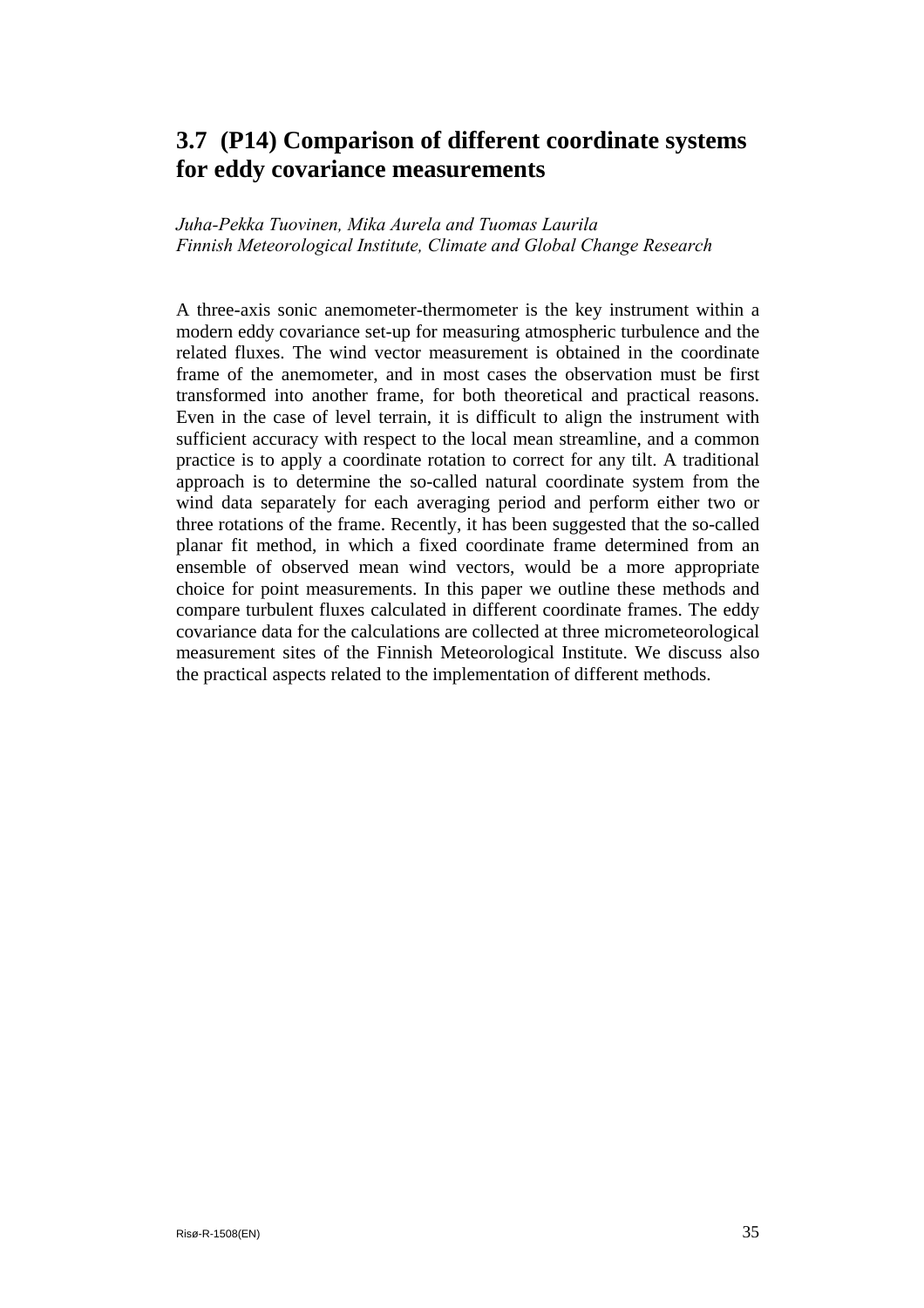## <span id="page-36-1"></span><span id="page-36-0"></span>**3.8 (P15) Correction of surface flux measurements over heterogeneous terrain in case of horizontal advection**

*Grégoire Pigeon*∗*[\\*](#page-36-1), Valéry Masson\*, Pierre Durand<sup>+</sup> (\*) CNRM-GAME / Météo-France-CNRS, Toulouse, France, (+) Laboratoire d'Aérologie, UMR CNRS-UPS 5560, Toulouse France* 

Fluxes measurements over heterogeneous terrain such as urban areas, need to be performed at a quite high level above the surface in order to be representative of a large sample of individual elements composing the surface. Over such terrain, the blending height, which defines the lowest level of the inertial layer, can be higher than twice the canopy mean height. This requirement increases the problem of flux divergence between the surface and the measurements height. In case of meso-scale heterogeneity (coastal area, transition between two different ecosystems), horizontal gradients of the parameter of interest generate advection terms which lead to vertical divergence of the flux. The latter term can be quantified through the integration between the surface and measurement height of the budget equation of the parameter of interest (e.g. temperature for the sensible heat flux or specific humidity for the latent heat flux, etc.). The horizontal advection term has been computed for a case study during the field campaign CLU-ESCOMPTE over Marseilles (France). The city of Marseilles is situated on the Mediterranean coast and a flux measurement site was placed 2 km inland. Instruments were fixed at the top of a 30m tower installed on a terrace roof. Around this site, a network of temperature and humidity sensors had been set up and enabled the computation of horizontal gradients and thus advection. These terms have also been evaluated independently using high resolution (250m on horizontal) numerical simulation of a 3-day period with the Meso-NH atmospheric model using a specific parameterisation of the energy budget for urban areas. The results show that in this context of a coastal city, advection of heat is between 50 and 100 W  $\text{m}^2$ . This is between 10 and 20% of the sensible heat flux. Impact of moisture advection is even higher on measured latent heat flux, since this term is very low over urban areas. The agreement between the estimates from measurements and from model output is very good for sensible heat flux divergence and more variable for the latent heat one. The methodology can be applied on any other parameter of interest.

l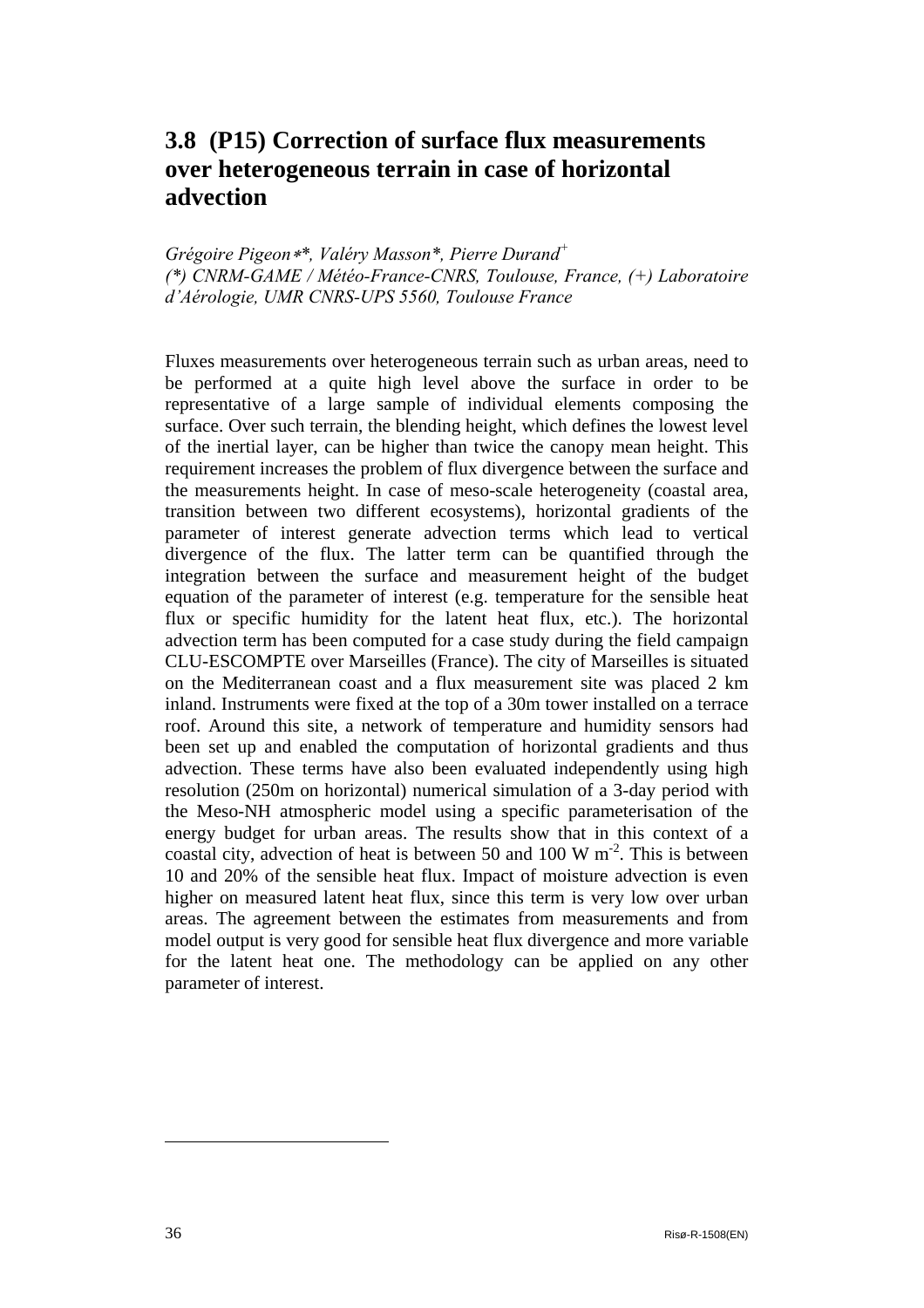## <span id="page-37-0"></span>**3.9 (P16) Heat transfer during high wind episodes in the marine surface layer.**

*Anna M. Sempreviva (1,2), Lise-Lotte Soerensen (2), Sara Pryor (2,3) (1) Institute of Atmospheric Science and Climate - CNR Italy, (2) Department of Wind Energy, Risoe National Laboratory, Denmark. (3) Indiana University, Bloomington,USA,* 

The exact estimate of heat fluxes is of fundamental importance for applications of models at different scales. Therefore, a reliable subgrid parameterisation of these fluxes is needed. In the last few years, many scientists have addressed the limitation of the Monin Obhukov (M-O) theory in the surface layer, especially in the marine environment. Some of the factor that have been taken into considerations are non-local effects i.e. entrainemnet from large eddies Johanson (2003), waves, or presence of sea spray particles. This issue was recently taken into consideration by Andreas and De Cosmos (2002). They have reconsidered the question of the role of the sea spray in the transfer of latent and sensible heat by re-analysing data collected during the HEXOS (Humidity Exchange Over the Sea) experiment at the Dutch research platform Meetpost Noordwijk in the North Sea. Sea spray was found to contribute up to 40 % of the total latent flux for wind speed between  $15 \text{ ms}^{-1}$  and  $18 \text{ ms}^{-1}$ .

To estimate heat fluxes, eddy covariance method is applied using sonic anemometers for wind speed and temperature fluctuations. An unresolved problem is due to a systematic error that this kind of instrument suffer when measuring at high wind speed (reference..Grelle PhD thesis). Measurements obtained by sonics in Antarctica during high-speed katabatic flow show that negative heat fluxes can reach up to -  $300$  Wm<sup>-2</sup> while profile method parameterisation shows fluxes not higher than  $-100 \, \text{Wm}^{-2}$ . There, one can observe a clear increase of heat flux values as wind speed increases and a negative flux of such a magnitude gives immediately raise to doubts on the correctness of the measurements. Although there can be few reasons to consider correct high negative heat fluxes during those episodes (the failure of the flux profile relationship due to blowing snow, which has the same effect as sea spray introducing sink and source of heat are; or the mixing of warmer air flowing above the ice during katabatic vents). One of the question to investigate is then how much of the high wT can be explained by instrumental error.

Here, we present examples from datasets in different environments i.e. Antarctica, marine and coastal stations.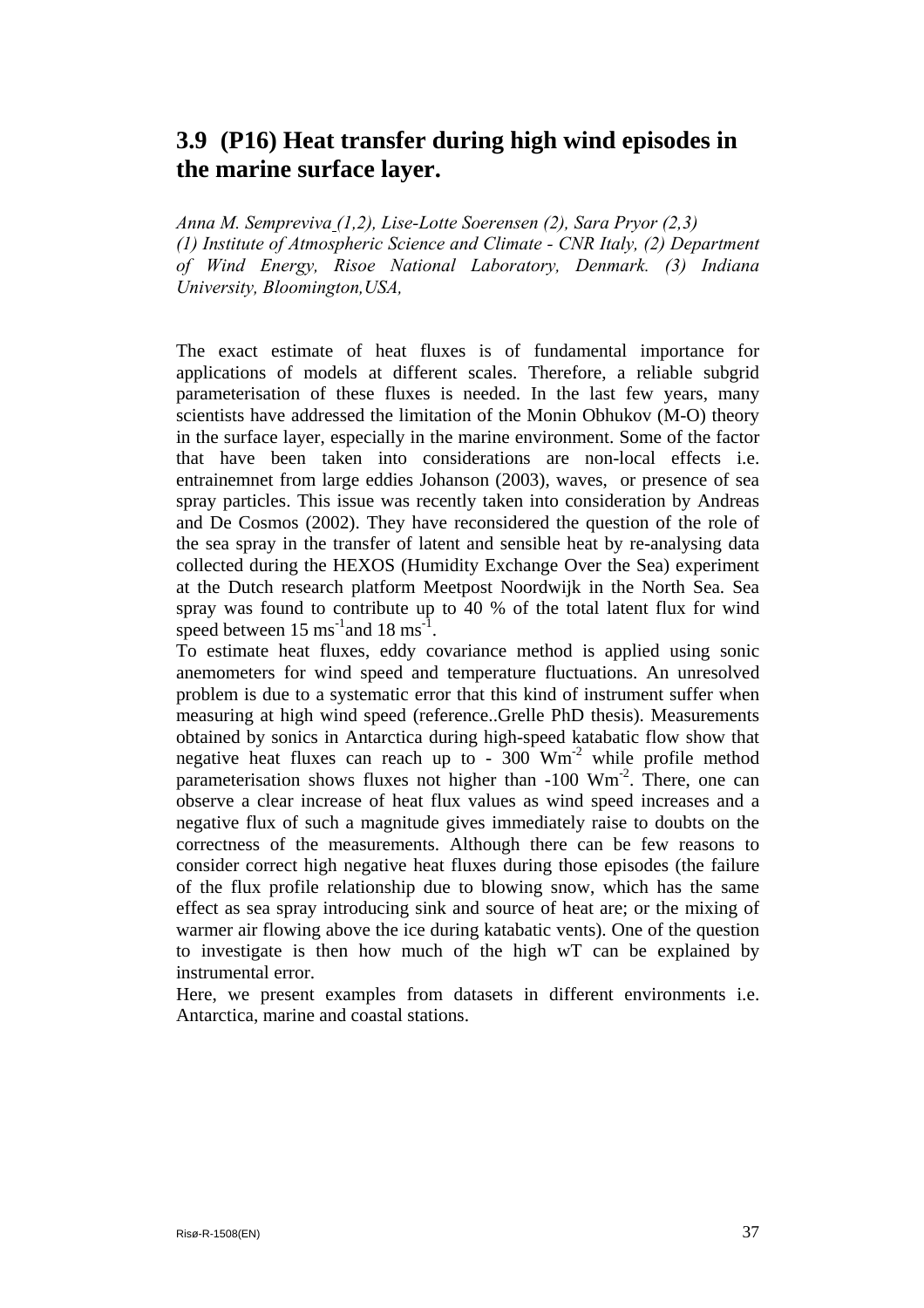## <span id="page-38-0"></span>**3.10 (P17) Uncertainties in estimation of Soil CO<sub>2</sub> fluxes: Calibration of a Soil Respiration System**

*Suresh Kumar1, Jukka Pumpanen2, Gary Lanigan1, Phil Davis3, J. Burke4, Bruce Osborne3, Mike Jones1 and Mike Williams1* 

*1Department of Botany, Trinity College, Dublin 2, Ireland; 2Department of Forest Ecology, University of Helsinki, Finland, 3Department of Botany, University College Dublin, Ireland; 4Oak Park Research Centre, Teagasc, Ireland.* 

Soil CO<sub>2</sub> efflux can be measured using several different chamber techniques, the most frequently used being closed static chambers, closed dynamic chambers and open dynamic chambers. These chambers affect the measurement process with each chamber type having its own limitations. Pressure anomalies, rising CO<sub>2</sub> concentration within the chamber and other factors affect the CO<sub>2</sub> gradient in the soil, which will ultimately affect the flux measured by the gas analysers. No single method has been established as a standard because methods have seldom been compared with known CO2 effluxes, i.e. calibrated in an absolute manner. However, comparison against known  $CO<sub>2</sub>$  effluxes is the only way to standardize systematic errors of the different systems used for measuring soil respiration. Our experiment reports such a calibration procedure and the variability in measurements of soil respiration that can result even when using systems manufactured by the same company. The calibration system used in which a known  $CO<sub>2</sub>$  flux is generated through a layer of quartz sand. By varying the internal concentration of CO2 beneath the sand, and also the particle diameter of the sand, a range of flux values typical of soil respiration can be reproduced. Chamber heads (referred as System A and B) to be tested are then inserted into the sand and the *apparent flux* recorded and plotted against the *actual flux.* System A produced values close to the actual flux if a soil collar was inserted into the sand. Without the collar there was a significant overestimation of the actual flux. In contrast, System B produced values close to the actual flux whether a soil collar was used or not. However, overestimation of the actual flux values still occurred when fine sand was used as the diffusion medium. It is obvious therefore that any overall calibration should incorporate a wide range of soil particle size and moisture content. Such calibration equations are established in for each of the soil respiration systems. The derived equation for System A accounts for 84% of the variance of the data, whilst that for System B accounts for 94%. The use of these two equations in transforming observed respiration data to a more real and accurate data in calculating the carbon loss through soil respiration in the Ecosystems.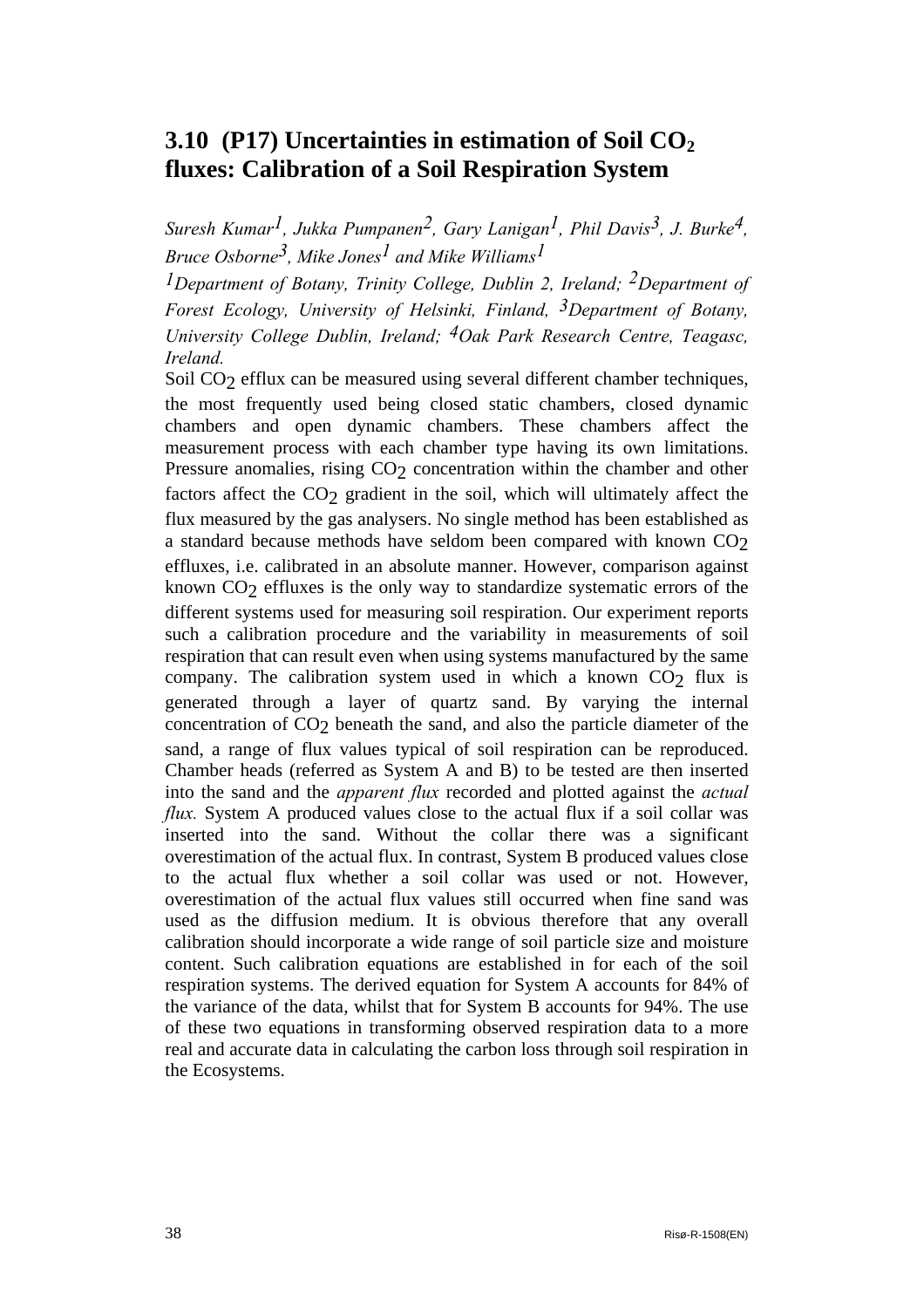# <span id="page-39-0"></span>**4 Session: New Instruments**

## **4.1 Application of aerosol mass spectroscopy for eddycovariance measurements of speciated particle fluxes**

Eiko Nemitz<sup>1</sup>, Rick Homas<sup>1,2</sup>, Jose Luis Jimenez<sup>3</sup>, Alex Huffman<sup>3</sup>, Douglas *Worsnop4 , Manjula Canagaratna4*

*1) Centre for Ecology and Hydrology (CEH), Edinburgh, U.K.; 2) University of Manchester, U.K.;*

*3) University of Colorado/CIRES at Boulder, CO, U.S.A4) Aerodyne Research Inc., Billarica, MA, U.S.A.*

Measurements of surface / atmosphere exchange fluxes of individual aerosol components are needed (a) to quantify dry deposition inputs of  $NH_4^+$ ,  $NO_3^$ and  $SO_4^2$  into sensitive ecosystems, (b) to improve our understanding of removal rates of aerosols from the atmosphere, as a function of surface roughness, particle size and composition, (c) to study gas-to-particle conversion and secondary aerosol formation, (d) to quantify emissions from source regions, such as urban environments. So far, only few micrometeorological flux measurements of individual aerosol components have been made, mainly using filter-packs in gradient configuration. This approach is laborious and non-continuous, prone to contaminations and relies on similarity theory. Here we present a novel eddy-covariance system, based on an Aerodyne Aerosol Mass Spectrometer (AMS), that is capable of measuring continuous fluxes of non-refractory aerosol components contained within PM<sub>1</sub>, which includes  $NH<sub>4</sub>NO<sub>3</sub>$ ,  $(NH<sub>4</sub>)<sub>2</sub>SO<sub>4</sub>$  and most organic carbon. The operating principles of the AMS are described, together with the modification, which have allowed this approach to be used for eddycovariance. Example measurements are presented for two urban environments (Boulder, Colorado and Gothenburg, Sweden) and a forest (Duke Forest pine plantation, North Carolina). These data are used to demonstrate the capabilities and limitations of the current system and to motivate plans for future development: the current system is capable of resolving fluxes of 2 ng  $m<sup>-2</sup>$  s<sup>-1</sup> and deposition velocities of about 1 mm s<sup>-1</sup> under the conditions found at the forest site. The measurements indicate that organic particulate matter and  $SO_4^2$  were formed within and/or above the forest canopy, while  $NO_3^$ was continuously being deposited. The urban measurements from Boulder identify the urban area as a source not just for hydrocarbon-like organic aerosol, but also for  $NO<sub>3</sub>$  and oxygenated organics. It remains currently uncertain if these usually secondary compounds are emitted directly or formed through fast chemical conversion within the urban air space. By contrast, urban fluxes of  $SO_4^2$  are negligible.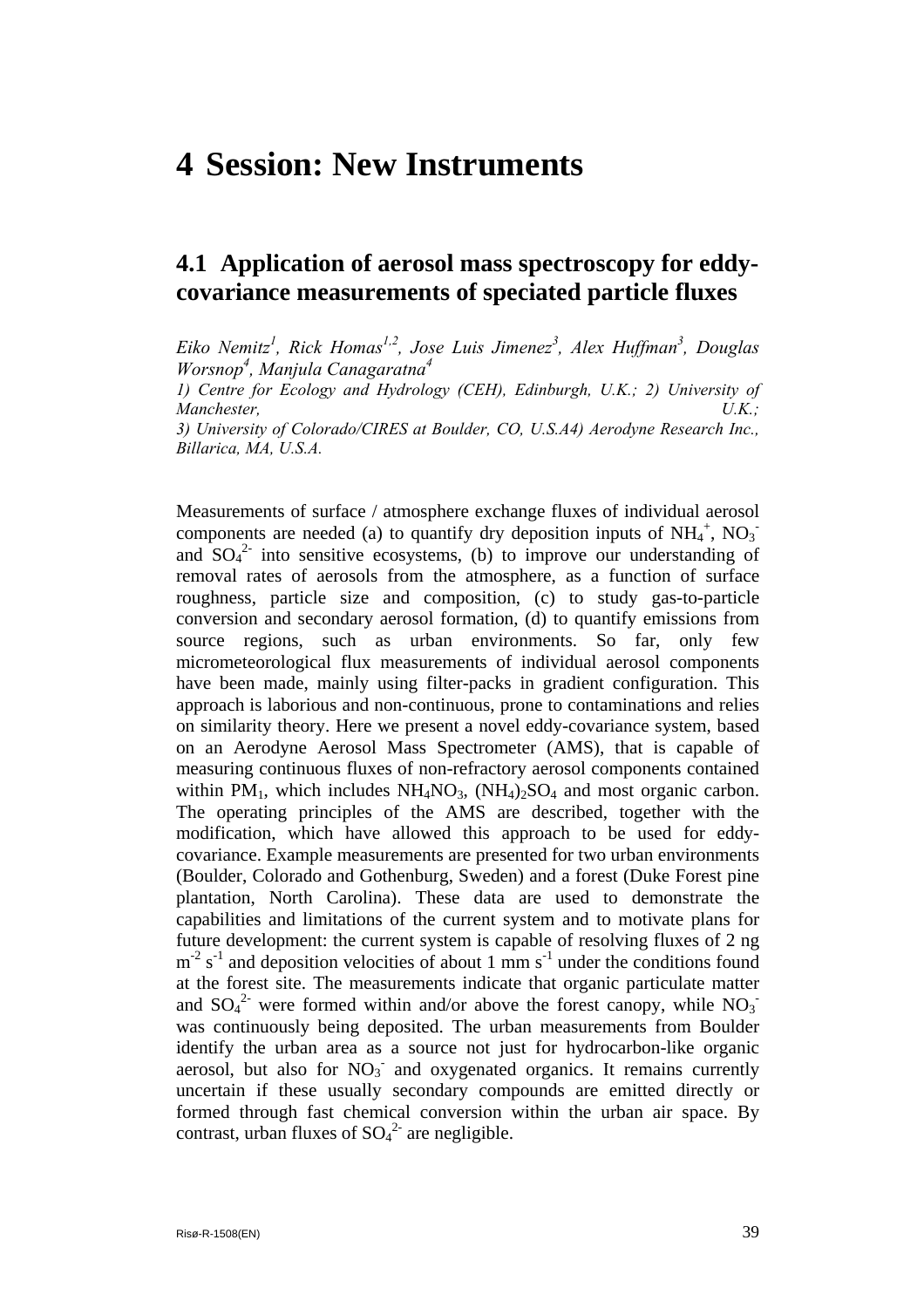## <span id="page-40-0"></span>**4.2 (P18) A first Step towards direct measurement of vertical fluxes of atmospheric particulate compounds**

A. Held<sup>*; A. Trimborn, K.-P. Hinz., B. Spengler, and O. Klemm<sup>1</sup></sup> 1 Institute of Landscape Ecology, University of Münster, 2 Institute of Inorganic and Analytical Chemistry, Justus Liebig University Giessen* 

Laser-desorption ionisation combined with time-of-flight mass spectrometry (LDI-TOF-MS) is a powerful tool to analyze individual atmospheric particles almost instantaneously. We present a methodology and a first experiment to combine disjunct eddy covariance measurements and single particle analysis in order to determine the flux direction of individual particulate compounds.

In May 2002, a field experiment was carried out to measure particle number fluxes and the chemical composition of ambient single aerosol particles at the forest ecosystem research site *Waldstein* in the *Fichtelgebirge* mountain range (50°09' N, 11°52' E). An eddy covariance system to measure vertical particle fluxes was mounted on a swinging boom 22 m above ground on a 30 m research tower. A YOUNG 81000 ultrasonic anemometer was employed. Next to the tower, the time-of-flight mass spectrometer (TOF-MS) LAMPAS 2 was operated for on-line analysis of the chemical composition of individual aerosol particles. The particles were directly introduced into the mass spectrometer through stainless steel tubing ending next to the measuring region of the ultrasonic anemometer. Particle sizing was accomplished through time-of-flight measurement of the aerodynamic particle diameter. This information was also used by an active-triggering circuit to ionize detected particles through laser desorption ionization (LDI). Data acquisition was synchronized with 10 Hz particle flux system using a DCF-77 radiocontrolled clock.

Mass spectra of individual atmospheric particles can be separated depending on the vertical wind velocity at the time when the particle entered the mass spectrometer. This procedure yields virtual reservoirs of updraft and downdraft particles where each particle is correlated with a specific vertical wind vector. This approach is similar to disjunct eddy sampling and virtual accumulation. The virtual updraft and downdraft reservoirs can be analyzed separately and compared with each other. One problem with laser desorption ionization is quantitative analysis. There is no clear correlation between the concentration and the mass spectral peak area of a specific particulate compound. We reduced inter-particle variability by normalizing specific peak areas with the total peak area, and by averaging mass spectra of several particles. We applied a combined both concepts and extended the averaging procedure applying a Monte-Carlo-type simulation to obtain a statistical interpretation of mass spectra of a particle population. In this way relative concentrations of particulate compounds can be determined for different particle populations with a certain confidence. To determine the flux direction of a specific chemical compound such as  $NO<sub>3</sub>$ , we compare the confidence intervals of the relative concentrations of this chemical compound in the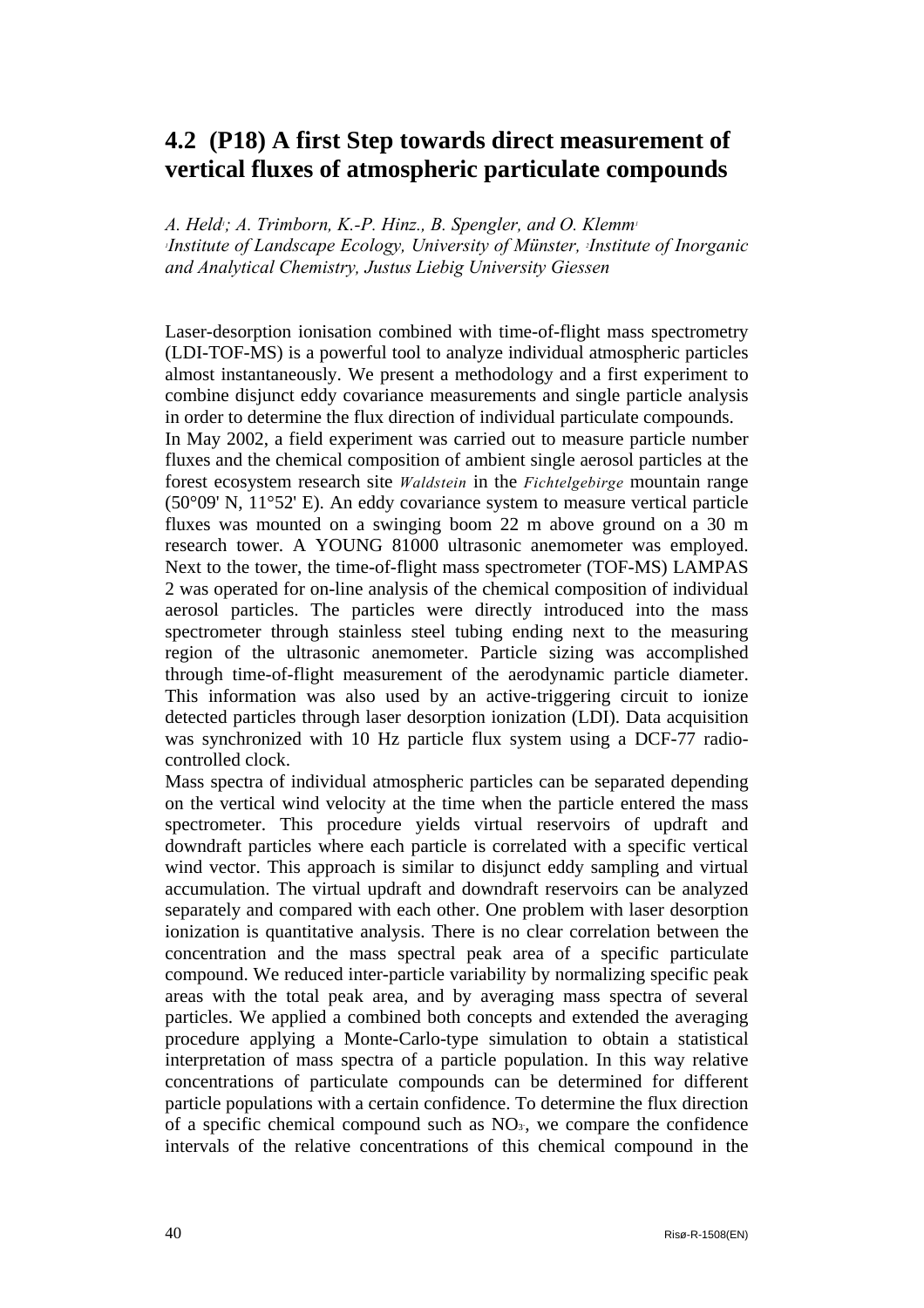virtual updraft and downdraft reservoirs, respectively. Further development of this method has been proposed to the German Science Foundation (DFG).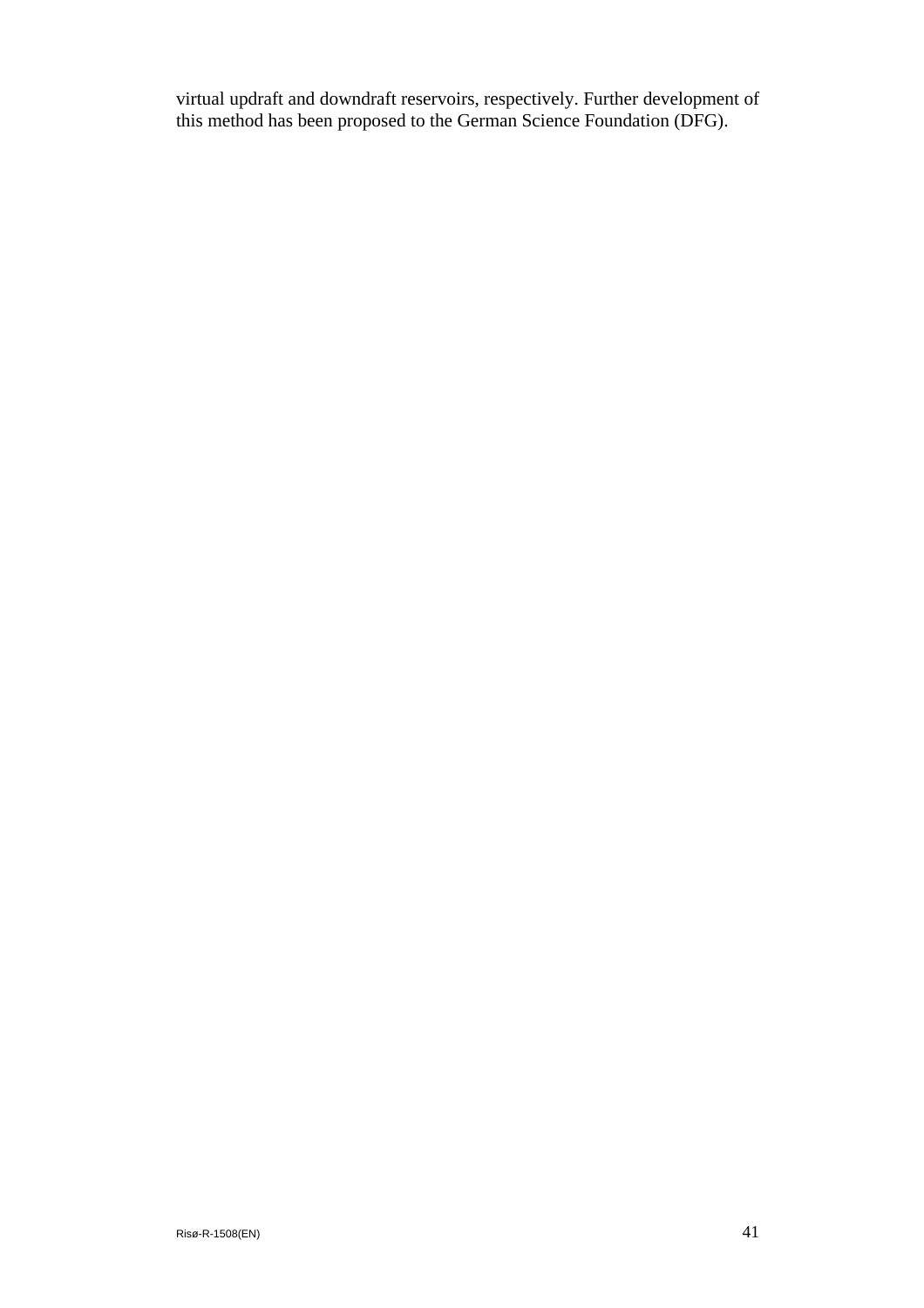## <span id="page-42-0"></span>**4.3 (P19) Measurement of N2O fluxes with eddy covariance using a quantum cascade laser absorption spectrometer**

Asman,  $W.A.H.<sup>1</sup>$ , Schelde,  $K.<sup>2</sup>$ , Thomsen, A.G. *Danish Institute of Agricultural Sciences (DIAS)* 

A quantum cascade laser absorption spectrometer (Aerodyne Research Inc.) capable of measuring  $N_2O/CH_4$  (at wavelengths of about 7870 nm) and  $NH_3$ (at wavelength of 10310 nm) was combined with a sonic anemometer (METEK) to measure fluxes from fields. This equipment was used to measure  $N_2O$  and CH<sub>4</sub> fluxes from a maize field. The results show emissions of the order of 0.1  $\mu$ g N<sub>2</sub>O m<sup>-2</sup> s<sup>-1</sup>. The CH<sub>4</sub> flux was too low to be detected during this period.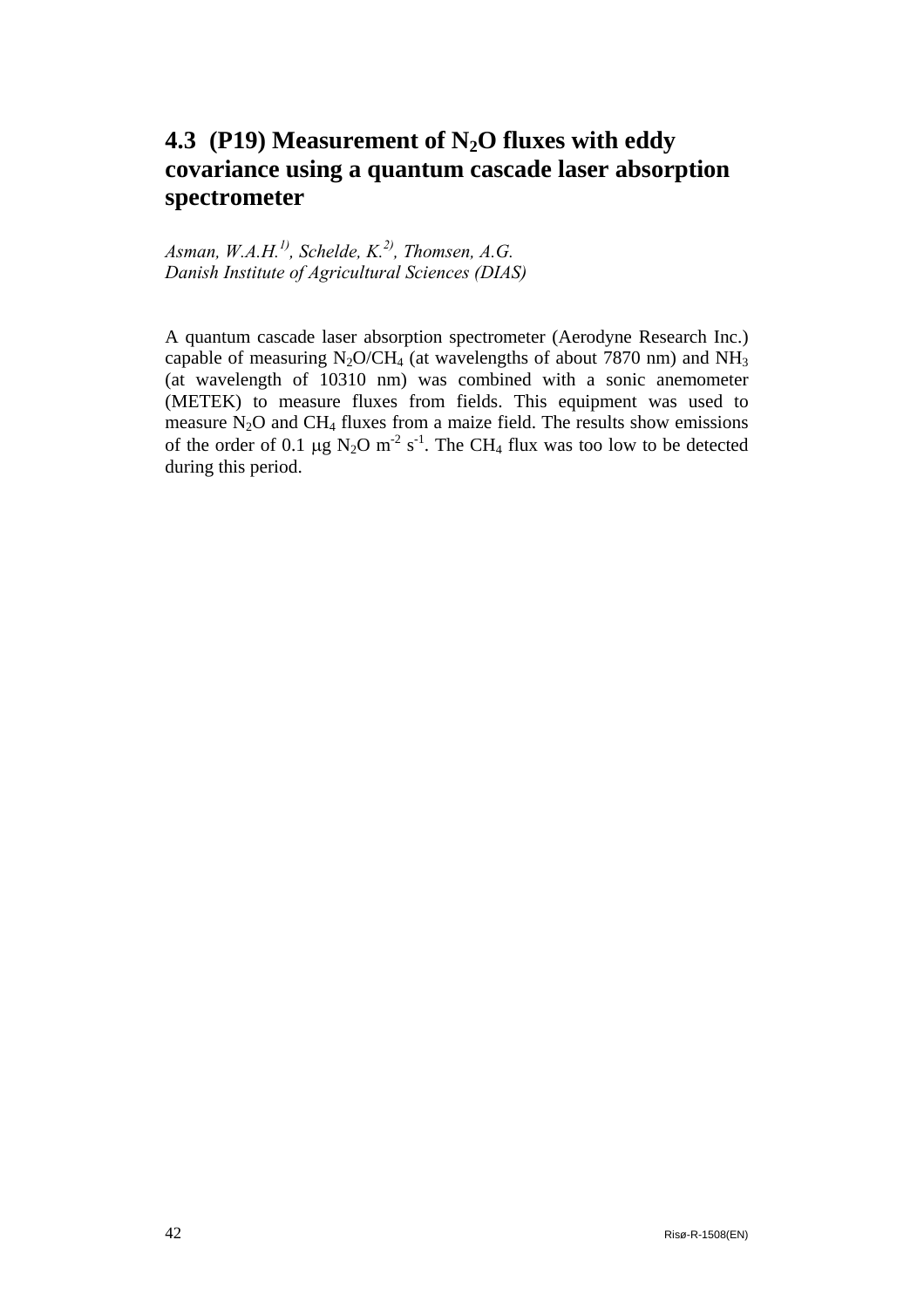## <span id="page-43-0"></span>**4.4** (P20) Measurement of N<sub>2</sub>O and CO<sub>2</sub> Based on **Pulsed Quantum-Cascade Lasers**

#### *Lukas Emmenegger and Kerstin Zeyer*

*Swiss Federal Laboratories for Materials Testing and Research, Laboratory for Air Pollution / Environmental Technology* 

Quantum-cascade lasers (QCLs) have passed from research to industrial production since their development 10 years ago. They are small, reliable, tunable and can be matched to a range of strong resonance lines of spectroscopically interesting molecules. QCLs driven in pulsed mode may be cooled thermoelectrically, which makes them attractive for high precision environmental applications.

Measurements were made with an instrument by Aerodyne Research Inc., which employs thermoelectrically cooled cascade lasers and detectors [1]. The QCL (Alpes Lasers, Switzerland) was driven around 4.46 µm with short  $\sim$  10 ns) pulses and a 1% duty cycle at a temperature of approximately -25 °C. Extractive samples were measured at 65 mbar in a 0.5 l astigmatic multipass absorption cell with a path length of 56 m. The data acquisition system, TDL Wintel [2] controls the electronics and laser driver, monitors the IR detector, and analyzes the spectra to derive mixing ratios based on spectral parameters from HITRAN [3]. Spectral scans are obtained by a sub-threshold voltage ramp which creates a bias temperature. The relevant parameters were chosen to allow simultaneous detection of  $N_2O$  and  $CO_2$  at ambient concentrations.

Laboratory tests showed excellent linearity for  $N_2O$  and  $CO_2$  in the concentration ranges 0-1000 ppb and 0-1000 ppm, respectively. There was no experimentally detectable cross-sensitivity to  $CO<sub>2</sub>$  or  $H<sub>2</sub>O$ , which is especially valuable for  $N_2O$  measurements that are often limited by overlapping absorption spectra when using NDIR techniques. Quantification based on HITRAN parameters differed by up to 20 % when compared to certified calibration gases. This can be overcome by regularly measuring a reference gas. After stabilization of the optical bench and the pulse electronics we obtained a minimum Allan variance corresponding to 0.12 ppb (0.05 %) or 0.56 ppm (0.19%) for  $N_2O$  and  $CO_2$ , respectively.

The instrument can be used without cryogenic cooling for long-term, continuous measurements with little maintenance. High precision ambient air monitoring and validation has been performed employing an optimized sequence including background and reference gas measurements. In combination with a strong vacuum pump, a time resolution of 10 Hz can be obtained which makes it suitable for Eddy correlation flux measurements.

[1] Nelson, D.D., McManus, B., Urbanski, S. et al. (2004), *Spectrochimica Acta A,* 60, 3325-3335.

[2] Nelson, D.D., Shorter, J.H. et al. (2002), *Applied Physics B,* 75, 343-350.

[3] Rothman, L.S., Barbe, A., Benneret al. (2003), *Journal of Quantitative Spectroscopy & Radiative Transfer* 82, 5-44.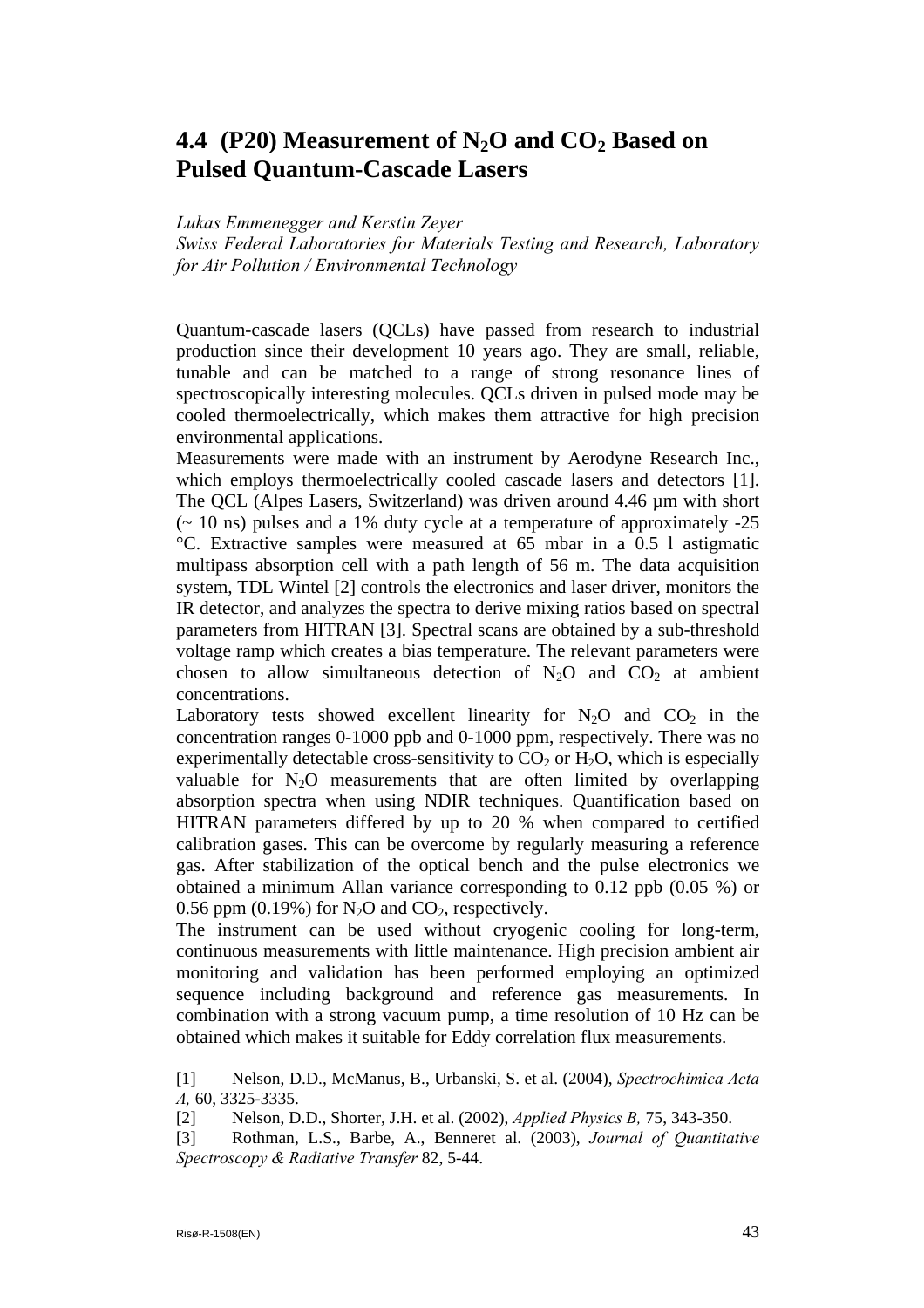## <span id="page-44-0"></span>**4.5 (P21) A Fast Response Chemiluminometric Ozone Sensor for Atmospheric Applications.**

*Jim McQuaid & Ian Brooks* 

*Institute for Atmospheric Science, School of Earth and Environment, University of Leed* 

The standard method of ozone in the atmosphere is the absorption of UV light at 254nm and this is the mainstay of most commercial instrumentation. UV photometry does however require a relatively long integration time to attain a good limit of detection (LOD,  $S/N = 3$ ) of 1 ppbV, this results from a data rate in the region of 10 seconds. Whilst this is perfectly acceptable for air quality monitoring where hourly averages may be the goal of the measurements it is not ideal for research on small scale atmospheric phenomena. Some chemical reactions produce light as excited state intermediates relax to the ground state, this phenomena is known as chemiluminescence, this is the mainstay of atmospheric measurement of NOx. Chemiluminescence (CL) is an applicable method for the determination of ambient ozone particularly where there is a requirement for faster data rates, such as aircraft studies and flux measurements. Flux studies are invaluable for reconciling sinks and sources of atmospheric tracers. Ozone deposition velocities in particular contribute to some significant differences between atmospheric models.

Recently a study has described the use of photoactivated chromotropic acid for the detection of ozone in the atmosphere. Preliminary field trials showed that the system had a detection limit of less than 1 ppbV, a sensitivity of 100 pptV based on a sample rate of 2 Hz. This clearly shows great promise as a novel method for the fast determination of ozone in the atmosphere, in particular for flux studies. Modern PMTs mean that a small sensor package can be produced, it is expected that the overall instrument package be less that 2 kg including data system, with very low power consumption. The size of the package makes it a potential addition to tethersondes and also to UAV platforms. These platforms provide a very low cost alternative to research aircraft which not only very expensive are limited in the areas they can operate. Small UAVs capable of carrying such a sensor do exist and have already been used for chemical measurements ion the atmosphere. They are not subject to the increasing air traffic strict rules.

This instrument will be deployed alongside a commercial fast response open path  $H_2O/CO_2$  sensor and a standard sonic anemometer which will provide an excellent comparison with scalar fluxes and form the basis of suite of trace gas flux measurements. It is envisaged that intended deployments include a forthcoming SOLAS shipcruise and a forest canopy flow experiment.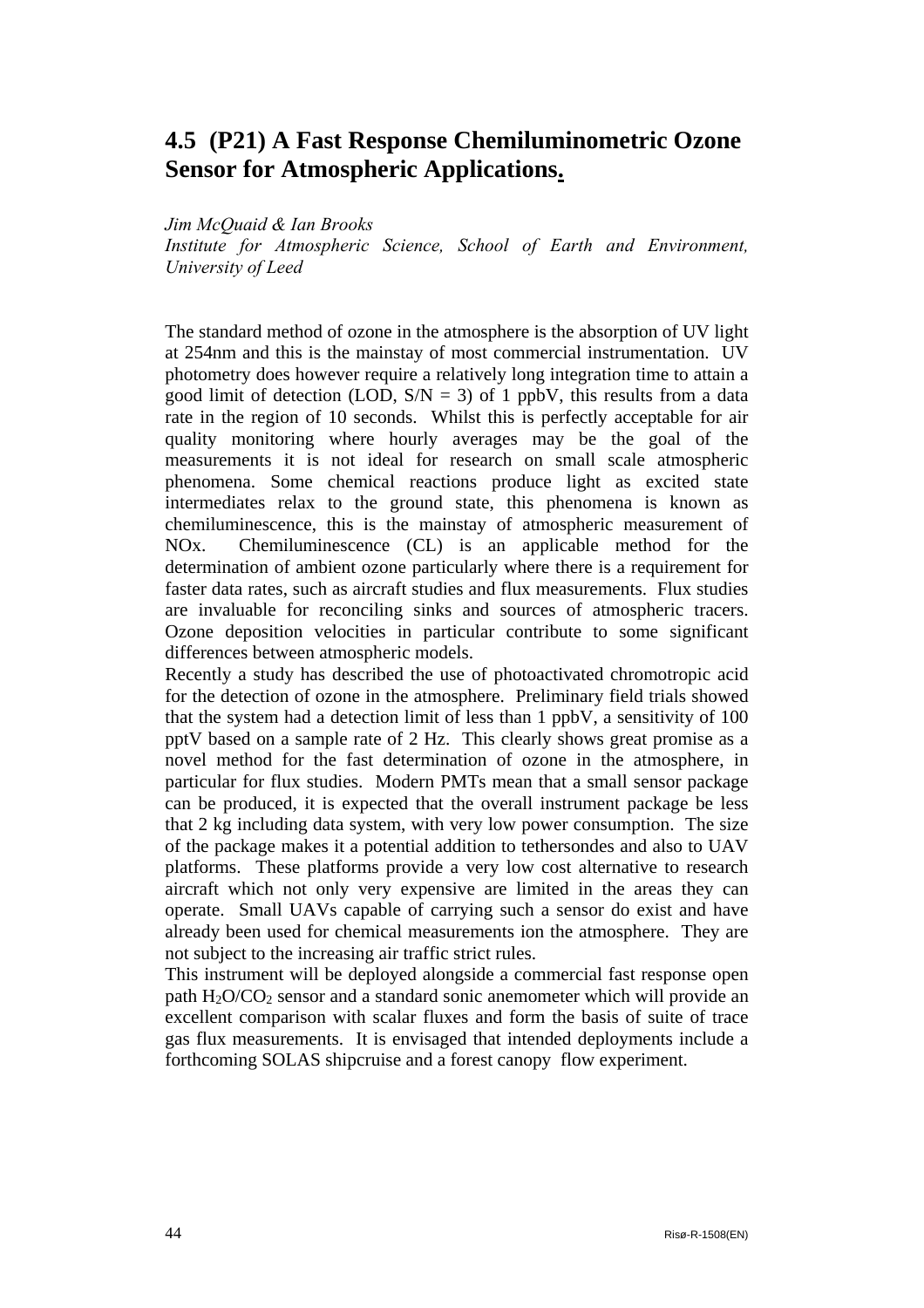## <span id="page-45-0"></span>**4.6 (P22) Ammonia Eddy Flux Measurements by QC-TDLAS during TORCH-1**

*J.Whitehead1 , I.Longley1 , M.Gallagher 1 , H.Coe<sup>1</sup> , D.Fowler2 1. School of Earth, Atmospheric& Environmental Science (SEAES), University of Manchester, 2. Centre for Ecology & Hydrology, Edinburgh, UK.*

Around 90% of ammonia emissions in the UK are produced by agricultural activities (particularly livestock and fertilisers), but urban and related sources are becoming significant. Reduced nitrogen is the main contributor to the total nitrogen deposition in the UK and so understanding its emission and deposition to terrestrial systems is important. This relies on accurate measurements of ammonia fluxes from both natural and urban sources. A novel Quantum-Cascade Tuneable Diode Laser Absorption Spectrometer (QC-TDLAS; Aerodyne Research, Inc.) was deployed as part of the first Tropospheric Organic Chemistry (TORCH-1) Experiment to measure ambient ammonia and  $NO<sub>2</sub>$  concentrations. In addition, eddy flux measurements were attempted with this system. TORCH-1 was a large UK field experiment designed to increase understanding of the role of primary and partially oxidised organic species in atmospheric gas phase photochemistry. This is being achieved by development of thermodynamic and microphysical models of organic aerosol behaviour, which are being validated against field data from "near" and "far-field" plume data downwind of London. TORCH-1 was conducted during July and August 2003, at Writtle Agricultural College in Essex, a semi-rural location NE and immediately downwind of the London pollution plume. Ambient concentration measurements were provided by the Peltier cooled QC-TDLAS system operating at 967 cm<sup>-1</sup> and 1606 cm<sup>-1</sup> respectively for  $\overrightarrow{NH_3}$  and  $\overrightarrow{NO_2}$ . The system was installed overlooking a large wheat field with canopy height between 80-100 cm. The field was harvested during the experiment after which the main body of ammonia flux measurements were subsequently obtained. Eddy flux measurement results will be presented and discussed and the performance of the system is examined in relation to lab based inlet response tests and how the wall interactions impact on the flux measurements. Finally the use of the TDLAS measurements to study equilibrium of ammonia gas-to-particle conversion states during TORCH-1 to assess the aerosol composition state in the London plume are also discussed in combination with high resolution measurements of aerosol composition by an Aerosol Mass Spectrometer (AMS).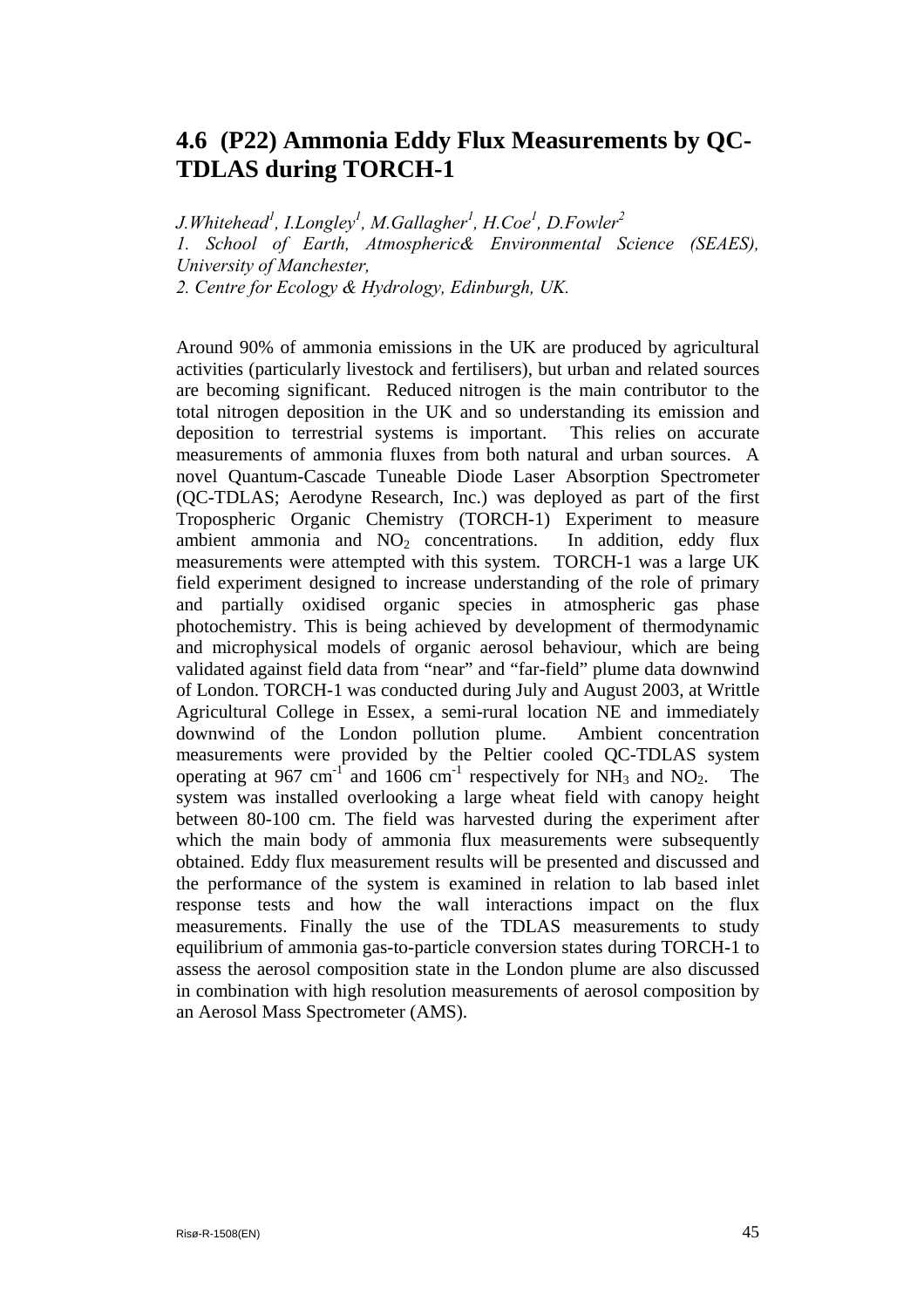## <span id="page-46-0"></span>**4.7 (P23) CLASP - a Compact Light-weight Aerosol Spectrometer Probe.**

#### *Sarah Norris, Mike Smith, Gerrit de Leeuw School of Earth and Enviroment, University of Leeds. UK*

The need for an accurate Source Function of the production of Sea Spray Particles under a range of environmental conditions has been emphasised by recent global climate studies. Sea spray particles are the second largest single source of aerosol mass injected into the atmosphere. They are particularly important as a source of cloud condensation nuclei (CCN), thus they affect the chemistry and radiative effects of marine clouds. This is of specific interest as marine stratocumuli are a major unknown in climate studies. Sea Spray Particles also play a large role in transferring heat and moisture across the air-sea interface and limit the range of military equipment by scattering the infrared radiation used in their optical surveillance equipment. Work over the last 30 years has reduced the uncertainties in the function from 7 orders of magnitude to just 1 but greater precision is required for the new generation climate models. This has been made possible by recent advancements in instrumentation and techniques.

The poster will explain all about the new instrumentation CLASP (Compact Lightweight Aerosol Spectrometer Probe) that's being developed at the University of Leeds and will describe why it is particular useful as a particle counter for flux measurements of sea spray. With international collaborators, we are trying to derive Sea Spray Source Functions applicable to the world's oceans by using a variety of locations. Some of results from a couple of field test at different locations will be shown.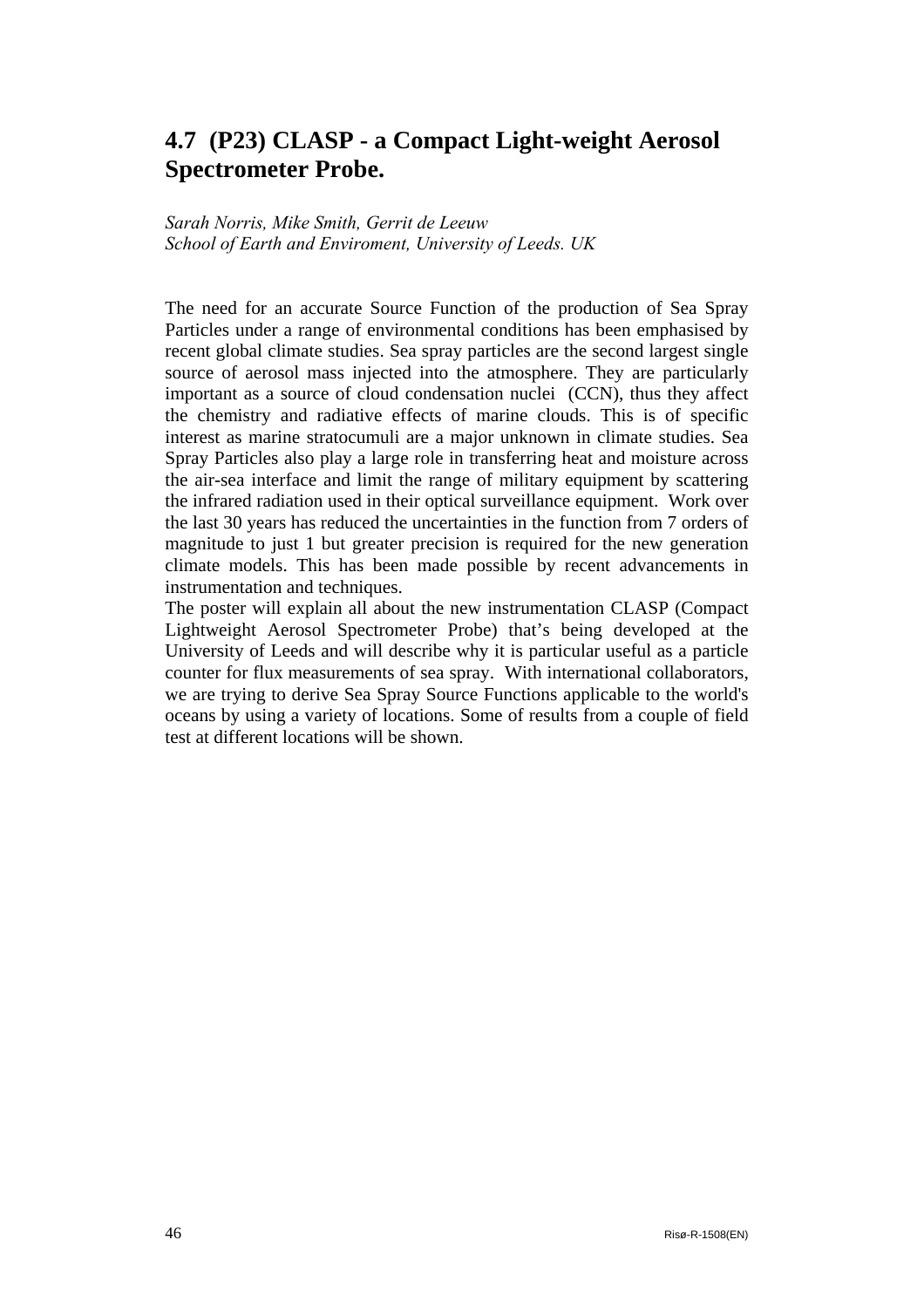## <span id="page-47-0"></span>**4.8 (P24) Model experiments and analyses of burning products of different heating materials and fuels**

*Agnese Osite<sup>1</sup> , Arturs Viksna1 , Juris Katkevich1 , Jens Laursen2* <sup>1</sup>Department of Analytical Chemistry, University of Latvia, Riga, Latvia, <sup>2</sup>The *Royal Veterinary and Agricultural University, Copenhagen, Denmark* 

Chemical processes and cycles in the atmosphere as well as disastrous pollutants, which generate evident and still obscure climate changes, are serious tasks for scientists around the whole world. Scientists from the Department of Analytical Chemistry for almost seven years are implicated in air pollution problems. There are constructed several simple and more complicated systems for aerosol sampling from close box, in which different types of fuels were burned in the laboratory conditions. In the current work various methods of sampling, sample preparation and analyses were developed to expand our knowledge in such a way that the fate of pollutants can be fully understood.

Today the understanding of burning processes in which the main part of pollutants is produced is a very consequential question. That is why in the Department of Analytical Chemistry several convenient systems have been made for the burning of different fuels and heating materials. The simple system, which consists of the close box, the sampler, air pump and flow meter, was constructed for burning paraffin and stearin candles. These experiments showed that it is possible to find convenient burning conditions to obtain aerosol particles and black carbon of different concentration levels. In the next step burning systems were adapted to burn fuel, diesel fuel and kerosene. We tried to burn kerosene in the previous system, but obtained particles were very large in size and it let conclude that the previous system was not suitable for burning of kerosene. In obtained aerosol particles using Smokestain Reflectometer M 43-D black carbon was detected. Some heavy metals were determined by stripping potentiometry and atomic absorption spectrometry and X-ray spectrometry was used to analyse Al, P, Mn, Ni, Fe, As and etc. In the current experiments kerosene with known, different spikes of tetraethyl lead was burned and in the obtained aerosol particles correspondent amount of lead was determined. It may to conclude that used fuel burning and sampling methods as well as the sample preparing method was applicable.

The next step of our scientific work was experiments with car exhaust, which was capture directly from the car. A convenient system that was equipped with air pump and flow meter was constructed for car exhaust capturing. In current experiments cars with different kind of engines and of various brands were chosen. In the sampled aerosol particles from car exhausts black carbon and heavy metals were determined. Attained results shows that lead are even 10 times higher in diesel fuel than in fuel, black carbon concentration also is much higher in diesel fuel and these particles are bigger in size than particles from fuel.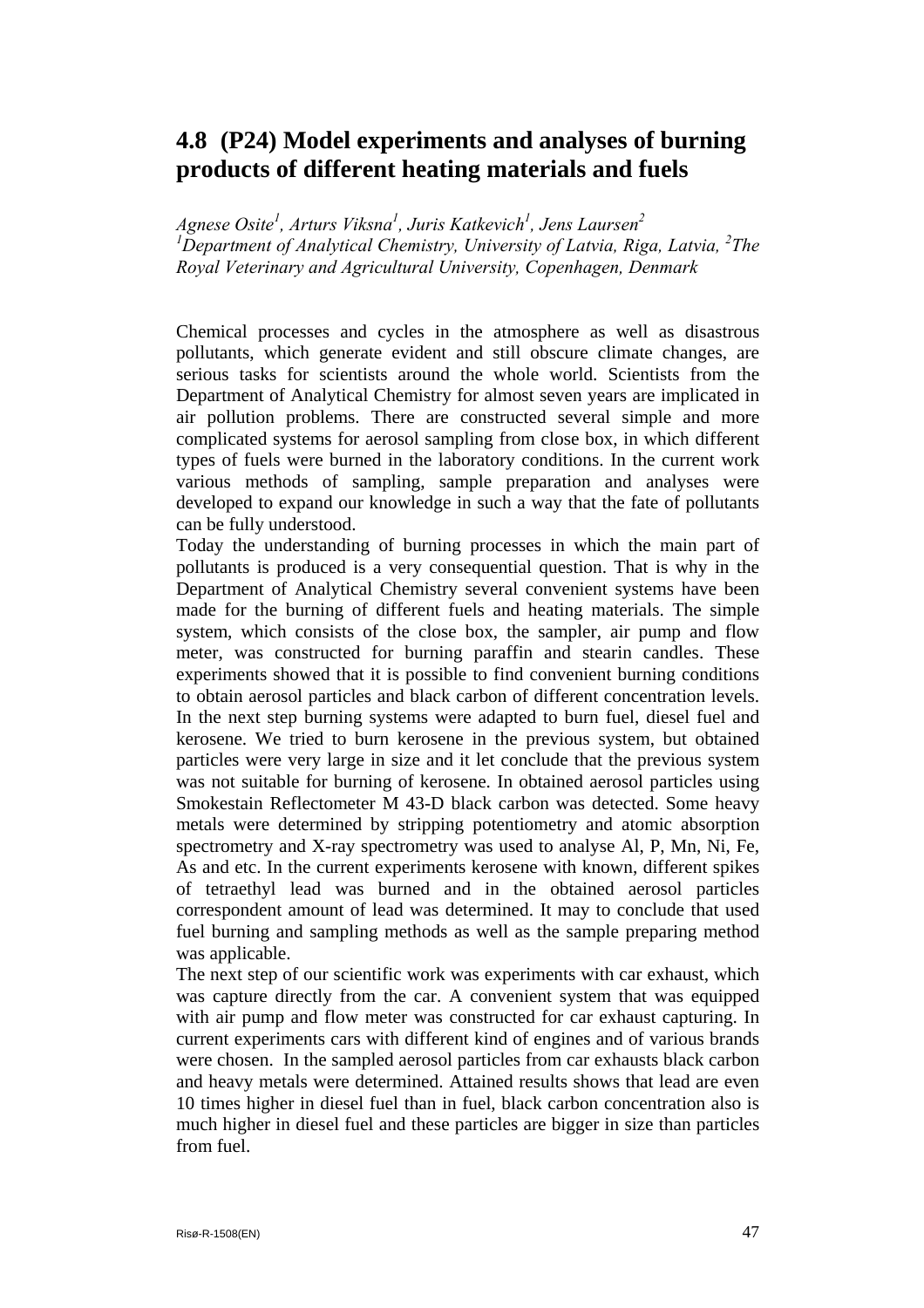## <span id="page-48-0"></span>**4.9 (P25) High Precision Trace Gas Analysis by FTIR Spectroscopy**

#### *J. Mohn and L. Emmenegger*

*Empa, Swiss Federal Institute for Materials Science and Technology, Laboratory for Air Pollution / Environmental Technology* 

The three most important anthropogenic greenhouse gases are carbon dioxide, methane and nitrous oxide. While not directly a greenhouse gas, carbon monoxide also plays an important role in atmospheric chemistry as one of the most important factors determining the concentration of the atmospheric oxidants [1]. There are, however, large uncertainties in their sources, and due to the importance of these gases better estimates of their emissions from various ecosystems are required.

We developed a method based on a portable Fourier Transform Infrared (FTIR) spectrometer which allows the simultaneous on-site analysis of multiple trace gases (CO<sub>2</sub>, CH<sub>4</sub>, CO, N<sub>2</sub>O) as well as the <sup>13</sup>C/<sup>12</sup>C isotopic ratio of atmospheric CO<sub>2</sub> (i.e.  $\delta^{13}CO_2$ ). The method requires no sample preparation other than optional drying and can be applied directly to ambient air samples. Precision strongly depends on the desired time-resolution. While a maximum temporal resolution of 1Hz is possible [2], maximum precision is obtained with an averaging time of 5 min. Applicability of our approach, for ambient air monitoring was demonstrated during an inter comparison study with independent measurement techniques like GC-FID/ECD and a pulsed quantum cascade laser (QCL). Extractive FTIR spectroscopy has the necessary precision, time resolution and transportability to be used for micrometeorological flux-gradient techniques. Furthermore, the ability to continuously determine  $\delta^{13}CO_2$  bears the potential to study processes with distinctive isotopic signatures.

[1] A.M. Thompson, Science, 256 (1992) 1157-1165.

[2] J. Mohn, A.-M. Forss, S. Brühlmann, K. Zeyer, R. Lüscher, L. Emmenegger, M. Weilenmann and N.V. Heeb, International Journal of Environment and Pollution, (2004)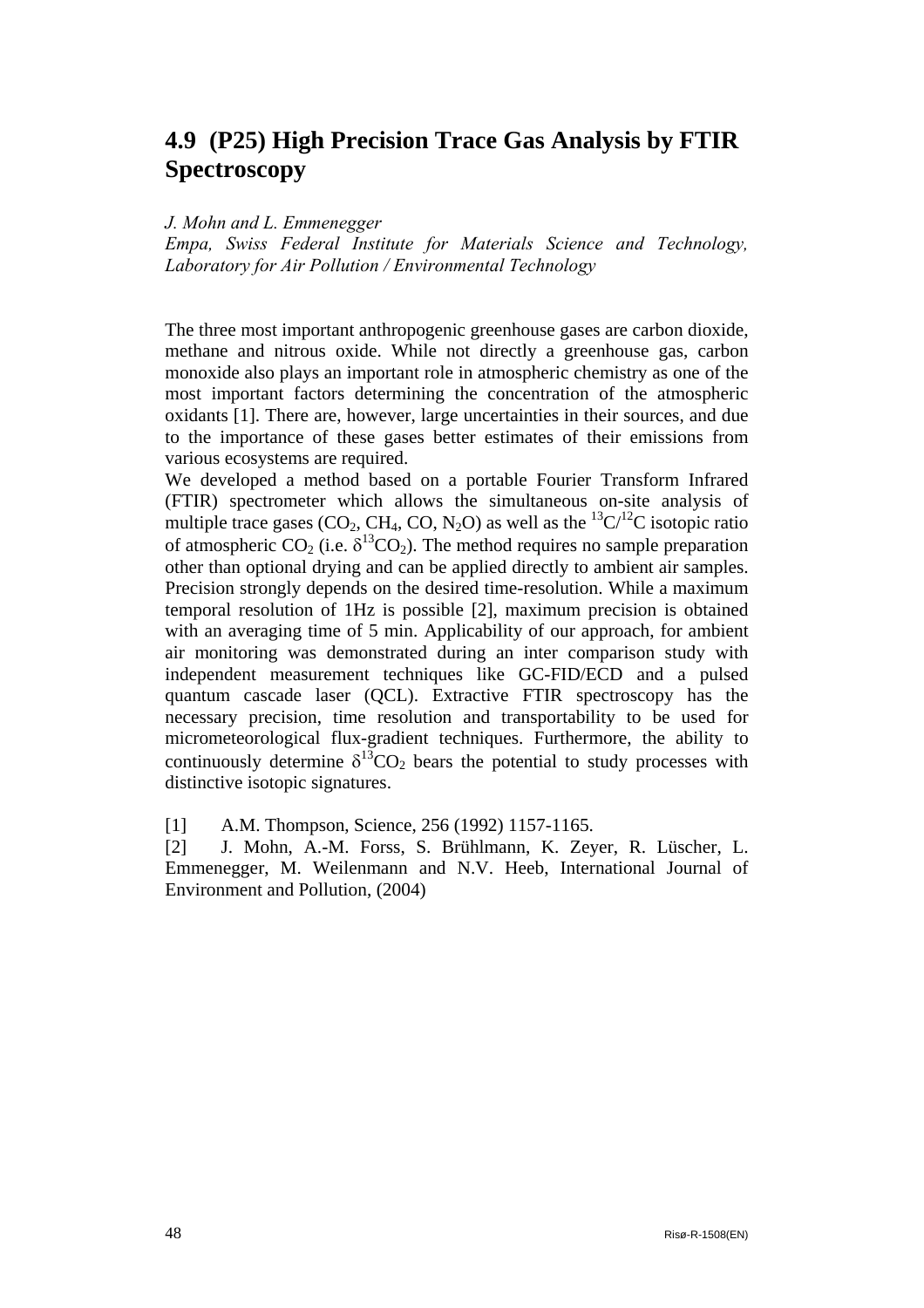## <span id="page-49-0"></span>**4.10 (P26) Comparison of fluxes measured with METEK USA-1 sonic anemometers using 2D and 3D sensor head correction**

*Hummelshoej, P.<sup>1)</sup>; M.S. Courtney<sup>1)</sup> and H.J. Kirtzel<sup>2)</sup> MetSupport ApS, Langebjergvaenget 8A, DK-4000 Roskilde, Denmark , 2 METEK GmbH, Fritz-Strassmann-Str. 4, D-25337 Elmshorn, Germany.* 

A sonic anemometer is normally the core instrument of all flux measurements and flow distortion around the sensor head is a know problem that must be handled for all sonic anemometers. Many sonics have built in algorithms for an on-line 2 dimensional (2D) sensor head correction of the measurements and now the METEK USA-1 "Scientific" sonic anemometer also provides a 3 dimensional (3D) sensor head correction.

The 3D correction is expected to be important under strong convective conditions, in complex terrain and above rough canopies like forests. In all these situations the vertical and the horizontal components of the flow can be of the same order and the use of a 3D sensor head correction seems to be very sensible.

The new 3D correction was developed when the new processor generation was introduced to the METEK USA-1 called "Scientific". The algorithms are found from wind tunnel measurements and allow corrections over the complete 0 ... 360  $\degree$  range in azimuth and within  $+$ -45  $\degree$  zenith angle. For the "Scientific" version the 3D correction can be applied on-line during the measurements. But for all Metek sonics with the same sensor head design the 3D correction can also be applied off-line on already recorded data.

We will show examples of and compare the result from eddy correlation flux measurements of momentum and sensible heat calculated with both the 2D and 3D sensor head corrections.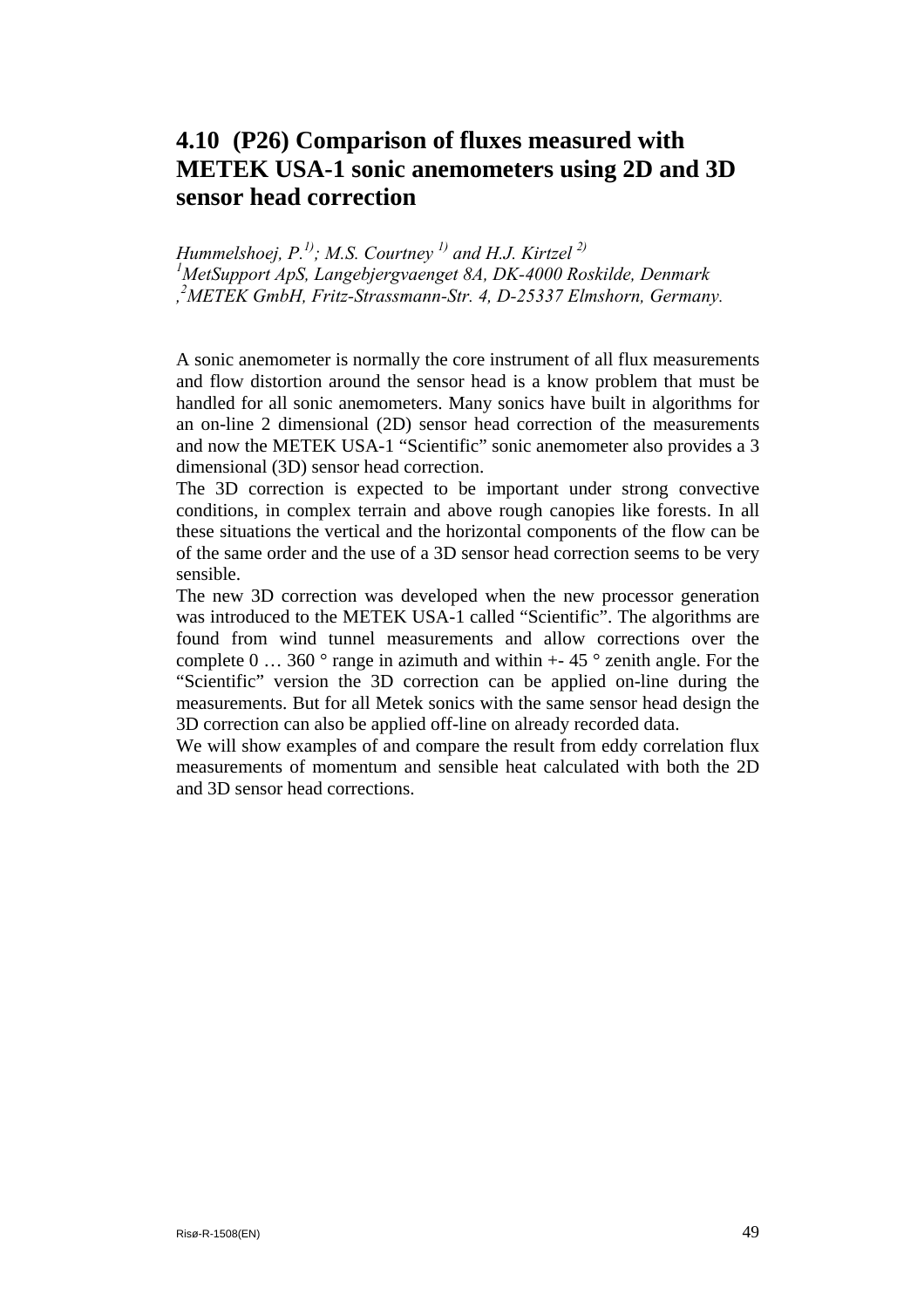# <span id="page-50-0"></span>**5 Session: Extension from point to area**

### **5.1 Review of the current knowledge on footprints.**

*Dr. Timo Vesala* 

*Department of Physical Sciences, University of Helsinki*

The area contributing a certain fraction to the measured flux is called the footprint or the source area of the measurement. For a given geometry (observation height, roughness length, canopy structure) and meteorological situation (wind speed and direction, intensity of turbulence, stratification) the footprint function, also called a source weight function connects the actual sources on the surface to the measurement at the observation point. The determination of the footprint (function) is not a straightforward task and several theoretical approaches have been developed. They can be classified to four categories:

- Analytical models
- Lagrangian stochastic trajectory models
- Large eddy simulations
- Ensemble-averaged closure models

The models need experimental verification and probably the most used method is based on the release of the trace gases, but again, the planning of the perfect experimental set-up is not a straightforward task.

The main future directions could be:

- to improve understanding on canopy turbulence and stable conditions
- to develop easy-to-use parameterizations for footprint estimates
- to improve the description of horizontal inhomogeneities and non-flat topography
- to develop models for active scalars (chemically reactive gases, aerosol particles)

#### Rferences:

Baldocchi, D.: 1997, Flux footprints within and over forest canopies, Boundary-Layer Meteorol., 85, 273-292.

Schmid, H.P., 2002. Footprint modeling for vegetation atmosphere exchange studies: a review and perspective. Boundary-Layer Meteorol., 113, 159-183.

All articles in Special Issue: Flux and Concentration Footprints. Agricultural and Forest Meteorology 127, 2004.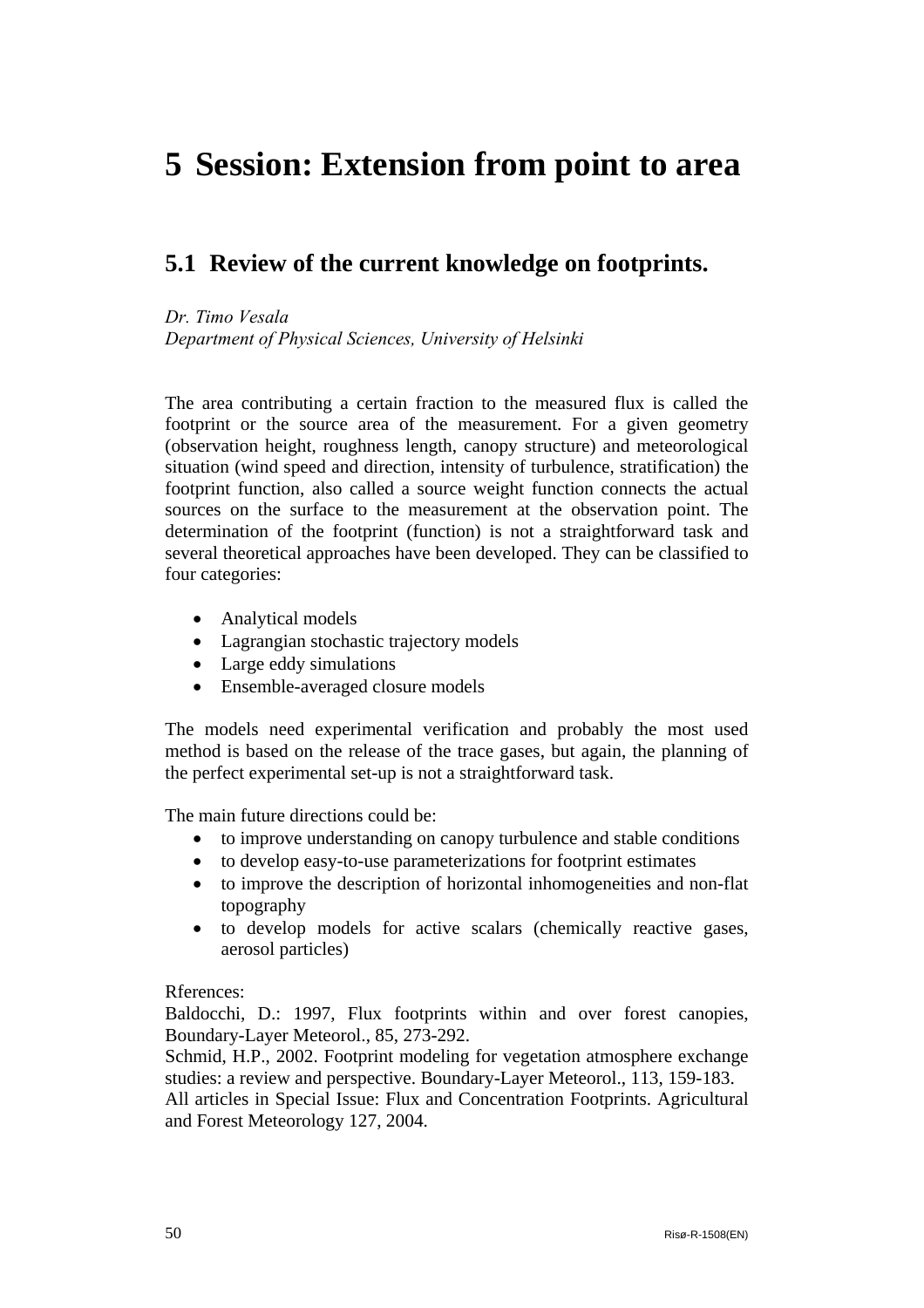## <span id="page-51-0"></span>**5.2 Footprint for dummies**

*Albrecht Neftel* 

*Agroscope FAL, Federal Station for Agroecology and Agriculture Air Pollution / Climate Group* 

Flux measurements with micrometeorological methods are determining the fluxes where the sensors are physically located. Often the main interest is not this flux, but the exchange flux of an ecosystem under investigation for which the measuring system has been installed. From a pragmatic point of view a tool is needed that evaluate to which extent a specific area is contributing to the measured flux.

The footprint of a flux measurement can be understood as a probability density function that describes how strongly a surface exchange at any location upwind of the sensor affects the measured flux. In order to calculate footprints for flux measurements the analytical footprint model developed by Kormann and Meixner (2001) was applied. It is able to describe two dimensional footprints for receptors within the surface layer under nonneutral conditions and is simple enough to be routinely applied for the analysis of flux measurements. We developed an EXCEL version that allows calculating footprint contributions for different fields based on Sonic anemometer data.

Kormann, R., and Meixner, F. X.: An analytical footprint model for nonneutral stratification, Bound.-Layer Meteor., 99, 207-224, 2001.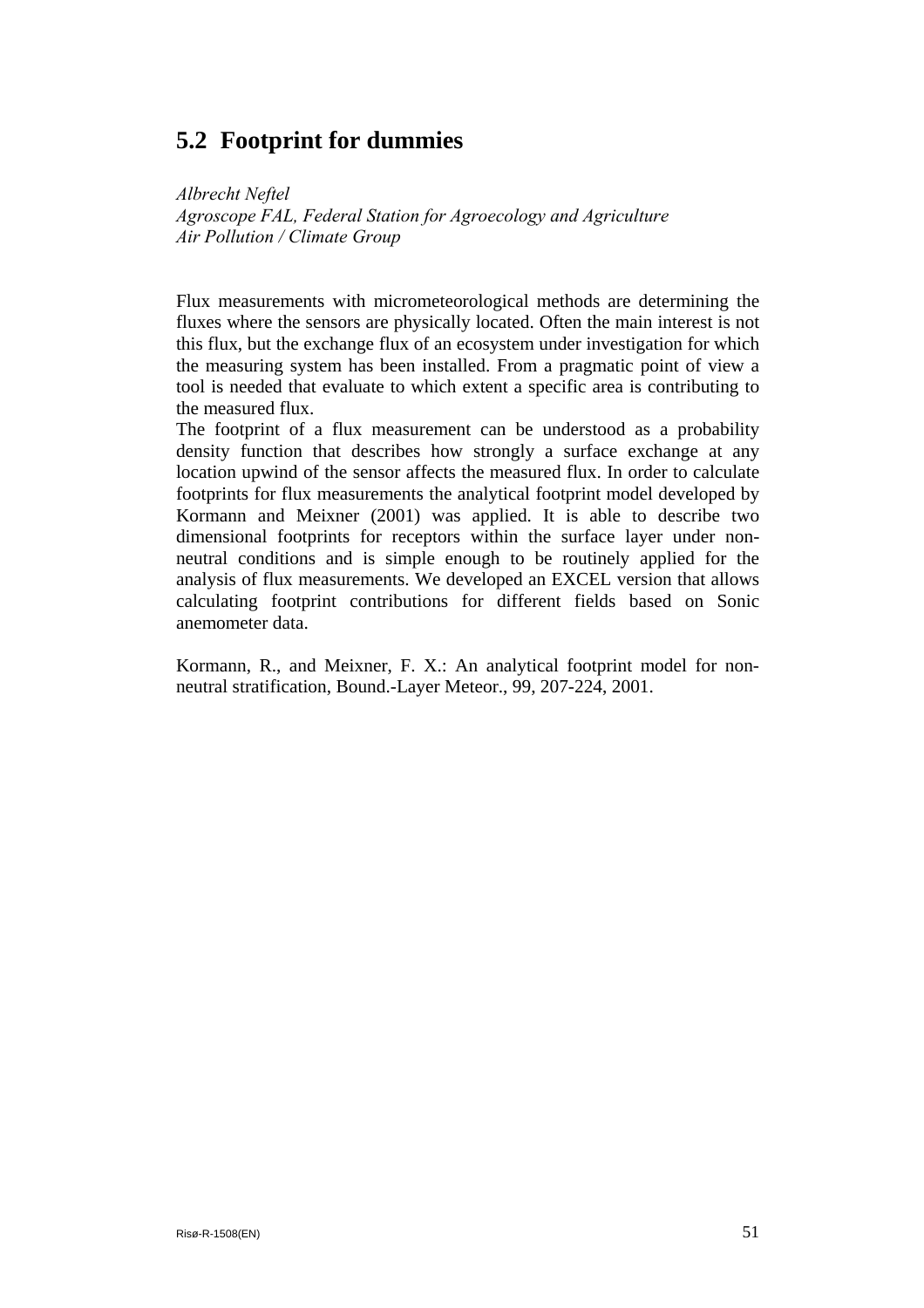## <span id="page-52-0"></span>**5.3 Aggregation modelling**

*Dr. Charlotte Bay Hasager, Risoe National Laboratory, 4000 Roskilde, Denmark* 

Aggregation is here defined as non-linear area-averaging of surface fluxes from local scale to regional scale. Important non-linear effects are included in the scheme of the micro-scale aggregation model. It is a physically based approach balancing the advective term and the diffusive term of the atmospheric flow equation. Atmospheric statitic stability is parametrized with Monin-Obukbov similarity. The model equations are linearized and solved by Fast Fourier Transform, a very efficient computational solution. The atmospheric flow is continuously adjusting itself as a function of the characteristics of the surface such as roughness, temperature, vegetation and humidity variations in the landscape. A series of internal boundary layers develop in heterogeneous terrain and the added effect of these is quantified through the model.

Input to the model are 1) wind vector and air temperature at a height above the surface where the significance of each individual internal boundary layer is minor, i.e. at the blending height, and 2) high resolution satellite maps of the lower boundary conditions. These typically comprise a land cover map, a surface temperature map, a vegetation density map (leaf area index estimated through e.g. the Normalized Difference Vegetation Index) and a roughness map. The roughness map may either be a simple assignment of local roughness per land cover type, or a combination of satellite-based crop height maps and relationships between canopy height and roughness for specific crop types.

Surface momentum and sensible heat fluxes are calculated directly from the micro-scale aggregation model per grid cell, e.g. of the order of 10 to 30 m by 10 to 30 m. The high-resolution results contain the local-scale information including the non-linear turbulent responses between each individual patch within the terrain as a function of fetch, position and height. The atmospheric flow model 'remembers' the flow through the landscape in true terrain coordinates, i.e. no grouping of tiles is performed. Hence the model results can used to compare field-scale observations to larger scale values through the high-resolution surface flux results.

The surface flux results typically are aggregated for areas of  $\sim$ 1 to 15 km by 1 to 15 km (regional scale). The aggregated values of the surface fluxes allow calculation of the effective roughness for momentum and heat  $\langle z_0 \rangle$  and  $\langle z_{0t} \rangle$  for the specific type of landscape and atmospheric condition. The effective roughness values are those that represent the average conditions of the heterogeneous landscape. The effective roughness is useful in larger-scale grid models (meso-scale models, weather forecasting, climate and agrohydrological models).

The basic equations, the model structure as well as results from various heterogeneous landscapes are presented.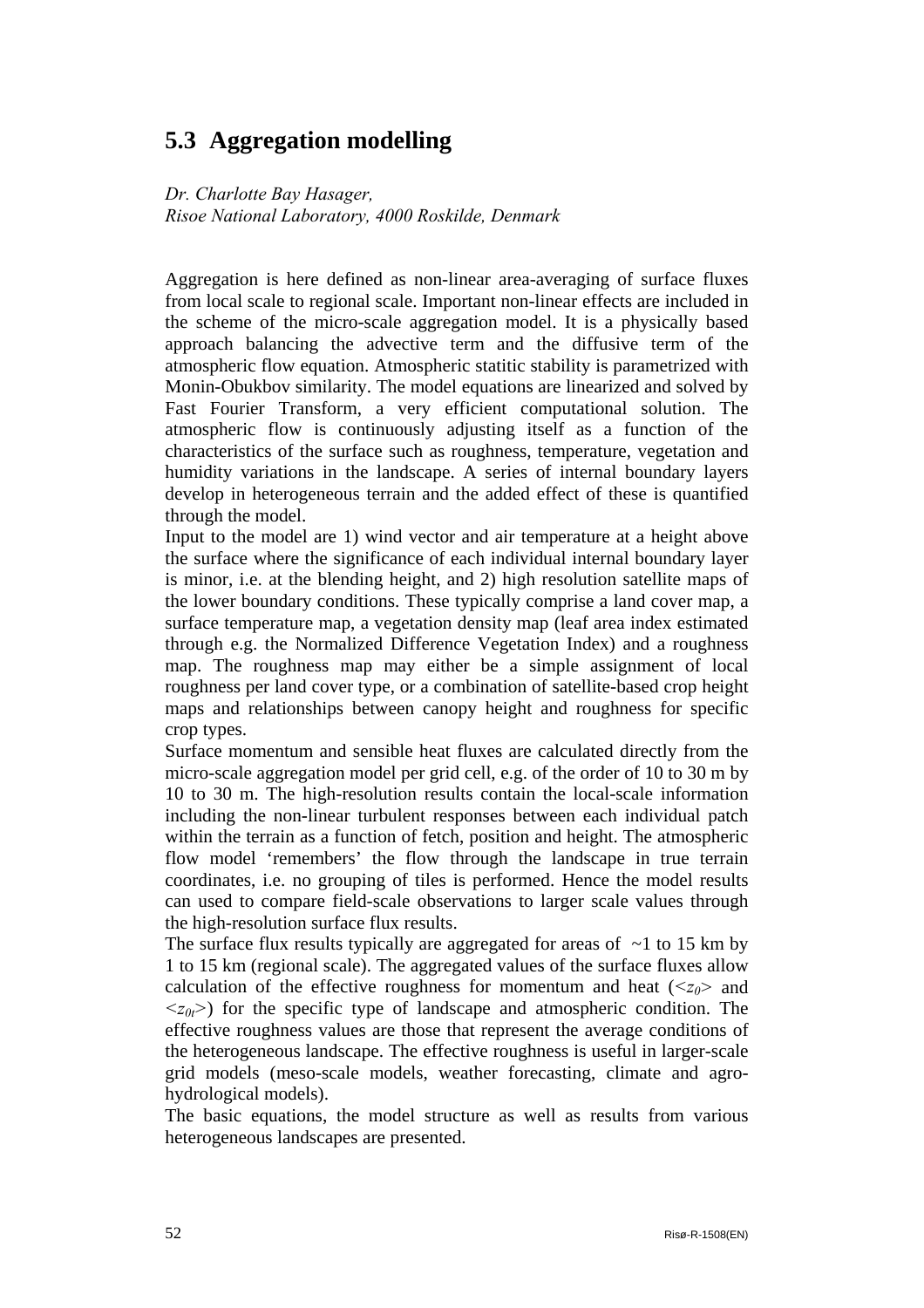Further reading:

Hasager, C.B. Nielsen, N.W., Jensen, N.O., Boegh, E., Christensen, J.H, Dellwik, E. and Soegaard, H., 2002 Effective roughness calculated from satellite-derived land cover maps and hedge information used in a weather forecasting model. *Boundary-Layer Meteorology* 109, 227-254,

Hasager C.B. and N.O.Jensen, 1999, Surface flux aggregation in heterogeneous terrain, *Quart. J. Royal. Meteorol. Soc.* **125**, 2075-2102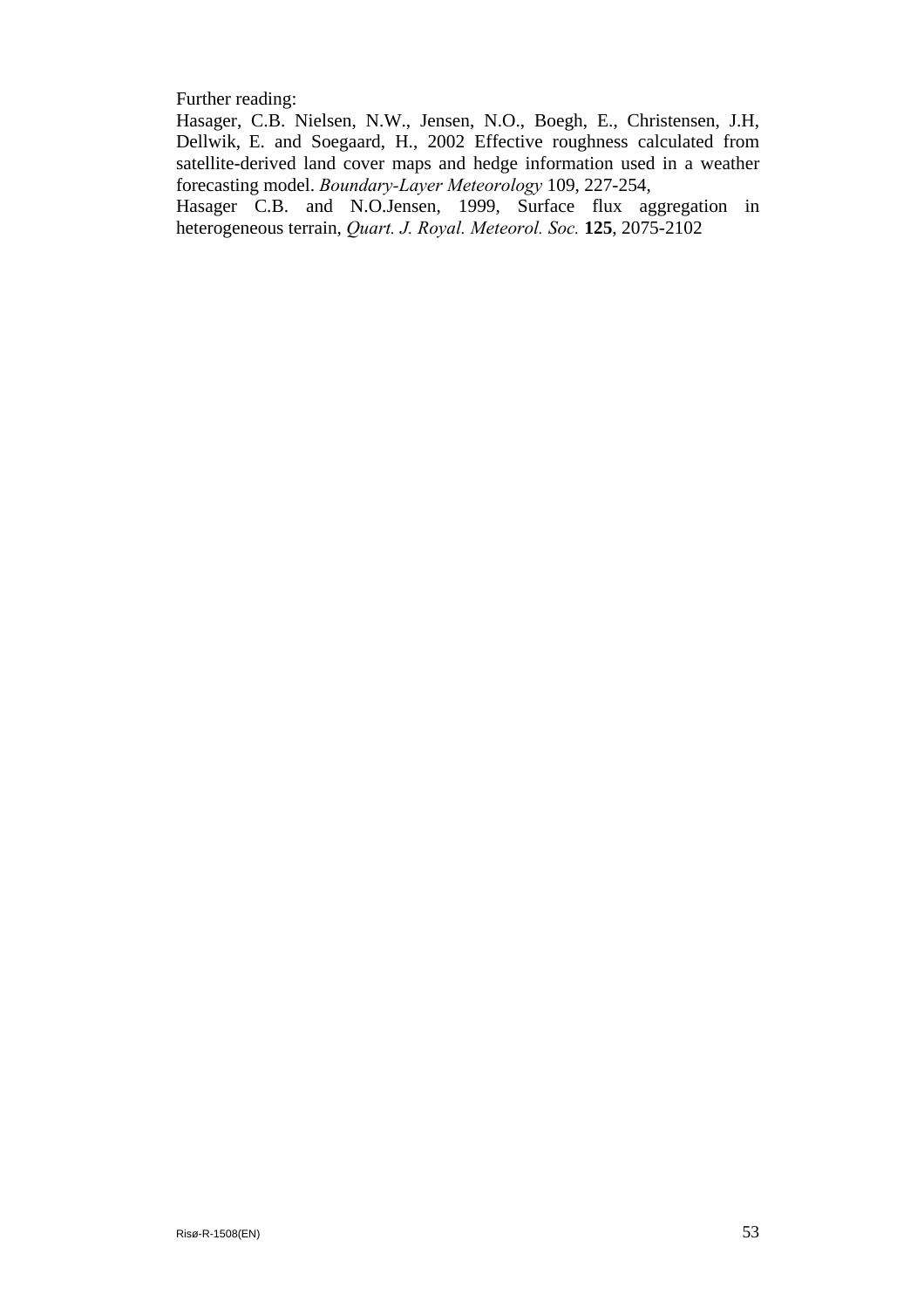## <span id="page-54-0"></span>**5.4 From the leaf to the atmosphere: Mechanistic studies to investigate biosphere-atmosphere exchange**

*Dr. J. Kesselmeier* 

*Max Planck Institute for Chemistry, Biogeochemistry Department, Joh.-J.- Becher Weg 27, 55128 Mainz, Germany* 

Substantial amounts of trace gases such as volatile organic compounds, nitrogen oxides and reduced sulphur compounds are exchanged between biosphere and the atmosphere. Within these processes chemistry, physics and biology are closely coupled. For interpretation, upscaling and diagnosis, modelling is necessary. It should be supported by understanding production/consumption and exchange regulations on a leaf or branch level. Some data will be presented to demonstrate this need. During recent field experiments we found European beech to act as a high monoterpene emitter related to a light/temperature regime. Introducing this information into modelling studies, a significant impact on emission budget calculations could be demonstrated. Furthermore, understanding the close relation between primary productivity and trace gas emission helped to evaluate seasonality and plant development demonstrated by results obtained with Amazonian tree species. Investigations of the close relations between the plant uptake of  $CO<sub>2</sub>$ and carbonyl sulphide (COS) resulted in a new global estimate of the COS sink strength. Better knowledge on compensation points helped to assess the bi-directional exchange of trace gases, such as  $NO<sub>2</sub>$  and COS. These few examples may demonstrate the relevance of mechanistic studies.